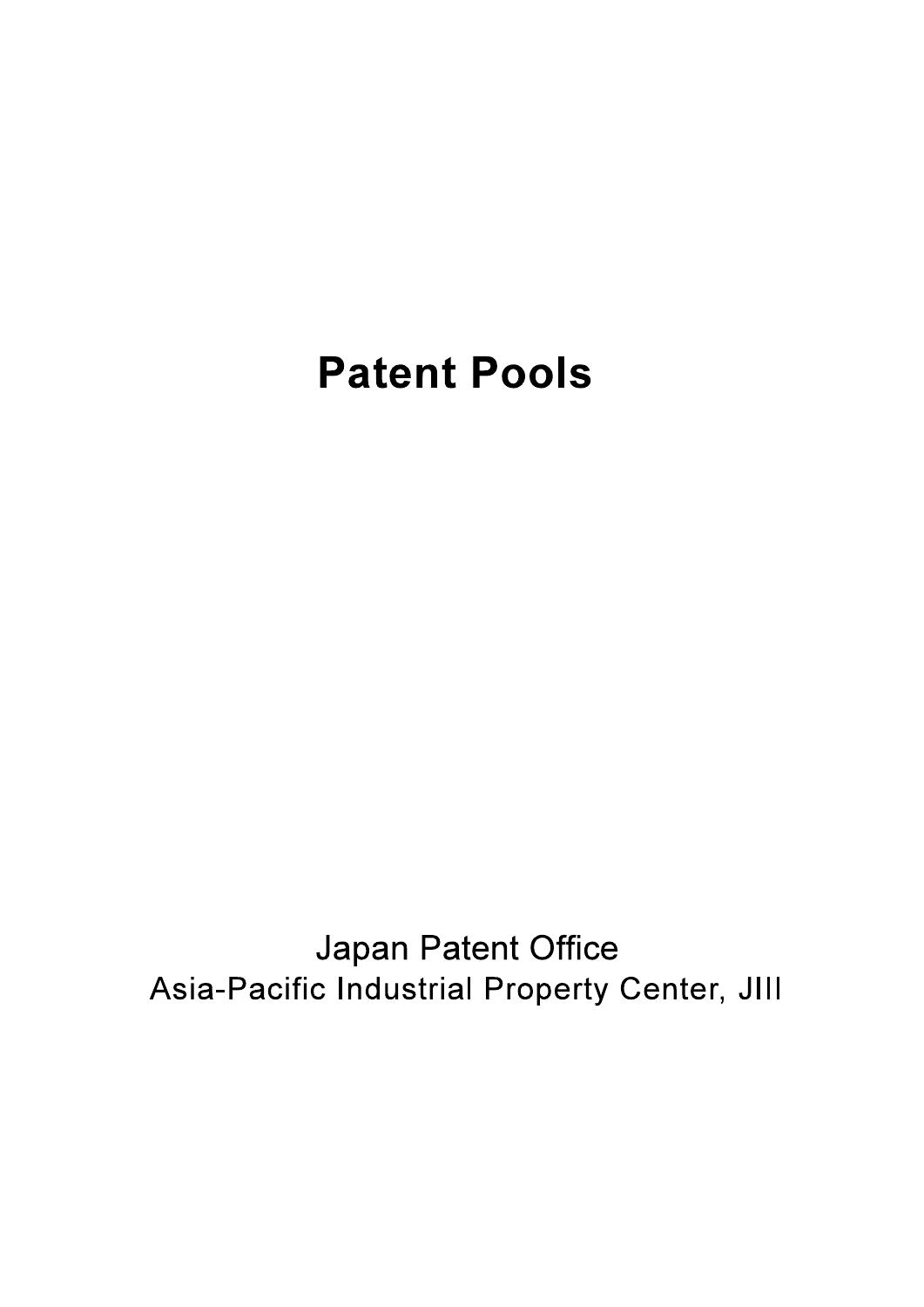### **CONTENTS**

|                                                                           | Page |
|---------------------------------------------------------------------------|------|
|                                                                           |      |
|                                                                           |      |
|                                                                           |      |
|                                                                           |      |
|                                                                           |      |
|                                                                           |      |
|                                                                           |      |
|                                                                           |      |
|                                                                           |      |
|                                                                           |      |
|                                                                           |      |
|                                                                           |      |
|                                                                           |      |
|                                                                           |      |
|                                                                           |      |
|                                                                           |      |
|                                                                           |      |
| (4) Draft of International Standard (DIS) Referral and Formulation11      |      |
|                                                                           |      |
|                                                                           |      |
|                                                                           |      |
|                                                                           |      |
|                                                                           |      |
|                                                                           |      |
|                                                                           |      |
|                                                                           |      |
| (5) Advance screening procedures by the Anti-monopoly Law authorities  19 |      |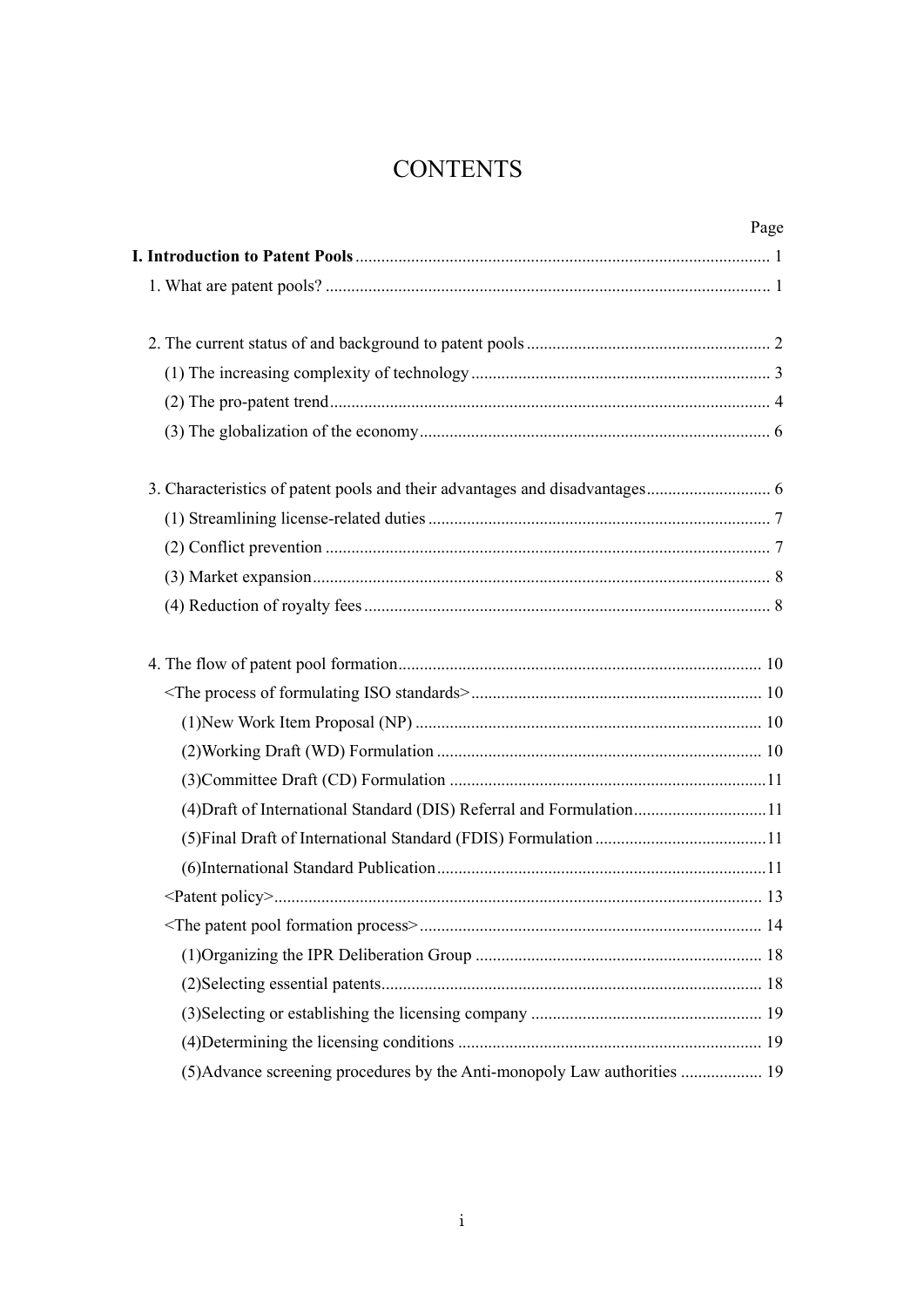| (1) Forms associated with involvement as a party concerned |  |  |
|------------------------------------------------------------|--|--|
|                                                            |  |  |
|                                                            |  |  |
|                                                            |  |  |
|                                                            |  |  |
|                                                            |  |  |
|                                                            |  |  |
|                                                            |  |  |
|                                                            |  |  |
|                                                            |  |  |
|                                                            |  |  |
|                                                            |  |  |
|                                                            |  |  |

|--|--|--|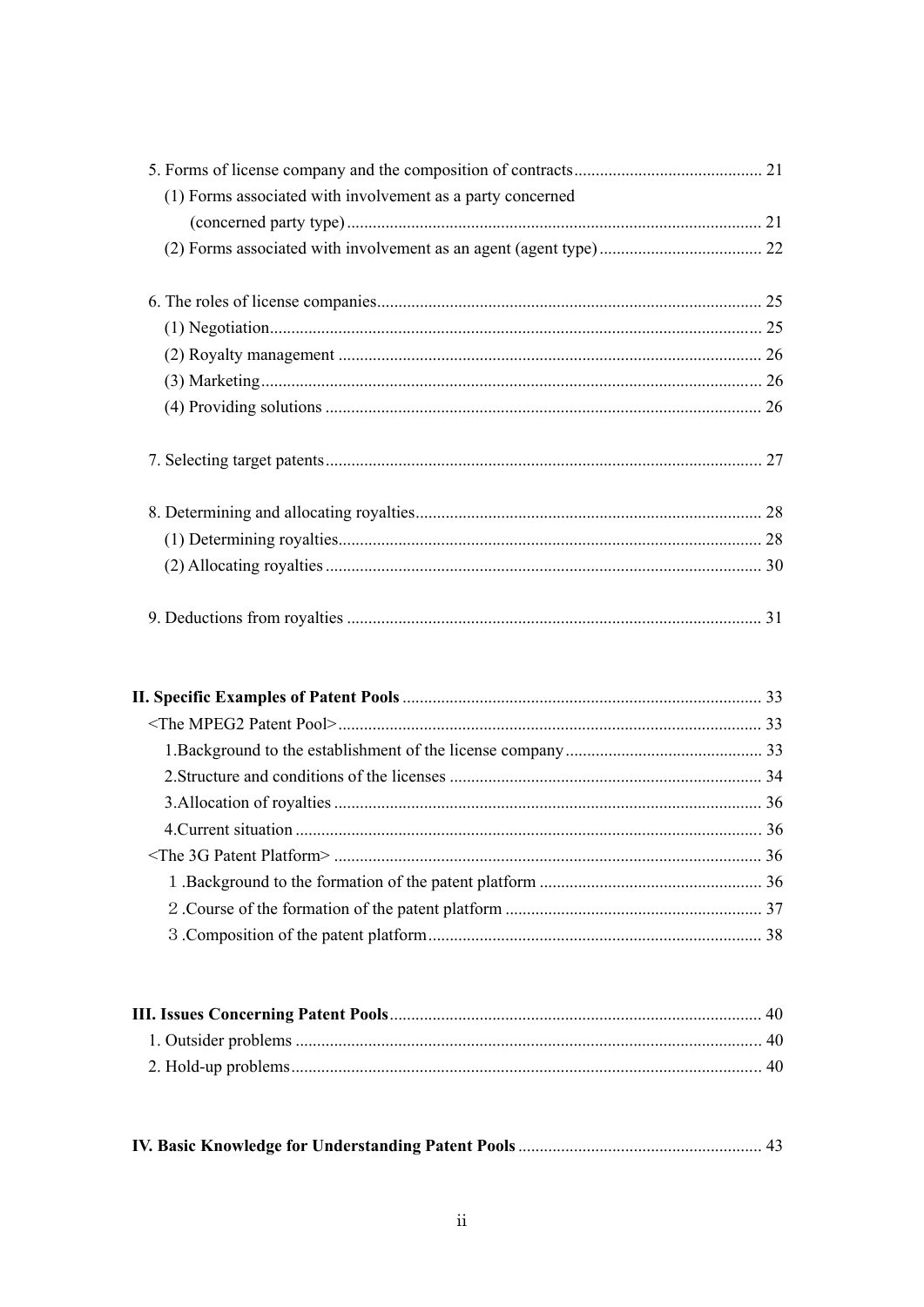#### **I. Introduction to Patent Pools**

#### **1. What are patent pools?**

-

There are several definitions of patent pools, but according to the United States Patent and Trademark Office, a patent pool is "an agreement between two or more patent owners to license one or more patents to one another or a third parties<sup>1</sup>." According to this definition, patent pools can be illustrated as in Figure 1.



**Figure 1: Patent Pools Based on the Definition by the US Patent and Trademark Office** 

At the same time, according to the Japan Fair Trade Commission<sup>2</sup>, patent pools "set up companies or organizations to which multiple holders of patents and other rights delegate the authority to grant licenses on their own patents and other rights (these organizations can take various forms) and from which members obtain the requisite licenses.<sup>3,4</sup> Figure 2 is a graphic representation of this.

supervision from any other body. It is an extra-ministerial bureau of the Cabinet Office.

<sup>1</sup> USPTO (2000), *Patent Pools: A Solution to the Problem of Access In Biotechnology Patents?*

<sup>2</sup> An administrative commission established to run the manage Anti-monopoly Law. It runs under a council system, with a chairman and four committee members, and conducts its duties independently, without direction or

<sup>3</sup> Japan Fair Trade Commission (1999), *Guidelines on Anti-monopoly Law in Relation to Patents and Know-how License Agreements*

<sup>4</sup> Japan Fair Trade Commission (2005), *Approaches to the Formation of Patent Pools as a Result of Standardization Under the Anti-monopoly Law*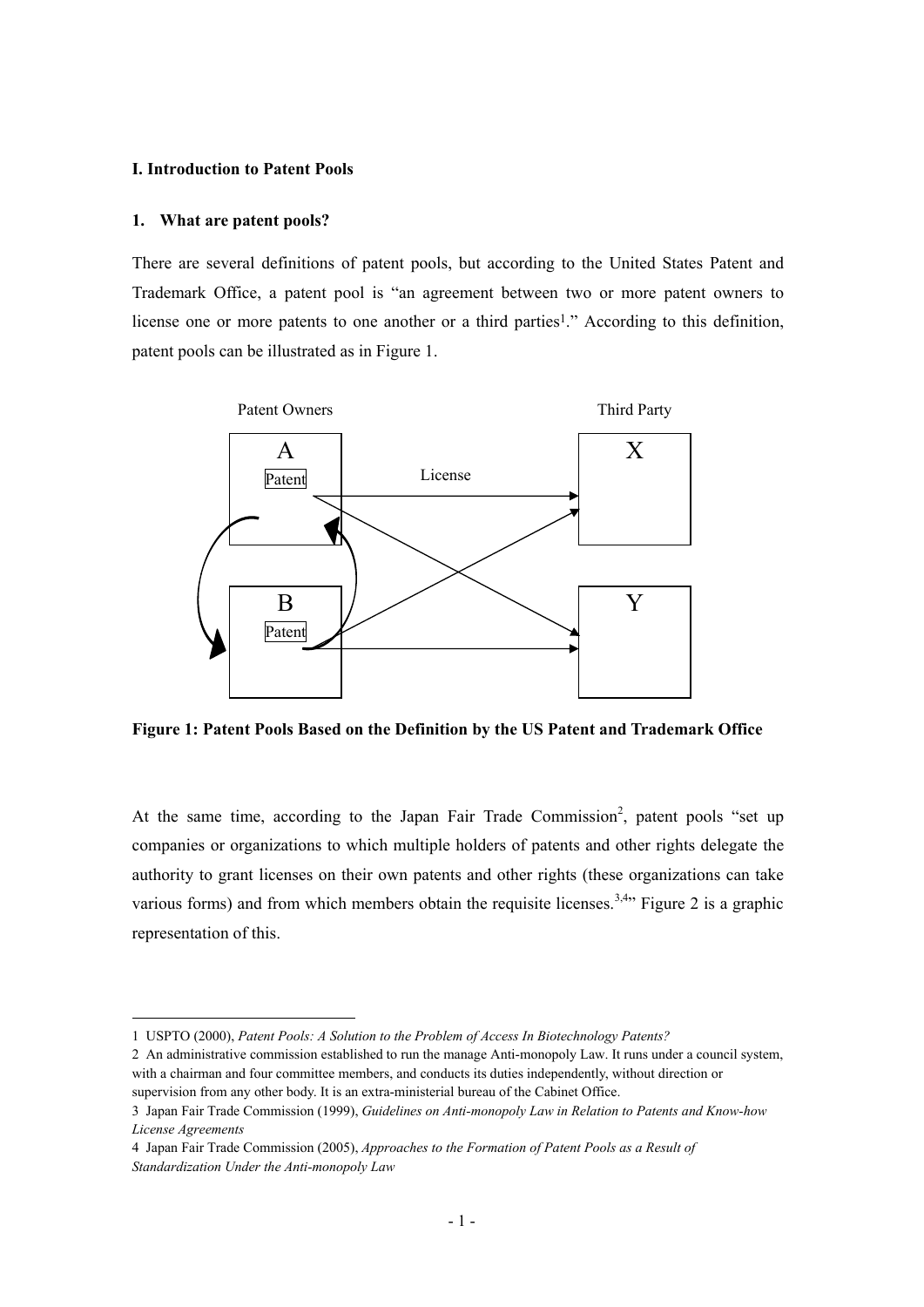

**Figure 2: Patent Pools Based on the Definition of the Japan Fair Trade Commission**  ・

 $\ddot{\phantom{0}}$ 

If we compare these two definitions, we can see that while the US Patent and Trademark Office definition is a more comprehensive concept in terms of the basic structure of the patent pool, the definition of the Japan Fair Trade Commission is broader in terms of the rights on which it focuses. If we take a broad overview of the patent pools that have been formed until now, we can say that both definitions are based more or less on the same situation, seeing as they each consist of a comprehensive bundle of patent licenses and contractual relationships concerning the transfer of the value of those licenses, through an organization consisting of multiple parties, including those who own the patents.

#### **2. The current state of and background to patent pools**

-

Present patent pools that ordinary consumers are familiar with and influenced by relate to MPEG and DVD specifications<sup>5</sup>; the technological realms which patent pool encompass

<sup>5</sup> This document stipulates rules, guidelines and characteristics concerning activities and their outcomes for common, repeated use, with the aim of achieving the optimum degree of order in a given set of circumstances, which is formed through agreements and approved by an accredited body (definition in ISO/IEC17000). It is a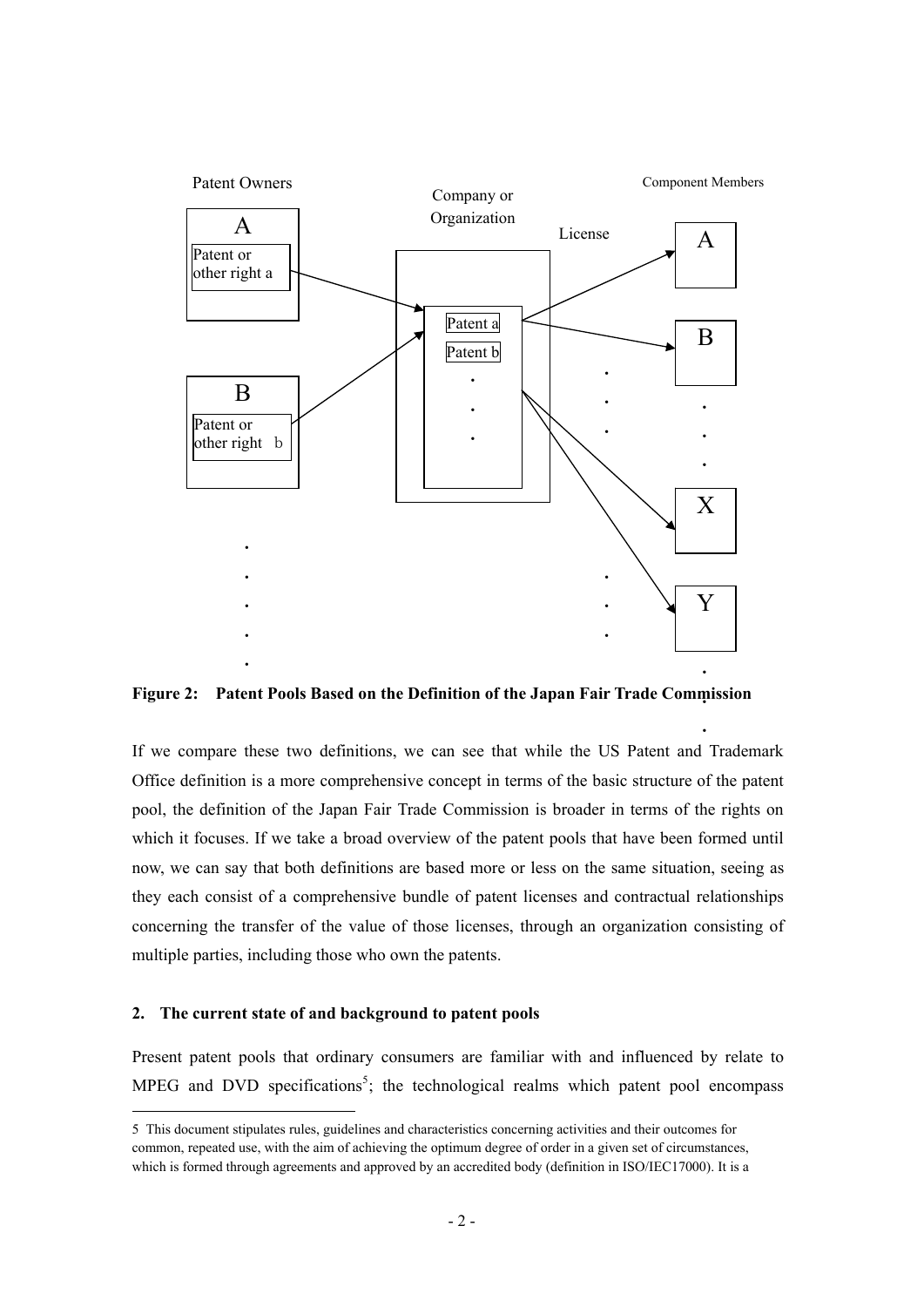include areas such as audio or image compression technology, mobile communications technology, computer connectivity technology, and voice coding technology for mobile phones and IP telephony.

At present, patent pools are the focus of a great deal of interest from industry; the background to this includes such factors as the increasing complexity of technology, pro-patent trends, and the globalization of the economy, as detailed below.

#### **(1) The increasing complexity of technology**

-

Hitherto, when product development and technological development were conducted, it was normal for all processes to be completed within the one company; when selling a new product, companies strove systematically to establish their rights over related technologies, and conventional patent management involved enhancing one's own corporate patent portfolio through a network of patents.

However, in recent years, as expressed by the term open innovation, technological development can no longer be completed in a closed environment involving only one's own company; accordingly, it has become necessary to actively use resources outside one's own company, such as by seeking access to technologies developed by other companies, or through joint development and technological collaboration from the outset.

In particular, if we examine the flow of technology relating to specifications or standards $6$ , in rapidly spreading CD (Compact Disc) technology for example, was launched in 1982 as the outcome of joint development by Sony of Japan and Philips of the Netherlands. The license regarding CD technology took the form of a joint license from Sony and Philips, and was granted under the condition of economic royalty7. In other words, companies wishing to use CD technology had to clear the relationship with both Sony and Philips, no matter where they were based.

document that regulates, for general and repeated use, the rules, guidelines and characteristics regarding the product, related production process or production method, which is approved by a recognized institution, but there is no obligation to comply with it. Voluntary specifications can include requirements concerning signs using specialist terminology, symbols, packaging, vouchers or labels, and can include those that are applied to products, production processes or production methods; moreover, they can consist of only one of these items (voluntary specifications: WTO/TBT definition. Source: http://www.jisc.go.jp/dictionary/index.html

<sup>6</sup> This is an agreement established through standardization. It is also called a specification. There are compulsory and voluntary standards, but this generally indicates a voluntary standard. Source: http://www.jisc.go.jp/dictionary/index.html

<sup>7</sup> This is the value of obtaining a license for a patented invention. It is also called a license fee. Normally, it is set as a percentage of the product price or an amount per unit of the product.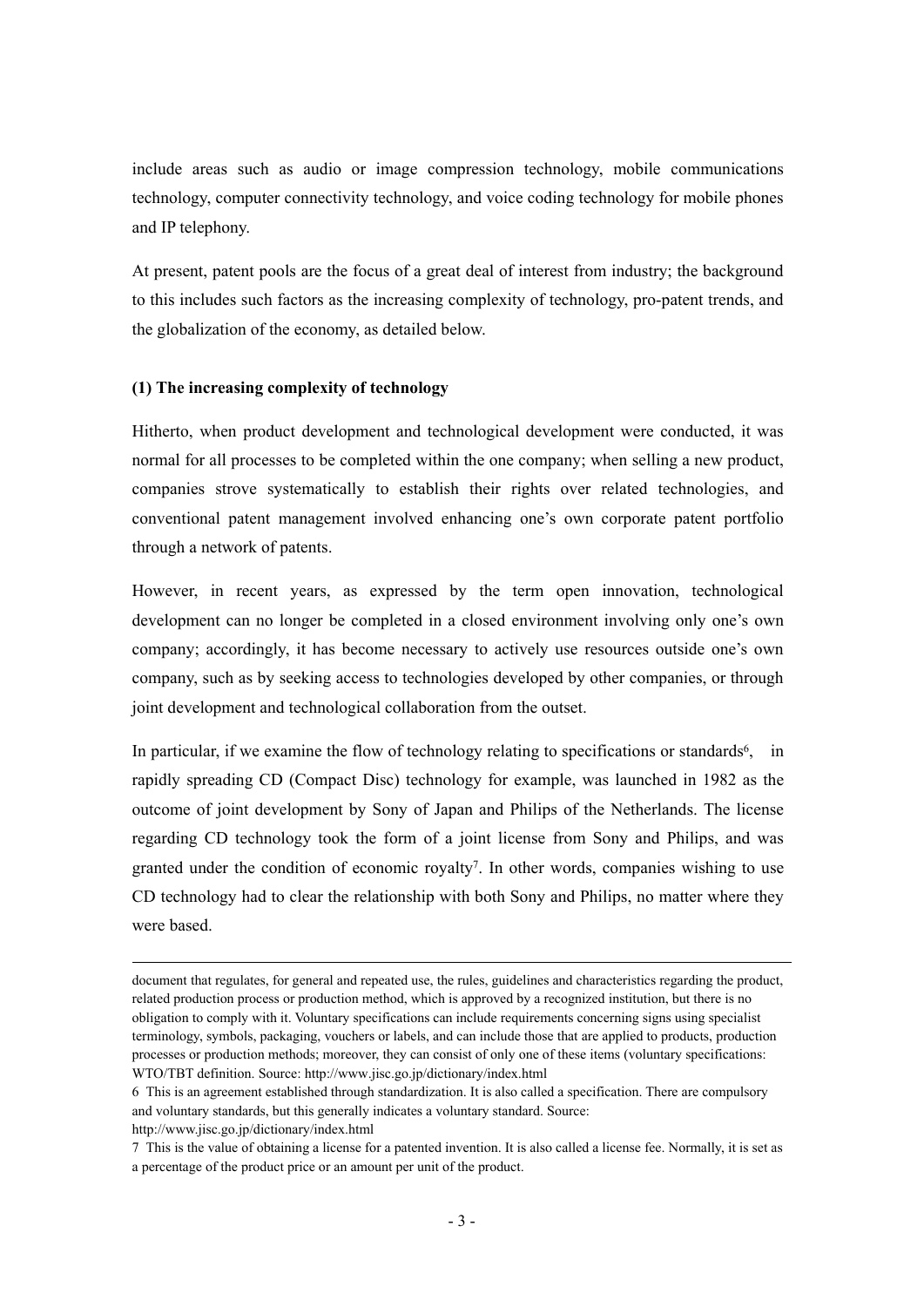Subsequently, with regard to DVD technology developed in the same field, companies seeking licenses for the manufacture and sales of related products had to obtain consent from the 6C patent pool, the 3C patent pool and Thomson. If we compare CD technology and DVD technology, this means that the number of companies involved in the development of the latter was significantly greater than the number of companies involved in the development of the former, but if we look at it another way, we can say that, as a result of the increasingly sophisticated and complex nature of technology, this is a technological field where commercialization was possible for the first time as a result of the accumulation of various elemental technologies.

Against this as background, shift towards standardizing advanced technologies<sup>8</sup> at an early stage has become increasingly apparent in recent years.

Thus, patent pools have been attracting more attention because increasing complexity in technology requires open innovation as well as greater standardization.

#### **(2) The pro-patent trend**

-

In US, the Young Report<sup>9</sup> advocated a pro-patent policy as a prescription for the economic slowdown of the 1980s, and this is said to have led to the subsequent economic boom; in Japan as well, a pro-patent approach attracted attention as a means of making up for the so-called "lost decade". Since Japan became established as a nation built on intellectual property and this stance was advocated in the Intellectual Property Policy Outline formulated in 2002, pro-patent trends have continued to the present legislative, judicial and administrative matters.

Furthermore, in the Intellectual Property Strategic Program<sup>10</sup> 2006, published in June 2006, the third chapter, entitled Exploitation of Intellectual Property, contains a section entitled II.

<sup>8</sup> Whether actual or potential, this act establishes an agreement for common, repeated use so that maximum order can be achieved under the given circumstances (ISO/IEC Guide 2). It reduces, simplifies and creates order with regard to things that could become diverse, complex and disordered if left to develop freely. More specifically, it involves setting certain standards with regard to various tangible and/or intangible items, with objectives such as "ensuring quality or performance", "ensuring safety", "ensuring compatibility" and "integrating testing and evaluation methods". Source: http://www.jisc.go.jp/dictionary/index.html

<sup>9</sup> A report on the competitiveness of the United States, published in 1985 by the President's Commission on Industrial Competitiveness, a council of special advisors to the President of the USA. The official title of the report was "Global Competition: The New Reality", but it became known as the Young Report, after the chairman of the commission, J.A. Young. It advocated the creation, practical application and protection of new technologies, so it is looked upon as the turning point when the USA shifted towards a pro-patent policy.

<sup>10</sup> This is an action plan set by the government's Intellectual Property Strategy Headquarters and was first published in July 2003 under the official title "Plan for the Promotion of the Creation, Protection and Utilization of Intellectual Property", based on Clause 23 of the Basic Law on Intellectual Property. It has been revised each year since then.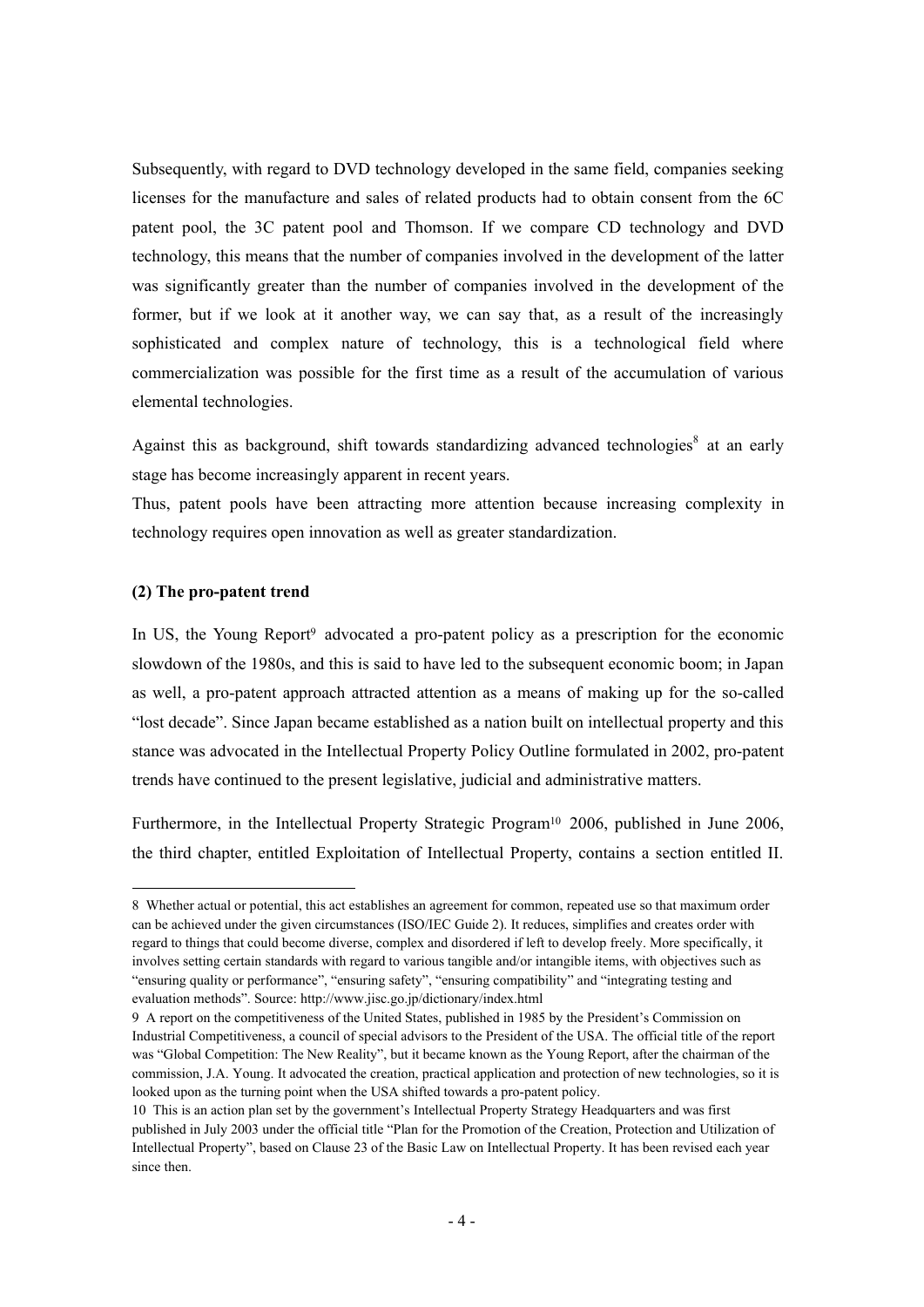Supporting International Standardization Activities; this section demonstrates an awareness of the problem, stating that, "International standardization activities are helpful and important for enabling Japanese products to be widely used overseas and maximizing the value of intellectual property owned by Japanese companies, universities, and other research institutes. Therefore, Japan should change its conventional passive stance, i.e. using international standards developed by foreign countries, and strengthen international standardization activities strategically through industry-academia-government collaboration with the aim of having Japan's original technical standards adopted as international standards. It is also important to facilitate licensing of intellectual property related to technical standards smoothly. Therefore, it is necessary to develop rules for handling intellectual property rights by achieving a balance between protection of the licensor's rights and assurance of the licensee's problem-free use of technologies." It then lists four specific targets: 1. Formulating a comprehensive strategy on international standardization; 2. Carrying out international standardization activities; 3. Developing human resources for standardization; and 4. Establishing rules for the treatment of intellectual property rights relating to technical standards.

The pro-patent trend signifies a general strengthening of rights for patent right holders<sup>11</sup>, so while it enhances legal protection for developed technologies, it has the adverse effect of raising the barrier to participation that companies wishing to use those technologies face. However, in the age of open innovation, as it is rare for the patent rights for a particular technology to be held by one company alone - and because there are many patent rights holders involved with the technological standards as a result of standardization, it is difficult to conduct industrial activities just by asserting patent rights bolstered as a result of pro-patent policies. Based on this, one can say that even if one develops a core technology in the field of cutting-edge technology, it is doubtful whether one can commercialize it without obtaining licenses from other companies. Just by carrying out standardization, problems concerning the handling of many related patent rights arise, and it becomes difficult to use the technological standards that have been formulated. Accordingly, as a means of balancing the interests of rights holders and users in relation to a particular technology, patent pools have come to play an important role.

-

<sup>11</sup> These are exclusive rights granted to a party who has created a novel invention, as compensation for publishing that invention. In order to acquire patent rights, one must submit a patent application to the patent office and receive registration of the establishment of the patent after the invention has been examined. The main conditions for registration are novelty and inventive steps. Inventions that have receive registration of the establishment of the patent are called patented inventions. The technological scope of patented inventions is stipulated on the basis of the scope of the patent claim.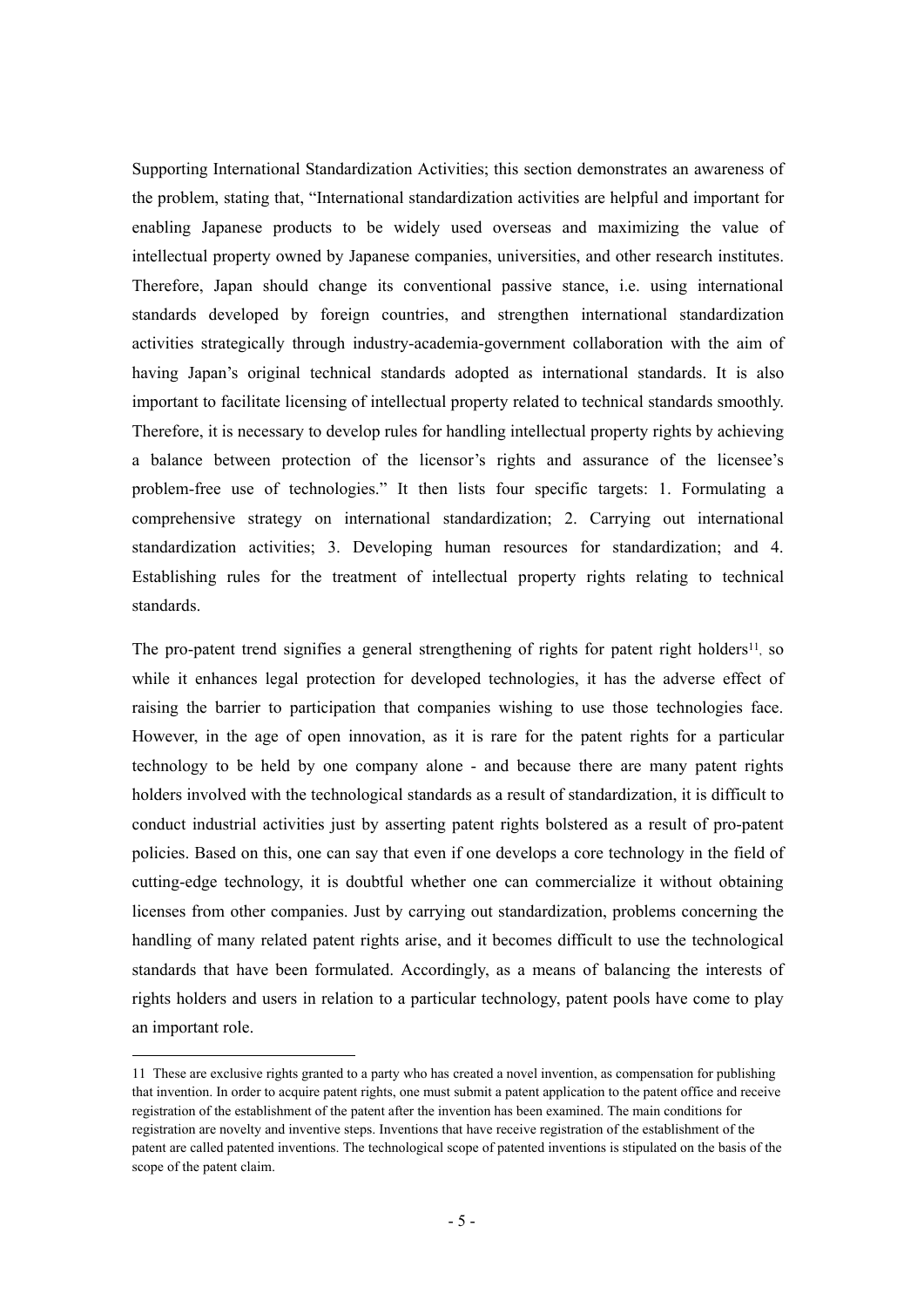#### **(3) The globalization of the economy**

-

There are no borders to technology, and as regions where goods are manufactured and sold become internationalized, international rules relating to trade have developed and evolved irrespective of the nationality of the company concerned through the GATT framework and subsequently the WTO system. In the TRIPs agreement<sup>12</sup>, the minimum conditions for exercising intellectual property rights, including patents, are set forth, but approaches to the exercise of rights by patent rights holders under the so-called principle of territoriality have been left up to the laws of each country. However, as well as being an unnecessary obstacle to international trade, the act of making domestic standards that differ from international standards obligatory risks contravening the WTO/TBT Agreement<sup>13</sup>. Amidst this kind of situation, conflicts of interest could arise between the holders of patent rights over a technology and the users of that technology.

One can say that the patent pool structure, approved of internationally, is appropriate as a means of harmonizing the interests of those concerned. In particular, compulsory patent pooling and RAND conditions (Reasonable and Non Discriminatory Licensing), which are common rules for patent pools as detailed below, can be described as rules that can be internationally accepted.

#### **3. Characteristics of patent pools and their advantages and disadvantages**

Opinions differ regarding the question of whether the characteristics of patent pools are advantageous or disadvantageous, depending on one's standpoint. The following explains the advantages and disadvantages of each patent pool characteristic, from the perspective of both the licensor and licensee.

<sup>12</sup> This is an agreement on trade-related aspects of intellectual property rights. It is an agreement prescribed in Annex 1C of the Marrakesh Agreement Establishing the World Trade Organization. With regard to its content, it prescribes the scope of protection, establishing protection standards for a wide range of intellectual property rights, including patents, design rights, trademarks, copyright, the layout of integrated circuits, and the protection of unpublished information, as well as stipulating rules for the exercise of intellectual property rights. Source: http://www.tokugikon.jp/dic/index.html

<sup>13</sup> This is an international framework relating to the standards certification system, including standardization. It aims to ensure that the standards certification systems of each country [compulsory laws (technological standards in compulsory laws), voluntary standards and compatibility evaluation systems] are not more restrictive from a trade perspective than is necessary to achieve legitimate objectives (safety, health protection, etc.) Accordingly, this framework obliges member countries to ensure transparency when formulating specifications, and to respect the principle of non-discrimination between domestic and international companies when utilizing international specifications and applying systems. Source: http://www.jisc.go.jp/dictionary/index.html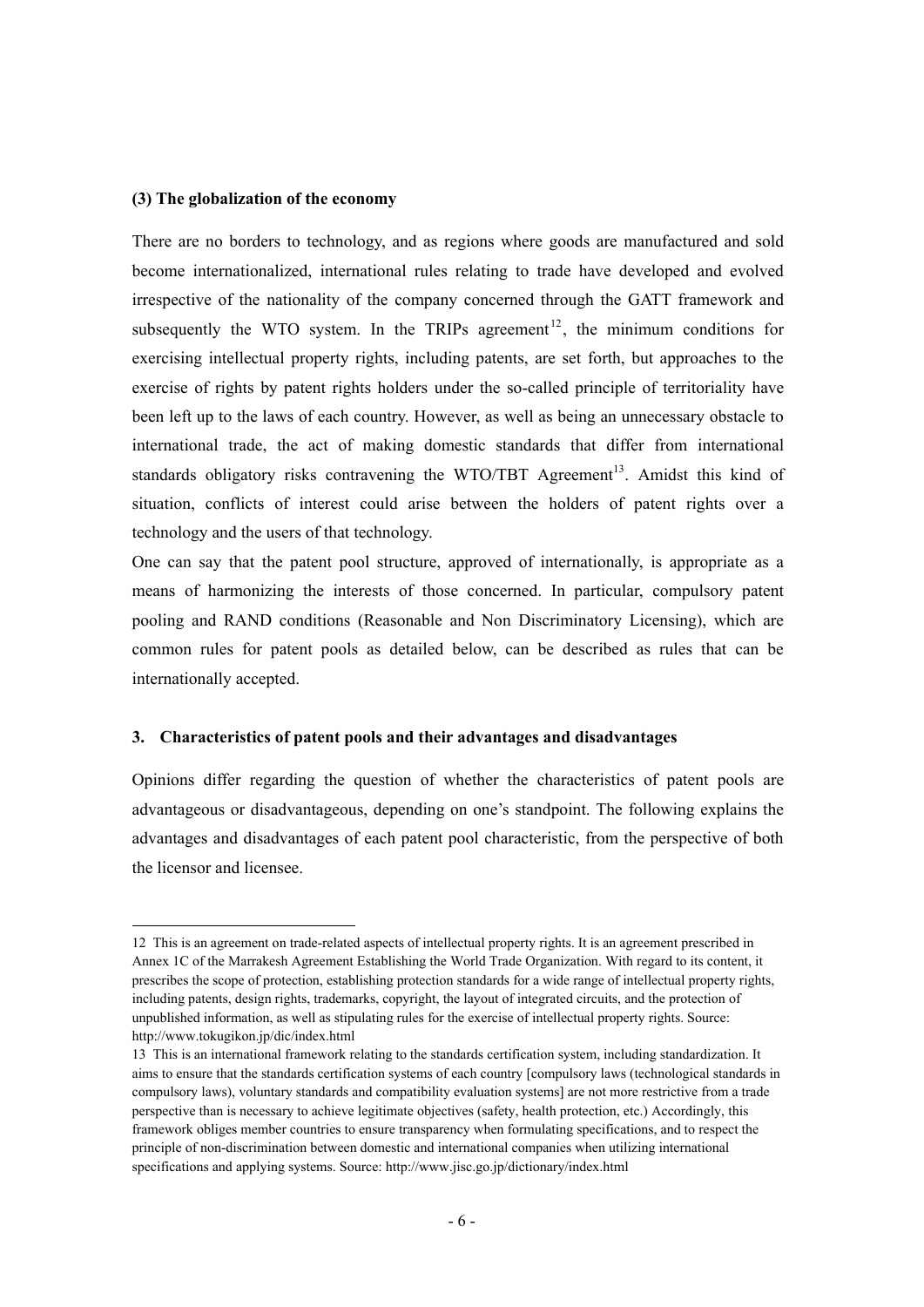#### **(1) Streamlining license-related duties**

With regard to valuable technologies, particularly technologies relating to standards, there are cases where numerous companies wish to use those technologies as licensees. In such situations, identifying potential licensee companies and then negotiating license conditions, formulating contracts, auditing the number of items worked under the license and collecting royalty fees, all of which has to be done with regard to each individual potential licensee company, entails a significant administrative cost burden on licensor companies, so it is a factor that effectively reduces the income from licenses.

In the case of patent pools, the license company takes on the whole of this administrative burden, so the licensor company just has to conclude a contract with the license company, and then receives income from royalties.

This kind of reduction in the administrative burden is a major advantage for licensor companies.

Moreover, conducting negotiations regarding license conditions, formulating contracts, reporting the number of items worked under the license and paying royalty fees, all of which has to be done with regard to each individual patent holder, also entails a significant administrative burden on licensee companies, which is a factor that effectively increases the cost of introducing technologies, so the reduction of this administrative burden also has major advantages for licensee companies.

#### **(2) Conflict prevention**

If a company with a particular patent right seeks to conduct negotiations regarding license contracts individually with potential licensee companies, the first point at issue before entering contract negotiations is whether the license for the patent right in question is even necessary for the technology that the potential licensee company will use (or is using) and, if it is necessary, whether or not this patent right will be effective for that technology.

Patent rights pooled in patent pools are based on the premise that they will be effective, and this means they ought to be essential for the technology in question and the license must be formulated with reasonable conditions that encompasses the whole pool. Accordingly, for potential licensee companies, even if non-essential and non-effective patent rights are included in the pool, they can obtain at a stroke a license with reasonable conditions, so rather than splitting hairs regarding these matters, in most cases, it is actually more economically rational to accept them.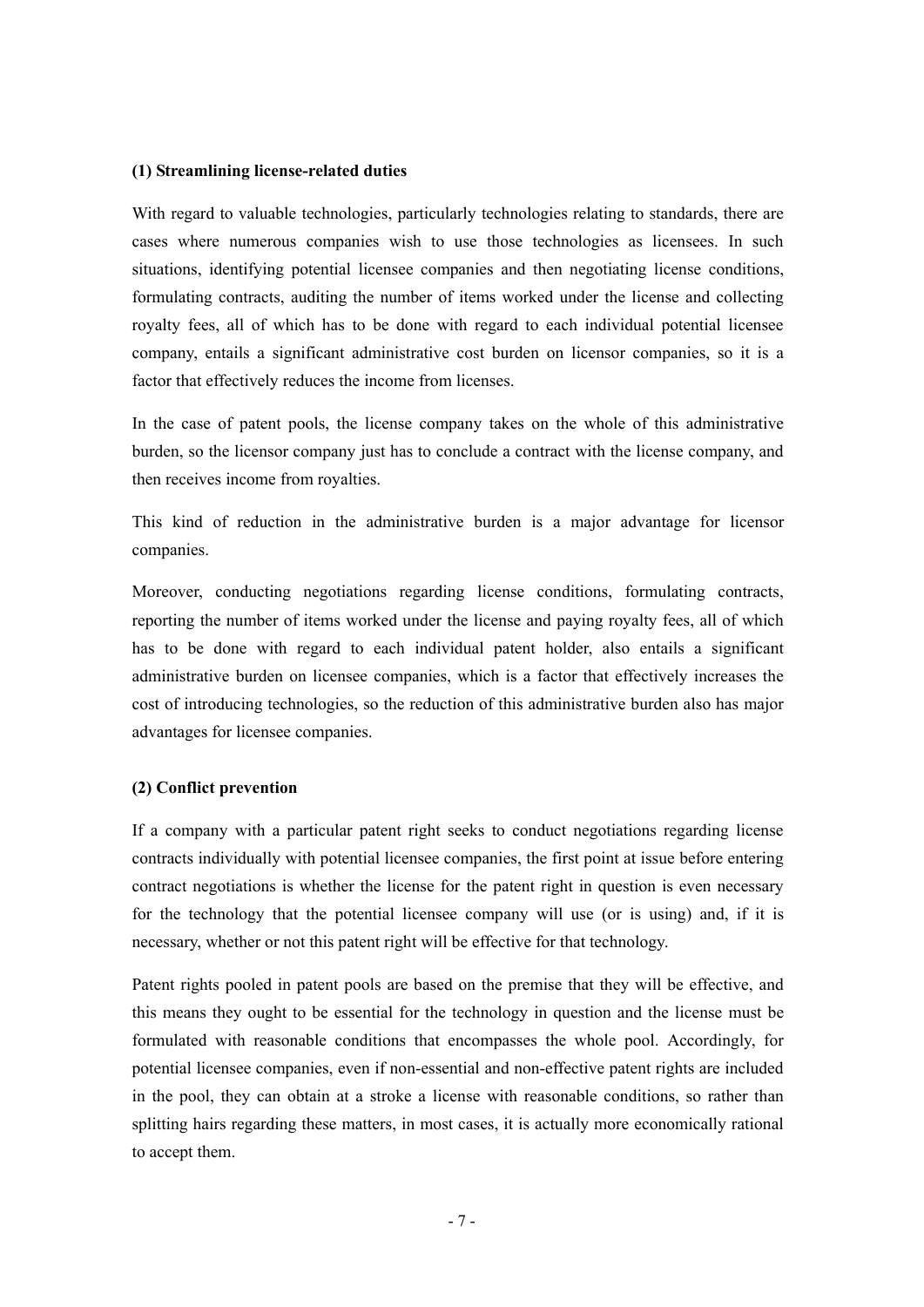As a result, the advantage here is that conflicts arising from license negotiations can be avoided.

#### **(3) Market expansion**

In general, when technological standards are determined and a patent pool is formed, products that meet those technological standards and specifications are put on the market by multiple companies, and it can be expected that they will proliferate rapidly due to their compatibility and mutual connectivity, as guaranteed by those technological standards and specifications.

The effect of this kind of market expansion is an increase in license income for the licensor and an increase in sales for the licensee, so both can be viewed as benefiting from advantages.

This perspective, rather than being a characteristic of patent pools, can actually be seen as an advantage of setting technological standards, but as will be detailed below: i) to incorporate into technological standards patent-related technologies with little possibility of being licensed or patents for which a high license fee would be required is a barrier to the implementation of those standards, and would lead to the technological standard becoming a dead letter, so this would generally entail the formation of a patent pool; and ii) judgments concerning which technologies held by a company should be opened up as a technological standard and to what extent (and, furthermore, delivered to a patent pool) and to what extent a company should secure exclusivity through patent rights are important issues that relate to competition strategy under specific technological standards. As such, there is a close relationship between the formulation of technological standards and the formation of patent pools, so it is necessary to bear this factor in mind when considering advantages and disadvantages.

#### **(4) Reduction of royalty fees**

There are multiple patent rights relating to technological standards, so if companies that are seeking to use related technologies (licensee companies) simply add up the royalty fees that they should pay for a single patent right, this would come to an immense sum of money. Accordingly, in order to avoid losing incentives for potential licensee companies to participate, patent pools generally have a mechanism stipulating a ceiling for the rational scope within which the remuneration to be paid can be set.

If we look at the situation from the perspective of the licensor company, if we compare the royalty income maximization with the strategy for which it aims (that is, choosing to act in a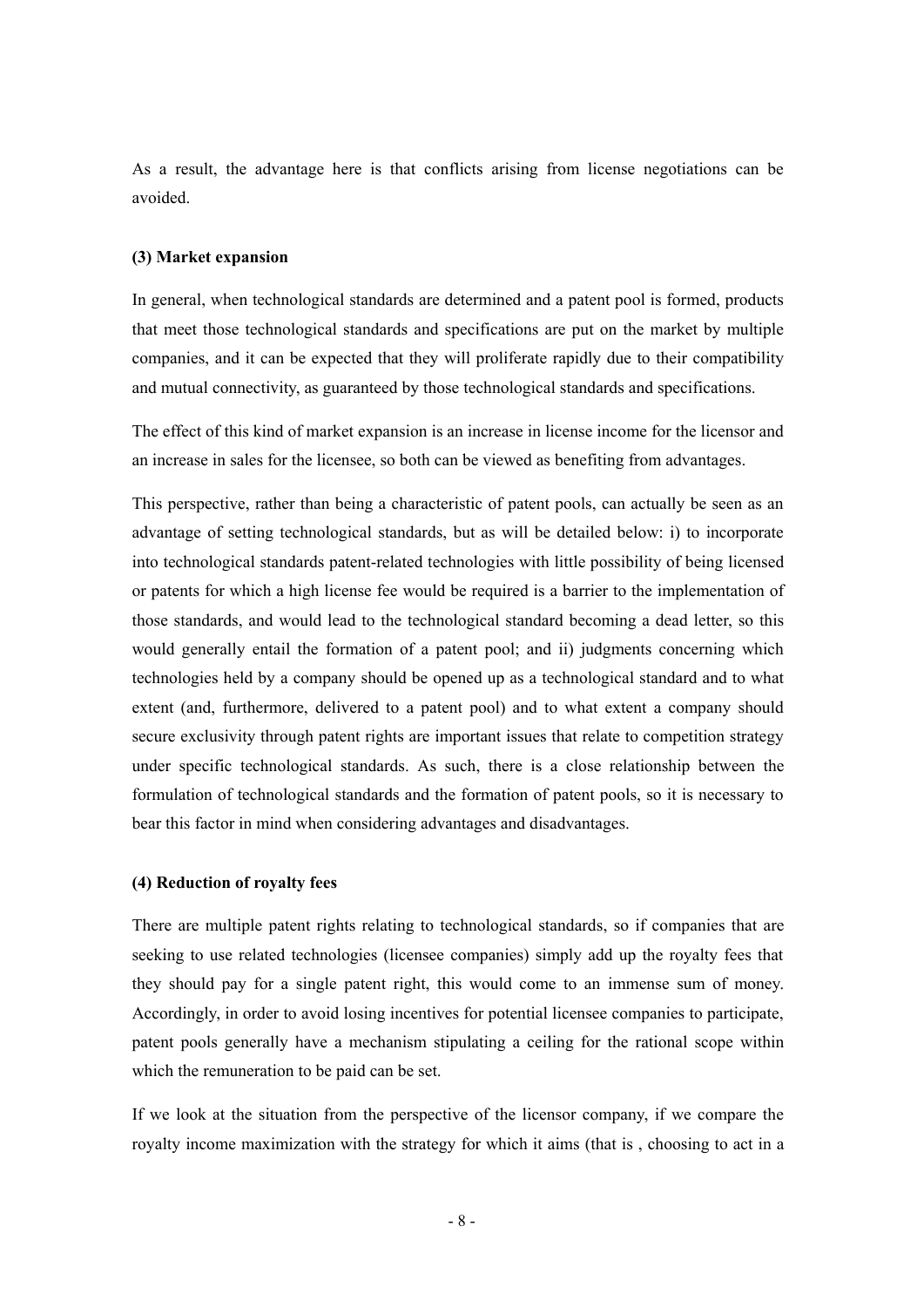way that ensures maximum royalty payments are received individually from each licensee company), we can say that this point alone is a disadvantage because the income that is received from each licensee company is relatively low.

On the other hand, from the perspective of the licensee company, compared with a situation in which the licensee company conducts negotiations regarding license contracts with each patent holder and then introduces technology, patent pools have the advantage that the total amount of royalty fees to be paid is lower.

Incidentally, what about the perspective of the consumer? The cost of the royalties paid by the licensee company as a result of the formation of a patent pool is reduced and the cost of introducing the requisite technology is reflected in the product price, and so patent pools are believed to be advantageous for consumers because they generally reduce the price of products.

Thus, companies with patent rights relating to technological standards decide whether or not to participate in patent pools after considering the advantages and disadvantages of becoming a licensor company.

In general, delivering patent rights concerning a technology and forming a patent pool, and choosing to encourage potential licensee companies to participate in the patent pool means that companies can standardize the technology that they have developed themselves and pursue a competitive edge in the market; this has the advantage that, as a result of the expansion of related markets, companies will also be able to pursue royalty income.

If the holder of the relevant patent right is a company that is manufacturing and selling a product, it also becomes a licensee company in the patent pool, and they can also use the patent rights that other companies have delivered under rational conditions, so this is believed to further increase incentives to participate in patent pools.

On the other hand, if the patent right owner is a company specializing in research, the aforementioned advantages and disadvantages as a licensor company may inhibit it, and it is not necessarily the case that the company will choose to participate in the patent pool. The standpoint of Thomson in relation to DVD specifications is believed to correspond to this situation.

At the same time, from the perspective of the potential licensee company, one can say that there are generally no major disadvantages to participating in a patent pool.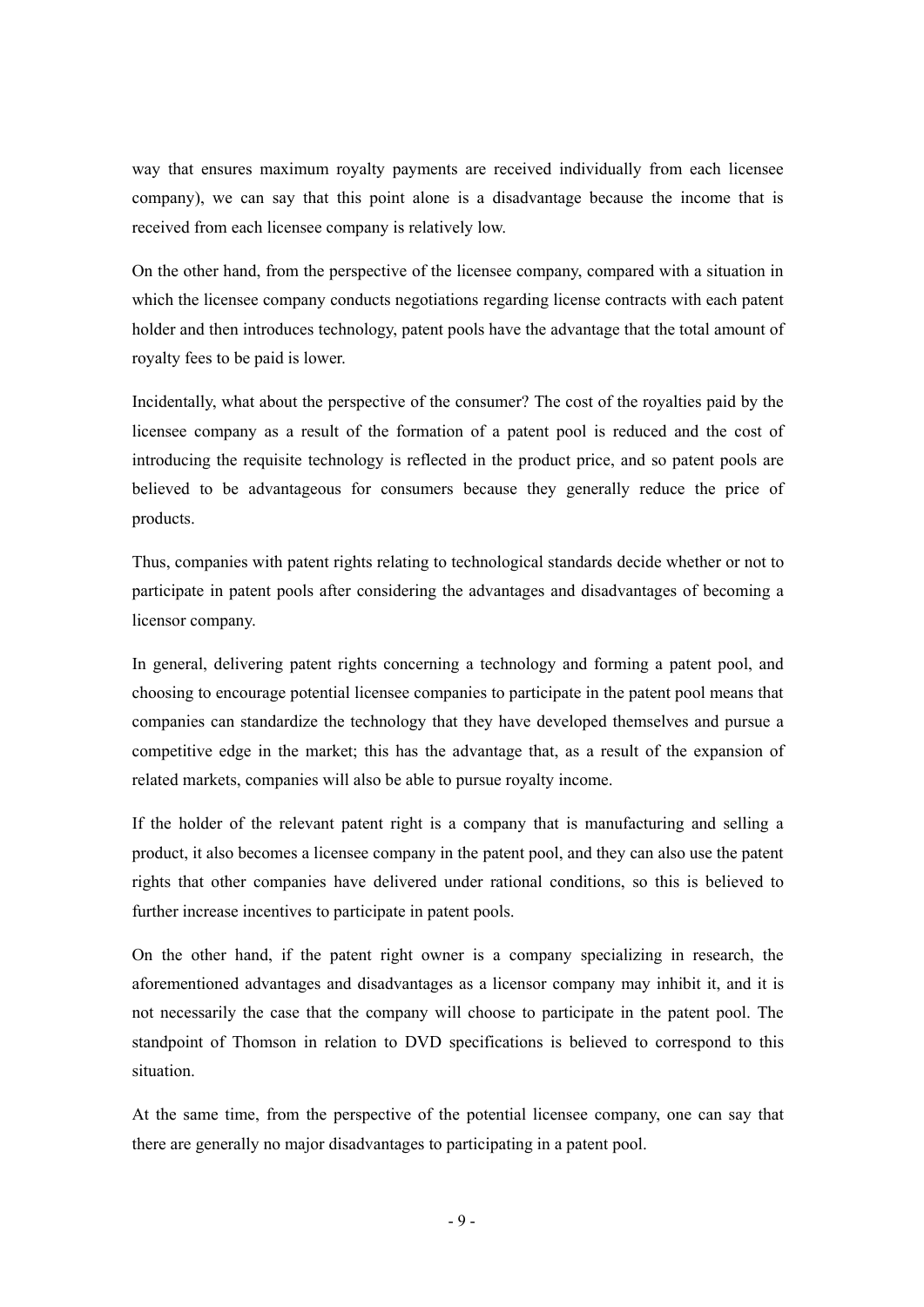#### **4. The flow of patent pool formation**

With regard to the process for forming a patent pool, there are no particular rules. The following refers to the formulation process for  $ISO<sup>14</sup>$  standards and, in parallel with this, introduces the general process by which patent pools are formed.

#### **<The process of formulating ISO standards>**

ISO standards are formulated after going through the following six steps, with the final draft of the international standard being compiled within  $36$  months<sup>15</sup>.

- (1) New Work Item Proposal (NP)
- (2) Working Draft (WD) Formulation
- (3) Committee Draft (CD) Formulation
- (4) Draft of International Standard (DIS) Referral and Formulation
- (5) Final Draft of International Standard (FDIS) Formulation
- (6) International Standard Publication

#### **(1) New Work Item Proposal (NP)**

In a new work item proposal (NP), a member institution from a country, or secretaries of the Technical Committee (TC) / Subcommittee (SC) propose the formulation of a new standard or the revision of an existing standard. In this case, the Central Secretariat requests each country to vote on whether they agree with or object to each proposal within three months. If the results of the vote fulfill certain conditions, the proposal is approved.

#### **(2) Working Draft (WD) Formulation**

-

The formulation of the Working Draft (WD) involves a draft for consideration that responds to the NP being presented at the time of registering the proposal; if the WD is not submitted at the time of the proposal, it should be presented within six months of NP approval.

After the proposal is approved TC/SC secretaries hold a Working Group (WG) meeting to

<sup>14</sup> One of the leading international standardization organizations. It is a worldwide federation of national standards organizations in which each country can participate as a single member. The Central Secretariat is located in the Swiss city of Geneva. The objective of the ISO is to facilitate international cooperation in goods and services, and to promote worldwide standardization and the development of related activities, in order to foster international cooperation in fields of intellectual, scientific, technological and economic activity. The scope of activity includes all fields except electrical and electronic technology standards, which are dealt with by the International Electrotechnical Commission (IEC) and telecommunications technology standards, which are dealt with by the International Telecommunication Union (ITU). Source: http://www.jisc.go.jp/dictionary/index.html 15 Website of the Japanese Industrial Standards Committee: http://www.jisc.go.jp/international/iso-prcs.html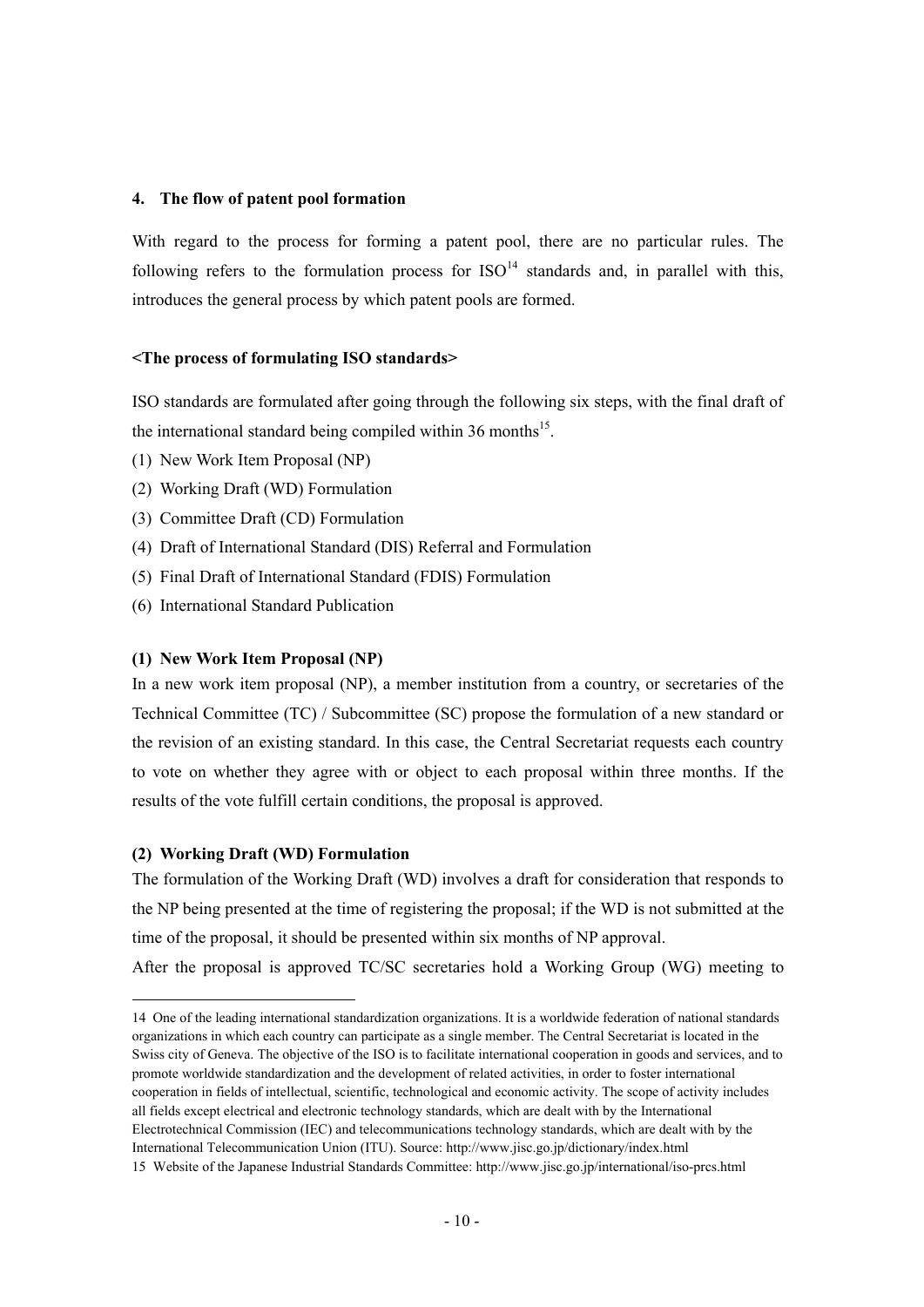discuss issues and appoint experts in the formulation of the WD as P Members. Here, P Members refers to participants who participate actively in specialist duties of the ISO/IEC<sup>16</sup> and are obliged to vote on the formally proposed WD and draft standard. These P Members consider and formulate the WD in the WG.

#### **(3) Committee Draft (CD) Formulation**

The WD is registered as the CD and is then referred to TC/SC P Members for their opinion. Then, the secretaries take a central role in considering the CD on the basis of the opinions of the P Members, and revise the CD if required.

If a consensus is obtained at a general meeting, or if more than two-thirds of the P Members are in agreement in the vote, the CD is deemed to have been approved; if it is approved, the CD is registered as a Draft of International Standard (DIS).

#### **(4) Draft of International Standard (DIS) Referral and Formulation**

The registered DIS is referred to TC/SC members and all member countries for a vote, and if the vote meets certain requirements, the DIS is deemed to have been approved. If the DIS is approved, it is registered as a Final Draft of International Standard (FDIS).

#### **(5) Final Draft of International Standard (FDIS) Formulation**

The registered FDIS is referred by the Central Secretariat to all member countries for a vote, and if the vote meets certain requirements, the FDIS is deemed to have been approved as an international standard.

If the FDIS is not approved, subsequent procedures are taken such as a revised draft being submitted for the CD, DIS and FDIS approval process.

#### **(6) International Standard Publication**

-

The international standard is officially published after the FDIS approval. The publication period is set at within 36 months of the NP approval.

<sup>16</sup> IEC: One of the leading international standardization organizations, which is involved in standardization relating to the fields of electrical and electronic technology. Each country can participate as a single member. The IEC, which has its Central Secretariat in the Swiss city of Geneva, aims to promote international cooperation relating to all issues concerning standardization in technological fields connected with electricity and electronics, as well as associated matters, thereby promoting international communication. Moreover, as well as the development of international standards, it implements accreditation systems using these standards, such as the CB scheme. Source: http://www.jisc.go.jp/dictionary/index.html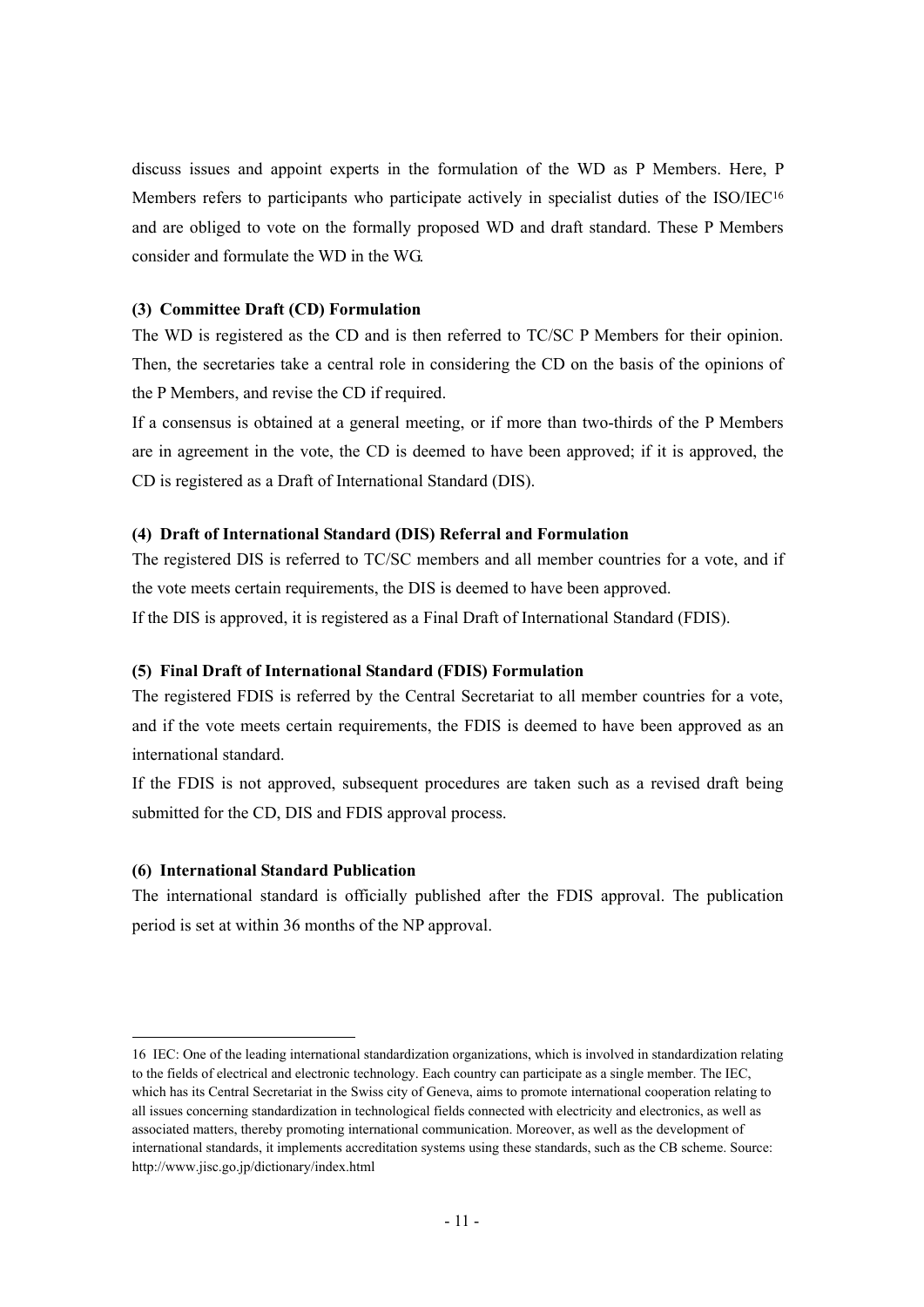

The stages in italics within the circles with dotted lines can be omitted.

- (1) Depending on the results of voting on the draft new item, the formulation stage and the committee stage can be omitted.
- (2) If the referral draft is approved without any objections, this can be omitted.

#### **Figure 3: Procedure for Formulating an ISO Publication**

Source: Website of the Japanese Industrial Standards Committee

http://www.jisc.go.jp/international/iso-prcs.html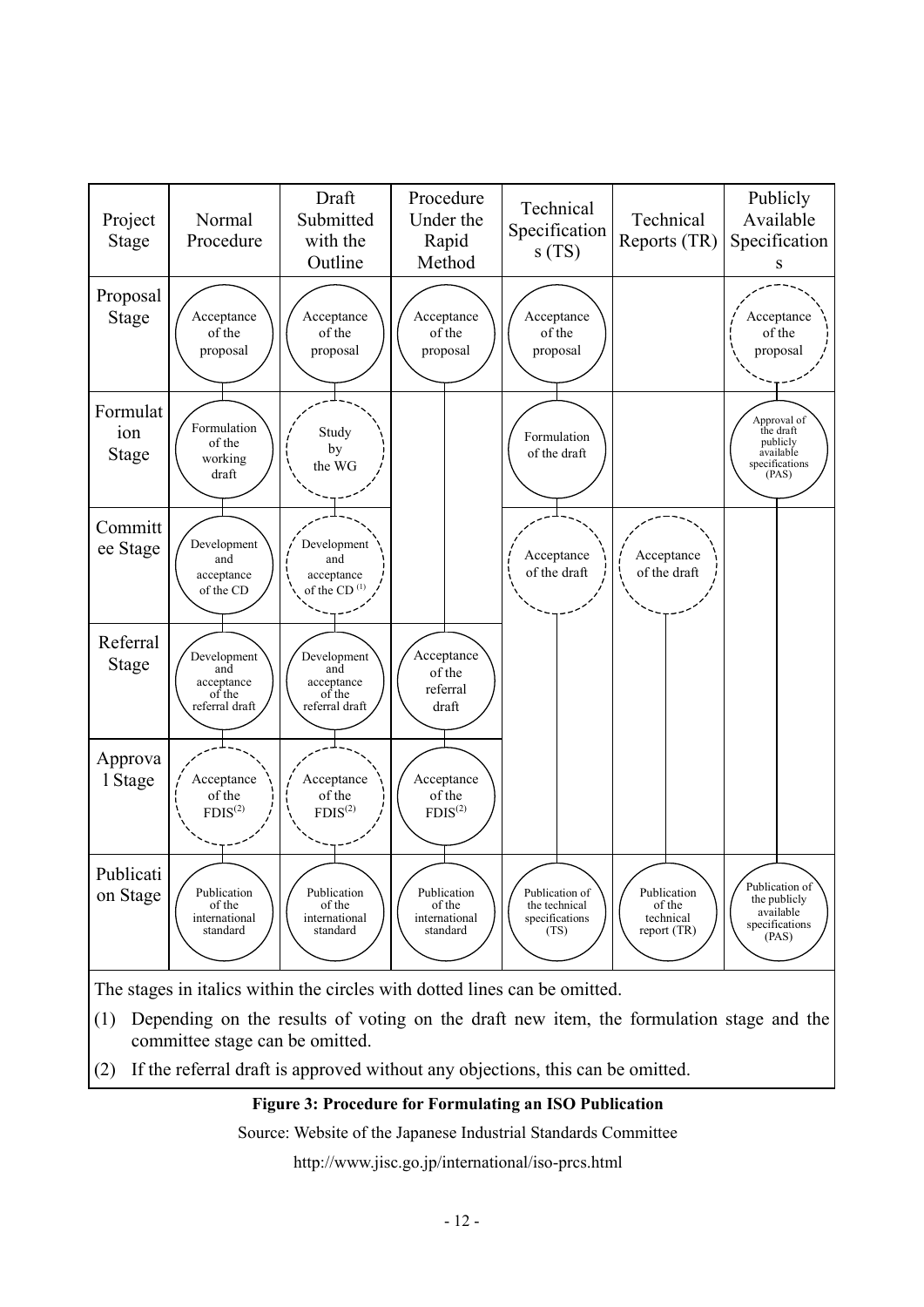#### **<Patent policy>**

In general, standardization organizations, such as ISO, are uninvolved in patent pools, or adopt a neutral position; with regard to essential patents, their involvement is confined to promoting the submission of patent statements to participants. Here, a patent statement refers to a written declaration submitted to a standardization organization when a participant in the formulation of a standard is believed to have an essential patent relating to the standard in question.

Conventionally, the  $ITU^{17}$  and  $JIS^{18}$  have selected one of the following three types when submitting written declarations.

Type 1: Granting royalty-free use of essential patents.

Type 2: Granting RAND (Reasonable And Non-Discriminatory)19 use of essential patents. Type 3: Neither Type 1 nor Type 2.

In contrast, the ISO and IEC only granted RAND use. Consequently, the stances on intellectual property of standardization organizations differed, which was the cause of inconsistencies in the handling of intellectual property in the technological field, depending on the type, amidst a globalizing economic situation.

Amidst this, with regard to the formulation of JIS, for example, the document entitled *Concerning Procedures Relating to the Formulation of JIS, Including Patent and Other Rights* was set forth in February 2001 by the Standards Subcommittee of the Japanese Industrial Standards Committee. Subsequently, there were moves to develop a common patent policy stipulating the handling of intellectual property relating to standardization by international standardization organizations in the form of ISO/IEC and ITU. In response to this, the procedures for JIS formulation were revised in April 2006, in order to promote the development of a common policy.

The following is an overview of the common ITU/ISO/IEC patent policy as it stands at present $^{20}$ .

-

<sup>17</sup> This is an international institution established by the United Nations that handles matters relating to telecommunications. The Telecommunication Standardization Sector (ITU-T), which is part of the ITU, mainly deals with standardization. Source: http://www.jisc.go.jp/dictionary/index.html

<sup>18</sup> This is a standard that was formulated on the basis of the Industrial Standards Law. It prescribes regulations concerning such elements of industrial products as types, forms, dimensions, structures and quality, as well as methods relating to industrial products, such as production methods, design methods and usage methods, in addition to testing and inspection methods, with the aim of improving the quality of industrial products, increasing production efficiency, rationalizing production, making trade simpler and more equitable, and rationalizing usage and consumption. Source: http://www.jisc.go.jp/dictionary/index.html

<sup>19</sup> Reasonable and non-discriminatory conditions.

<sup>20</sup> Japanese Industrial Standards Committee (2007), *Concerning the Publication of the ITU/ISO/IEC Common*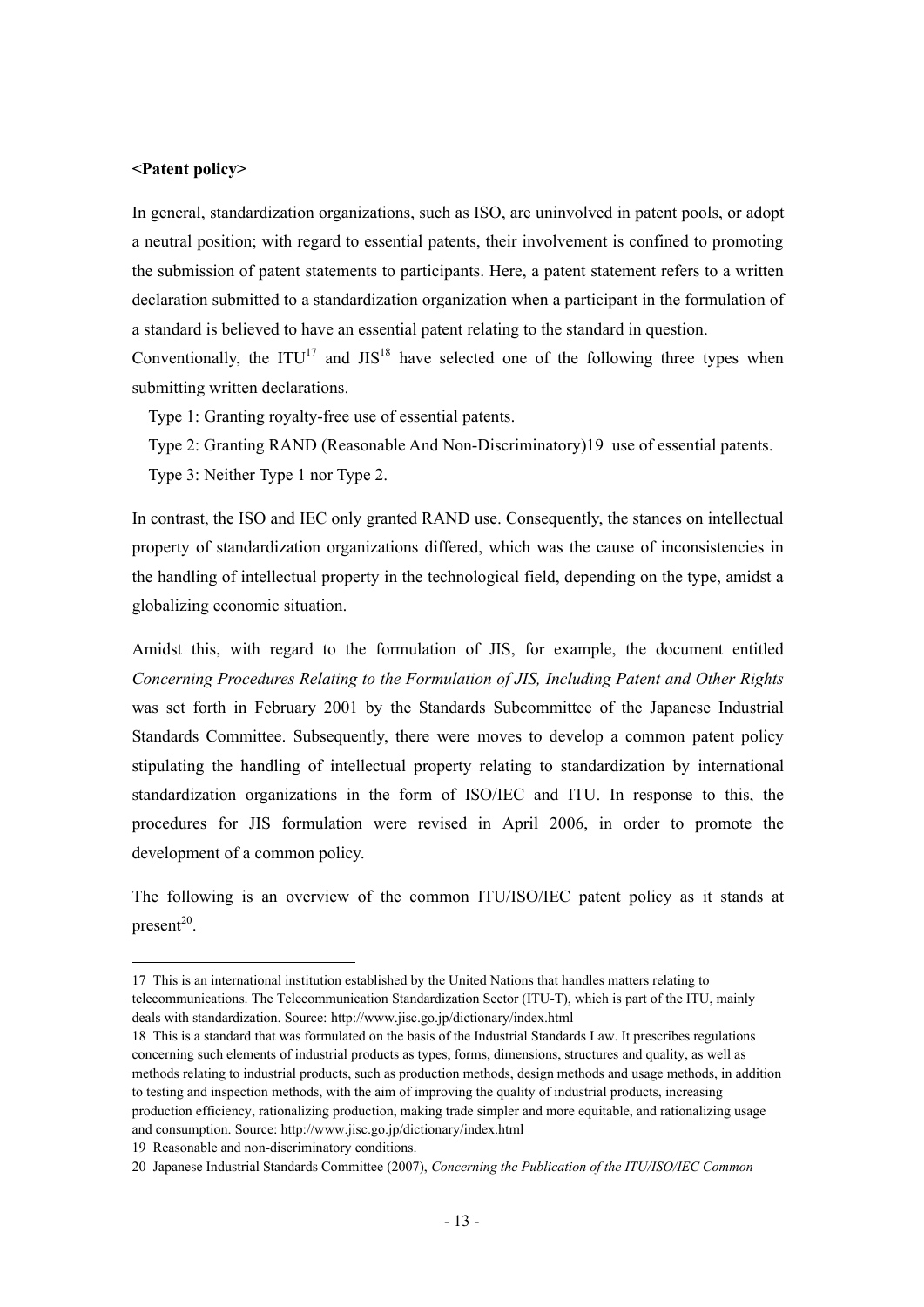- i) The objective of international standards is to ensure worldwide compatibility between systems and technologies, and anyone must be able to use the standard. Consequently, even if patent rights are included in the standard, anyone must be able to use the standard, without facing excessive restrictions.
- ii) ISO, IEC and ITU are not in the position of providing authorization or information to facilitate understanding regarding evidence, validity or the scope of application of patent and other rights.
- iii) It is preferable for information concerning patent and other rights that can be obtained to be disclosed to the maximum degree possible.
- iv) Participants in the development of standards should, from the outset when developing standards, pay attention to the patent rights held by their own or other companies that are included in the standard (including those for which applications are currently ongoing).
- v) When standards are developed and patent and other rights included in those standards are disclosed, one of the following three can be disclosed by the holder of the patent and other rights in question.
	- a) They are prepared to negotiate regarding the granting of a license to use the patent right free of charge.
	- b) They are prepared to negotiate regarding the granting of a license to use the patent right under RAND conditions.
	- c) They are prepared to do neither a) nor b).
- vi) When undertaking disclosure as in v) above, holders of patent and other rights must submit to the ISO, IEC or ITU secretariat a written patent statement on a standard form, and they may not add to this written patent statement any clauses or conditions other than the options given on the standard form, nor may they append any exceptions.
- vii) If c) in item v) above is selected, the standard cannot include any provisions that depend on the disclosed patent and other rights.
- viii) ISO, IEC and ITU do not become involved in negotiations relating to the granting of licenses to work patent and other rights.

#### **<The patent pool formation process>**

If there are participants who select Type  $3$  in the written declaration above  $\lceil v \rceil$  c) in the ITU/ISO/IEC Common Patent Policy] (that is to say, if there are participants who will determine license conditions regarding essential patents on the basis of individual license

-

*Patent Policy and Implementation Guidelines.*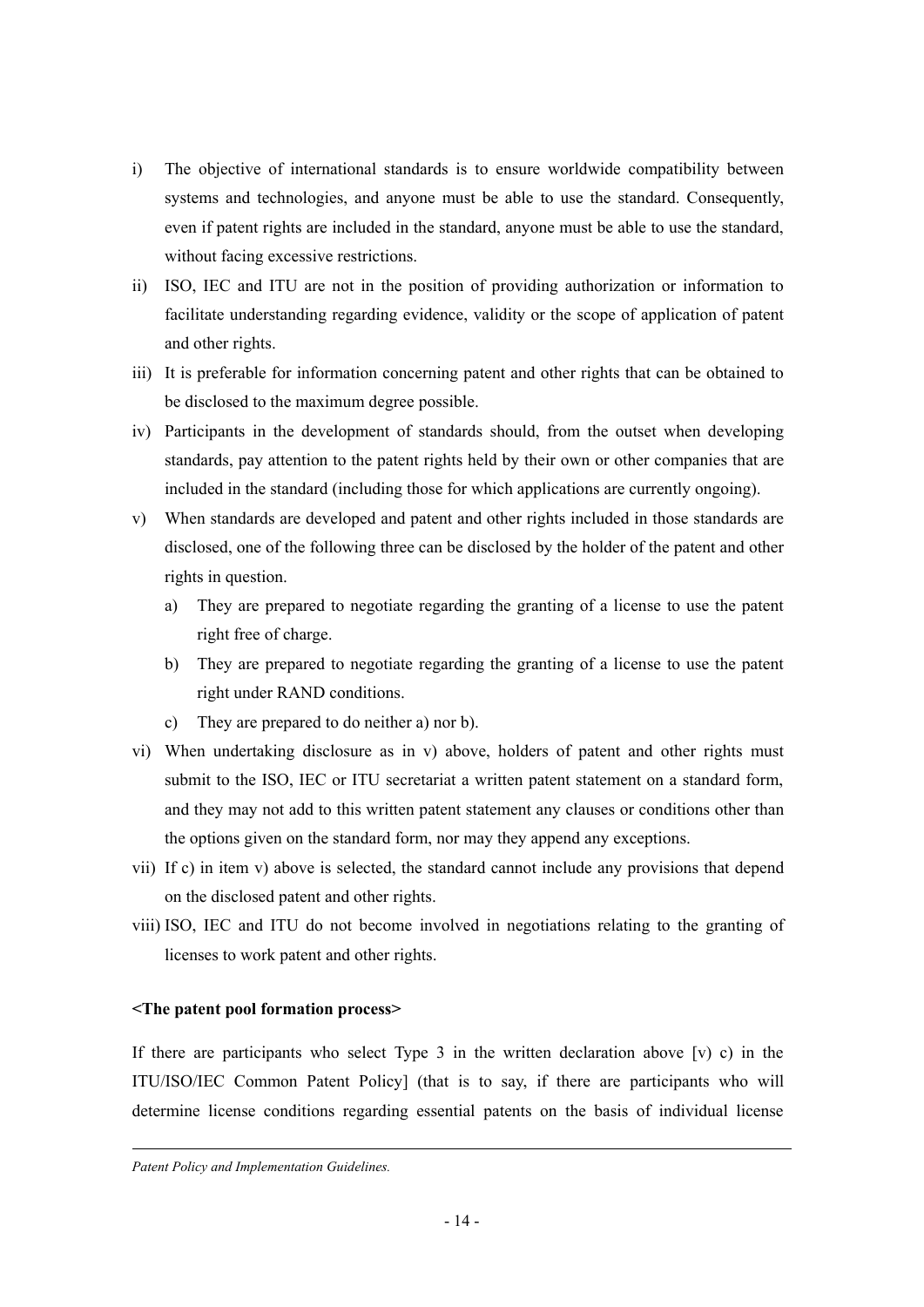negotiations, or if there are participants who do not wish to permit licensing), the standardization organization will generally respond by excluding the technology relating to the essential patent in question from the standard being formulated; if this is impossible, the standardization itself may be aborted. Accordingly, the ITU/ISO/IEC Common Patent Policy Implementation Guidelines set forth a policy on how to deal with situations where there are patent rights relating to technologies involved with technological standards, as shown in the outline below<sup>21</sup>.

- i) The disclosure of information concerning patent and other rights is sought at as early a stage as possible in the development of the standard.
- ii) The provision of information concerning patent and other rights takes place on a good faith and best effort basis. However, patent searches are not a requirement.
- iii) If it is deemed that a party who is not participating in the development of the standard has a patent or other right, the standardization organization requests that the rights holder submit a written patent statement.
- iv) Whether before or after the formulation of the standard, if it is deemed that there are patent or other rights that the rights holder will not grant a license for free of charge or on a RAND basis, each standardization organization reports this to the relevant TC, so that the TC in question can take the appropriate action.
- v) The written patent statement is submitted by the holder of the patent or other rights to the secretary-general of the relevant standardization organization.
- vi) If the written patent statement submitted states that the patent holder has no intention of granting a license free of charge or on a RAND basis (i.e. it is a "declination" patent statement), the patent holder in question is obliged to submit the information regarding the patent or other right to the ITU, and is strongly urged to submit this information to the ISO and IEC.
- vii) When the committee meets, the chairman of the TC asks a question verifying the existence of the patent or other rights required in order to implement the standard, and the fact that the chairman asked the question and that there was an answer concerning the existence of the patent or other rights is recorded in the minutes of the meeting.
- viii) The written patent statement submitted by the rights holder is recorded in the database and published.

<sup>-</sup>21 *Ibid*.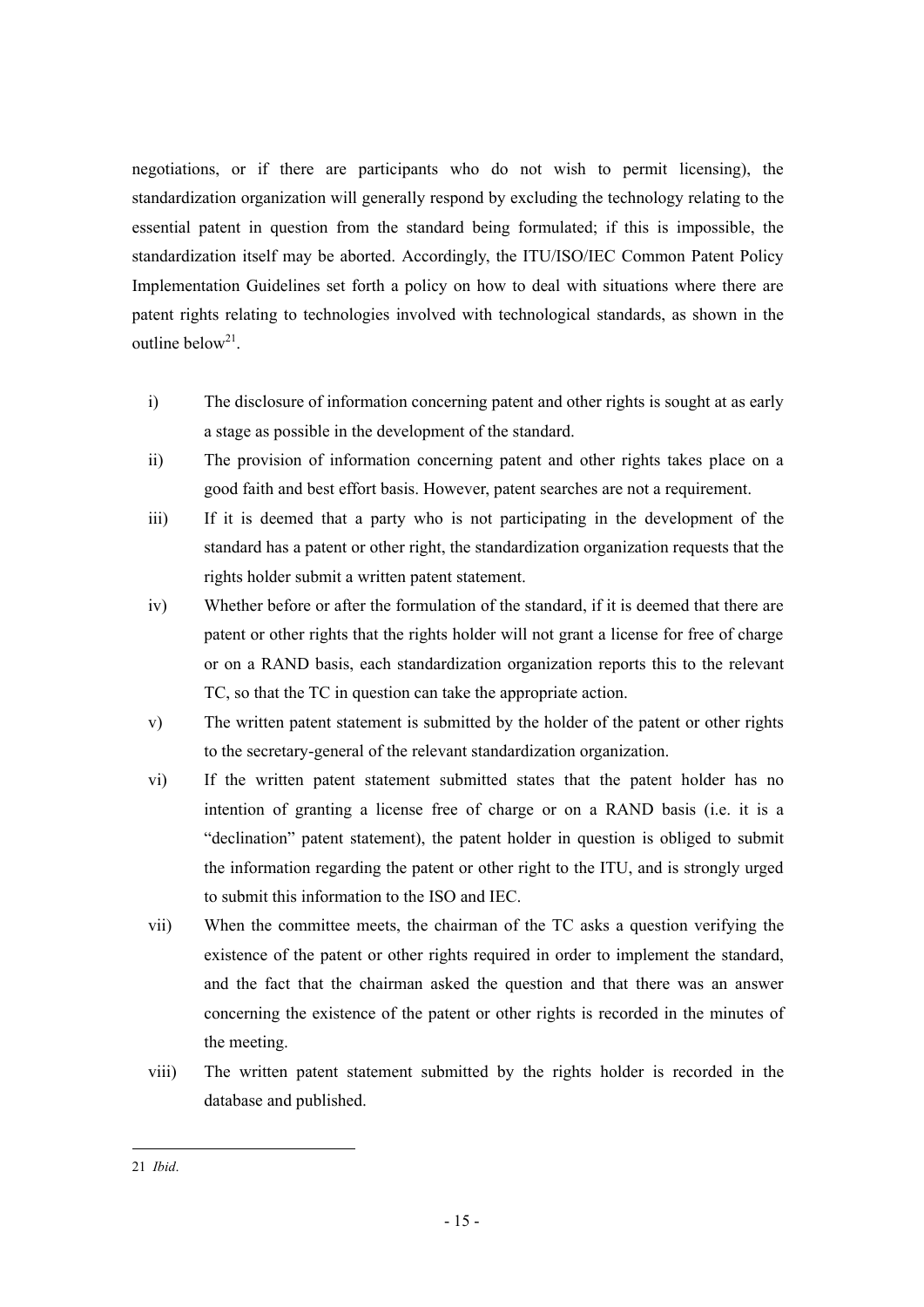- ix) The General Patent Statement and Licensing Declaration is used only by the ITU.
- x) Three tick boxes are provided on the written patent statement form: free of charge; reasonable and non-discriminatory; and "declination".

Against this background, the formation of patent pools are carried out, in parallel with standardization activities by companies participating in such activities, as voluntary activities that are separate from the standardization activities themselves.

If we explain the formation of patent pools in comparison with the aforementioned process for formulating an ISO standard, we can see that the related essential patents are identified around the time when the Draft of International Standard (DIS) is submitted, so the general flow around this time is as follows: (1) the body considering the patent pool voluntarily (IPR Deliberation Group) is organized from among the participants in standardization activities; (2) the essential patents are selected; (3) the license company is selected or established; (4) the license conditions are determined; and, if necessary (5) advance screening procedures are conducted with regard to the authorities administering the Anti-monopoly  $Law^{22}$ .

-

<sup>22</sup> This is a law that prohibits private monopolies, unjust trade restrictions and unfair trade methods; prevents excessive consolidations of business power; and eliminates unreasonable restrictions on production, sale, price and technology through such methods as mergers and agreements, or any other kind of unfair obligations in relation to business activity, thereby aiming to promote free and fair competition, enable businesspeople to exercise their originality, ensure that business activity flourishes, and increase the level of employment and national income, in order to secure the interests of ordinary consumers and promote the sound, democratic growth of the national economy. In order to work harmoniously with Patent Law, which gives rise to exclusive rights, it has a provision that stipulates that the exercise of rights based on industrial property rights, such as the Patent Law, is not governed by the Anti-monopoly Law (Clause 23).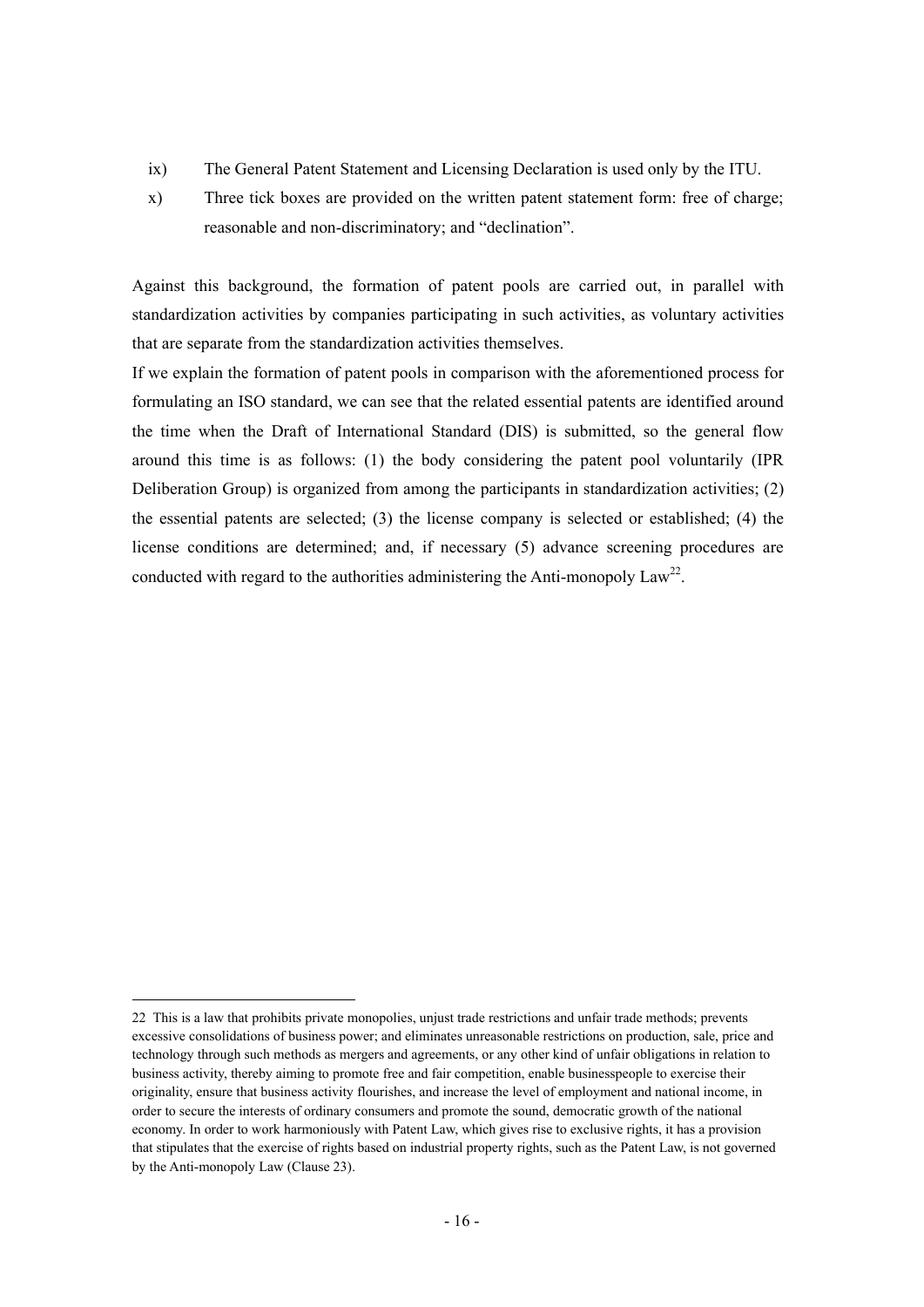

**Figure 4: The Patent Pool Formation Process** 

Source: Hisashi Kato (2006), *An Introduction to Patent Pools*, Japan Institute of Invention and Innovation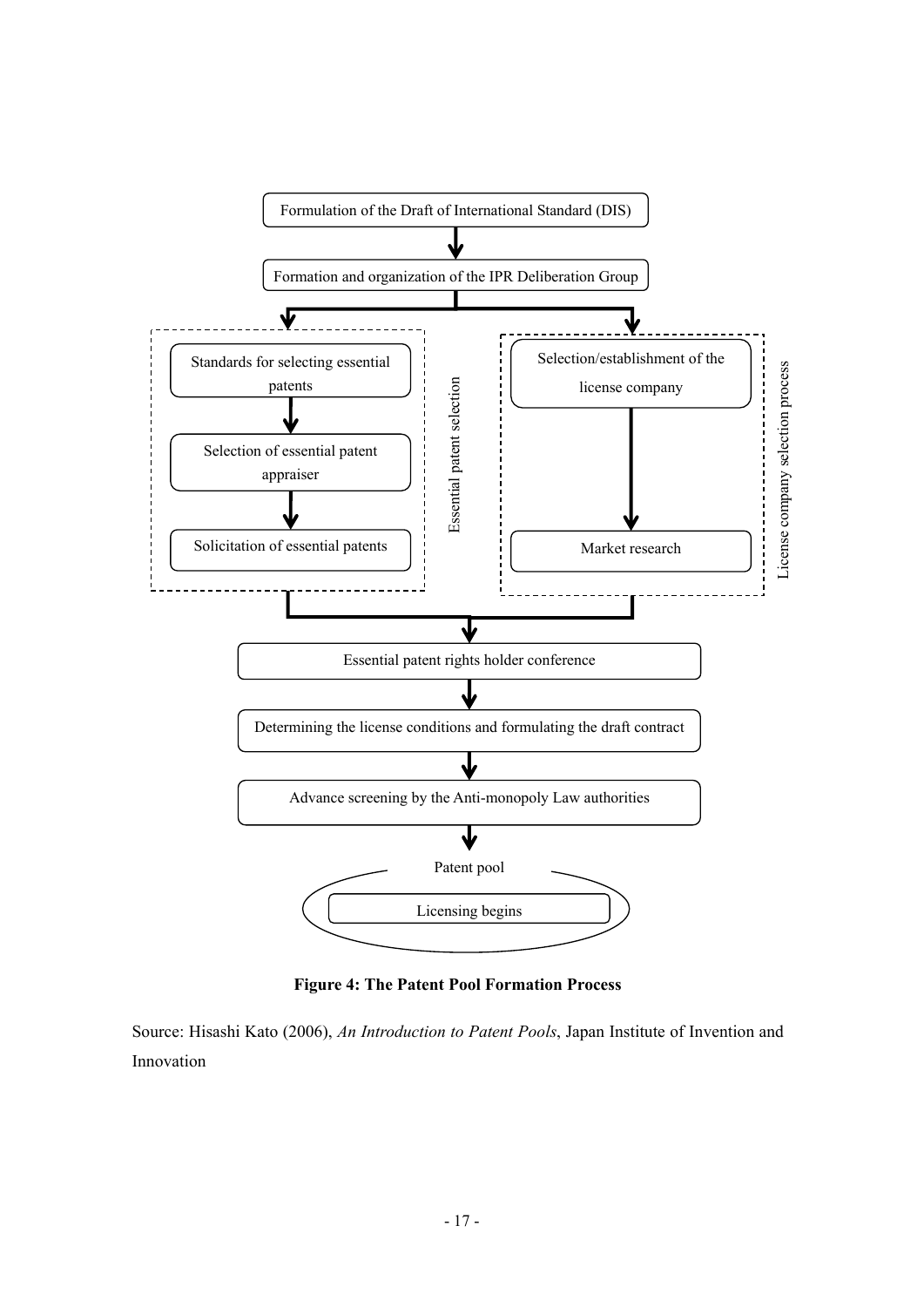#### **(1) Organizing the IPR Deliberation Group**

As stipulated in ii) of the ITU/ISO/IEC Common Patent Policy, international standardization groups (ISO, IEC and ITU) generally maintain a firm stance that they are "not in the position of providing authorization or information to facilitate understanding regarding evidence, validity or the scope of application of patent and other rights". Where it has been ascertained that a patent is included in the standard, they just strongly request that the holder of the patent rights submits a written patent statement. Accordingly, the processes listed below from ii) are promoted primarily by the IPR Deliberation Group, which is established as a voluntary group consisting of potential licensors and licensees.

The first issue that the IPR Deliberation Group faces is the decision on scope, that is to say, the question of on which part of the technological standard the patent pool will focus; furthermore, once the scope has been determined, it is necessary to formulate selection standards for essential patent rights in the patent pool in question.

#### **(2) Selecting essential patents**

-

When selecting the essential patents, the question arises of whether only technically essential patents will be adopted, or whether commercially essential patents will also be included.

Moreover, it is necessary to decide whether different responses to the standard will be adopted according to the type of product, or whether the response will be uniform.

These issues instantly give rise to a conflict of interests between the potential licensor and the potential licensee, and there may be occasions when the interests of the various potential licensors do not coincide, so complex adjustments are repeatedly made.

In parallel with the decision on the selection criteria, the essential patent appraiser, who selects essential patents from a fair perspective, must also be selected. To date, in patent pools, lawyers, patent attorneys and neutral appraisal organizations have taken this role. Such appraisal organizations include the IPEC (International Patent Evaluation Consortium), which was formed as a consortium of patent attorneys from Japan, the USA and Europe in the 3G Patent Platform, and the essential patent judgment system of the Japan Intellectual Property Arbitration Center23, which began in May 2006.

<sup>23</sup> This alternative dispute resolution (ADR) organization was established by the Japan Patent Attorneys Association and the Japan Federation of Bar Associations in March 1998 under the name Industrial Property Rights Arbitration Center, with the aim of dealing with conflicts in the field of industrial property rights, and began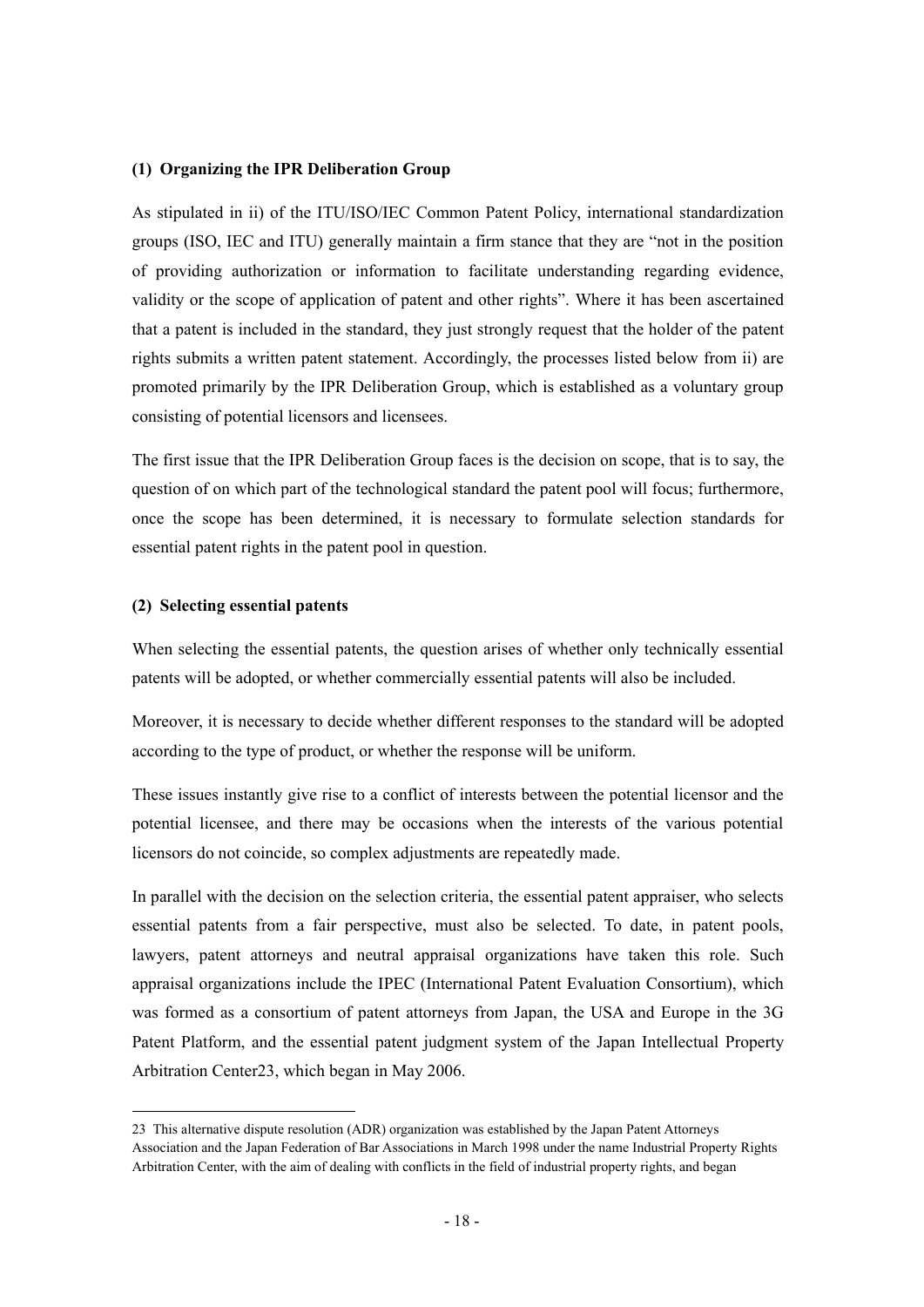#### **(3) Selecting or establishing the licensing company**

If there is an existing license company that can deal with the technological field on which the patent pool focuses, it is possible to outsource all the tasks to this company, if all the interested parties agree. But in many cases, the license company is established on the basis of financial contributions by interested parties in the patent pool, primarily those with the rights to the essential patent. Examples of this include MPEG LA LLC (USA) in the MPEG2 patent pool, and 3G Licensing Ltd. (UK) in the 3G Patent Platform.

#### **(4) Determining the licensing conditions**

-

Through the selection of essential patent rights as detailed in (2) above, the holders of the essential patent rights are determined; the license conditions must be determined through an agreement between the holders of the essential patent rights. If the license company or members of the IPR Deliberation Group other than the essential patent rights holders are involved in this decision-making process, there is a risk that problems could arise in relation to the Anti-monopoly Law.

#### **(5) Advance screening procedures by the Anti-monopoly**  $Law<sup>24</sup>$  **authorities<sup>25</sup>**

The formation of patent pools is a legal and economic venture carried out jointly by companies who may be rivals under ordinary circumstances, but have determined the license conditions under an agreement. Consequently, there are occasions when stipulations as contained in Anti-monopoly Law may come into play, depending on specific arrangements and operating methods. In general, if it is deemed that the arrangements and operations are competitively restrictive overall, they may become subject to regulation by the anti-monopoly authorities.

With regard to this point, while deeming that standardization activities themselves do not directly pose problems in relation to the Anti-monopoly Law, the Japan Fair Trade Commission stipulates that problems connected with the Anti-monopoly Law could arise with

operating on 1 April that year. In August 2000, it concluded a contract with the Japan Network Information Center (JPNIC) and became the JP Domain Name Approval Dispute Resolution Organization, which focused on resolving conflicts regarding JP domain names used on the internet that were registered with the JPNIC; then, in April 2001, its name was changed to the Japan Intellectual Property Arbitration Center and broadened its scope of operations from industrial rights (industrial property rights) to intellectual property rights. Source: http://www.ip-adr.gr.jp/enkaku/index.html

<sup>24</sup> Law focused on prohibiting private monopolies and ensuring fair trade (1947 Law No.54)

<sup>25</sup> Japan: Japan Fair Trade Commission; USA: Justice Department; Europe: European Commission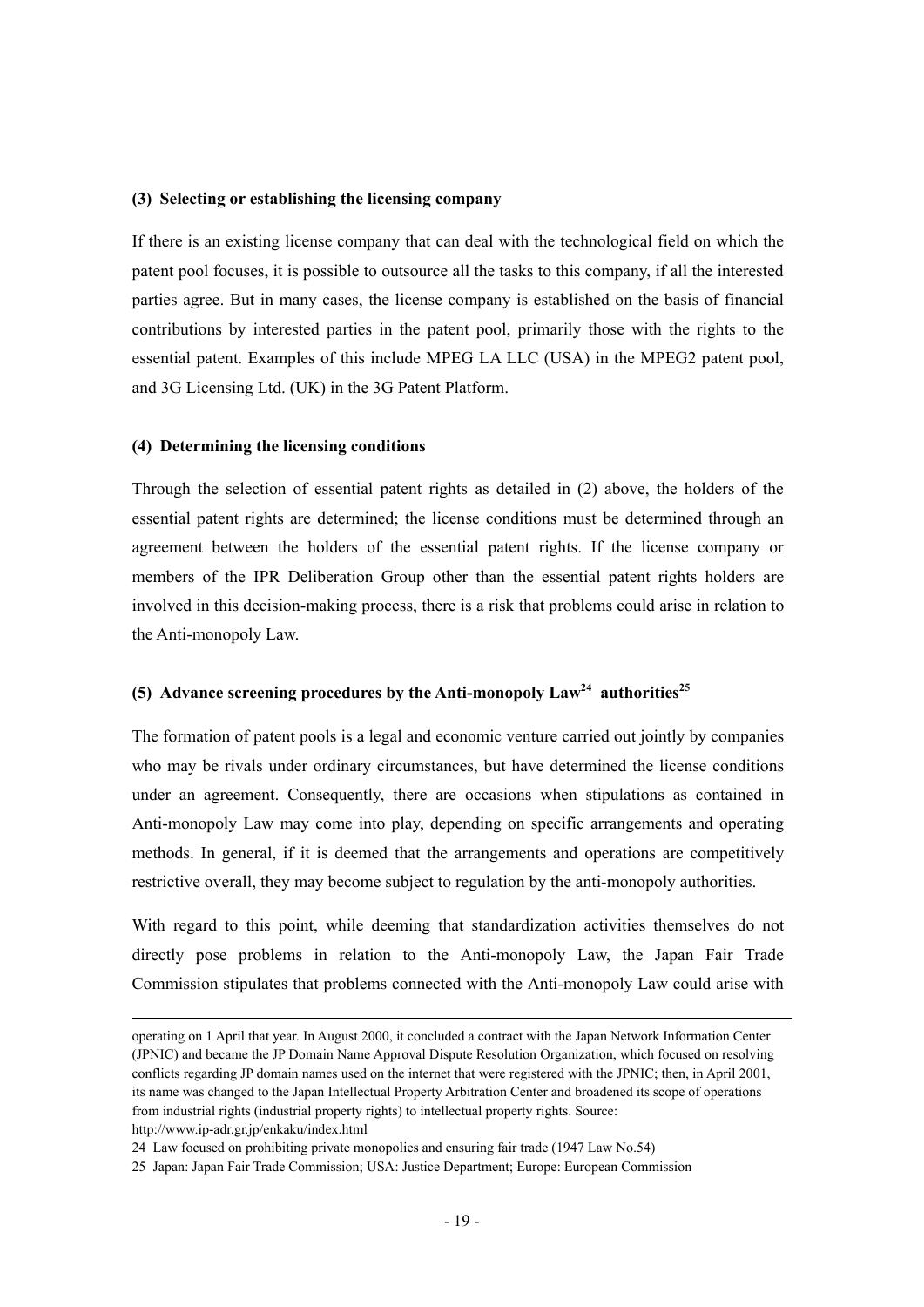some restrictions, for example i) arrangements relating to sales price; ii) the elimination of competing standards; iii) the unfair extension of the scope of standards; iv) the unfair elimination of technical proposals; or v) restrictions on participation in activities<sup>26</sup>.

Moreover, with regard to the competition-promoting effect of patent pools, while generally permitting: i) the integration of complementary technologies; ii) the reduction of trade expenses; iii) the removal of barriers to entry through patents; and iv) the avoidance of lawsuits regarding infringements on patent rights<sup>27</sup>, the US Justice Department stipulates that there could be doubts about legitimacy28 where patent pools adopt measures such as price cartels or the division of markets.

Thus, in forming patent pools, it is necessary to decide upon specific arrangements and operations that do not have a competition-restricting effect, and see that a system of advance screening by anti-monopoly authorities has been introduced.

Firstly, in Japan, advance screening concerning patent pools is conducted under the Advance Consultation and Screening System Concerning Business Activities established by the Japan Fair Trade Commission. This is a system whereby an application form is submitted by a company on the premise of providing consent for its publication; after receiving it, the Japan Fair Trade Commission will respond within 30 days, as a general rule, giving its thoughts on the application in relation to the Anti-monopoly Law. The legal effects of using this system are said to be that, "If the response is that the matter does not touch upon legal provisions, the act that was the subject of the consultation in question will not be the focus of legal measures taken on the grounds that the matter does touch upon legal provisions." This system goes further than the principle under the framework of a Cabinet decision<sup>29</sup> concerning prior verification procedures, whereby the views of government agencies do not constrain investigating authorities or the courts<sup>30</sup>.

-

28 US Justice Department and the Federal Trade Commission (1995), *Antitrust Guidelines for the Licensing of Intellectual Property,* http://www.usdoj.gov/atr/public/guidehnes/0558.htm

<sup>26</sup> See footnote 3

<sup>27</sup> The act of working technologies included within the technological scope of a patented invention, as stipulated in the scope of the patent claim, without authorization or consent from the holder of the patent rights.

<sup>29</sup> *Concerning the Introduction of Prior Verification Procedures by Government Institutions Relating to the Application of Laws* (Cabinet Decision dated March 27, 2001)

<sup>30</sup> However, it should be borne in mind that, if a change occurs in the situation relating to the premise of the judgment after a decision that the matter does not come into contact with the Anti-monopoly Law, such as marked changes in the market situation, then legal measures may be taken in relation to the action regarding which the Commission was consulted, after written notification of the withdrawal of the response has been provided to the parties in question.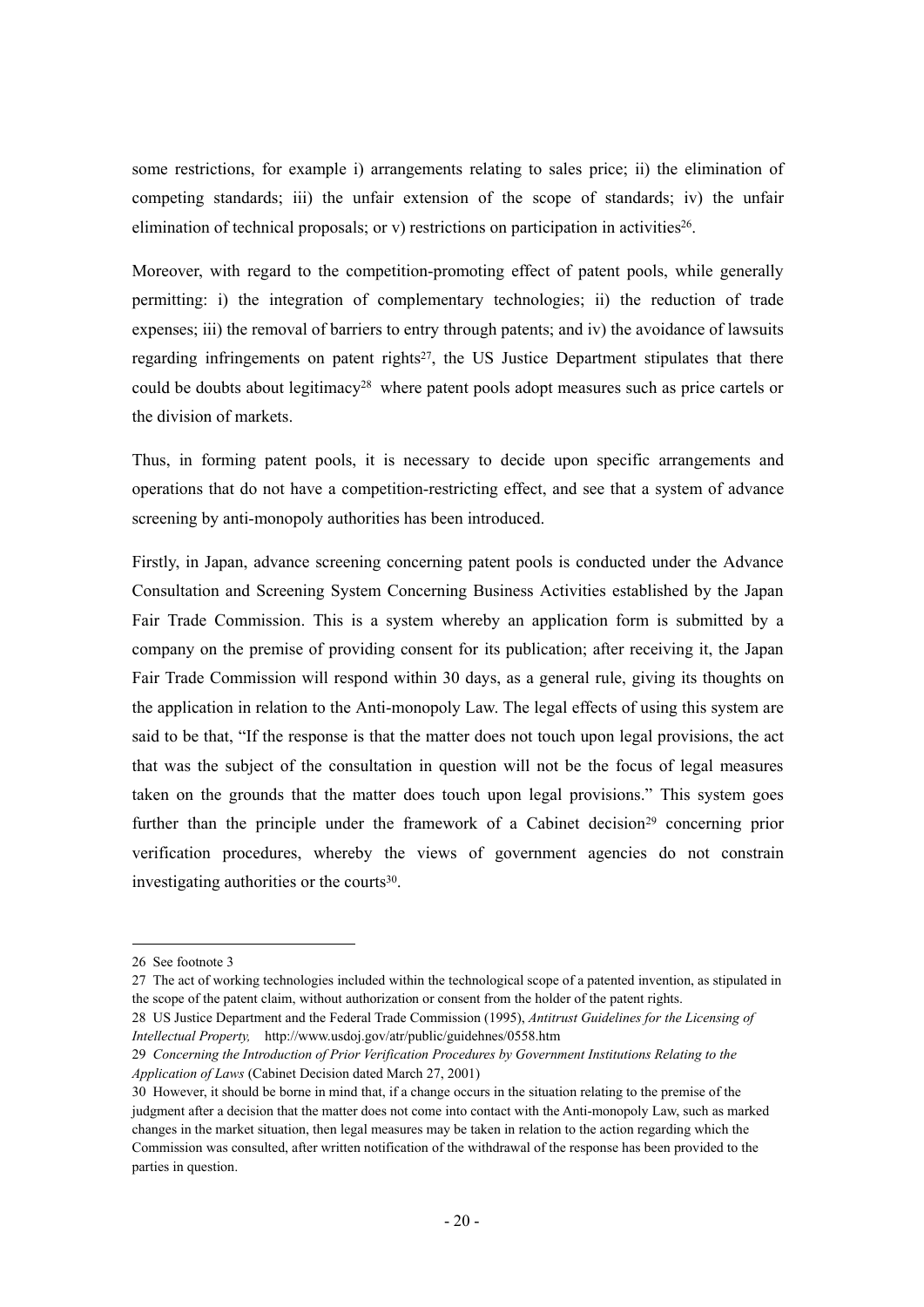In the case of the US, the Business Review Letter framework, which falls under the jurisdiction of the Justice Department, is a prior screening procedure with legal effect that involves the same procedure as is used in Japan.

Moreover, in Europe, under the European Commission's Comfort Letter procedure, it is possible to obtain an unofficial opinion that prosecution under the provisions of the European Competition Law will not take place.

Thus, we can see that the aforementioned three anti-monopoly authorities have adopted broadly similar procedures with legal effects for judging in advance the legality of patent pools; the views of these anti-monopoly authorities can broadly be summarized as follows<sup>31</sup>:

- i) They should have a complementary action based on the integration of technology.
- ii) They should be restricted to essential patents.
- iii) Essential patents should be selected by a fair and neutral third party.
- iv) Individual licensing should be possible.

-

v) Participation in the patent pool should be voluntary.

Today, with the globalization of the economy, the aforementioned five points should be of great reference for forming patent pools legal in the eyes of authorities in Japan, the US and Europe.

#### **5. Forms of license company and the composition of contracts**

There are no particular institutional restrictions on the form of patent pools, but in general, a license company is established to control patent licenses and the flow of money.

Patent pools can be broadly classified into two types, based on license contracts: (1) whether the license company is involved as a party concerned (concerned party type); or (2) whether the license company is involved as an agent (agent type).

#### **(1) Forms associated with involvement as a party concerned (concerned party type)**

In this form, the holders of the rights to the pooled patents (the licensors) issue the license company with a license containing sublicense rights, and based on this premise, the license

<sup>31</sup> Hisashi Kato (2007), Technology Standards and Patent Pools, *Problems Relating to Standardization: The Current Situation and Future Prospects* (Materials Distributed at the FY2007 Autumn Symposium of the Intellectual Property Association of Japan)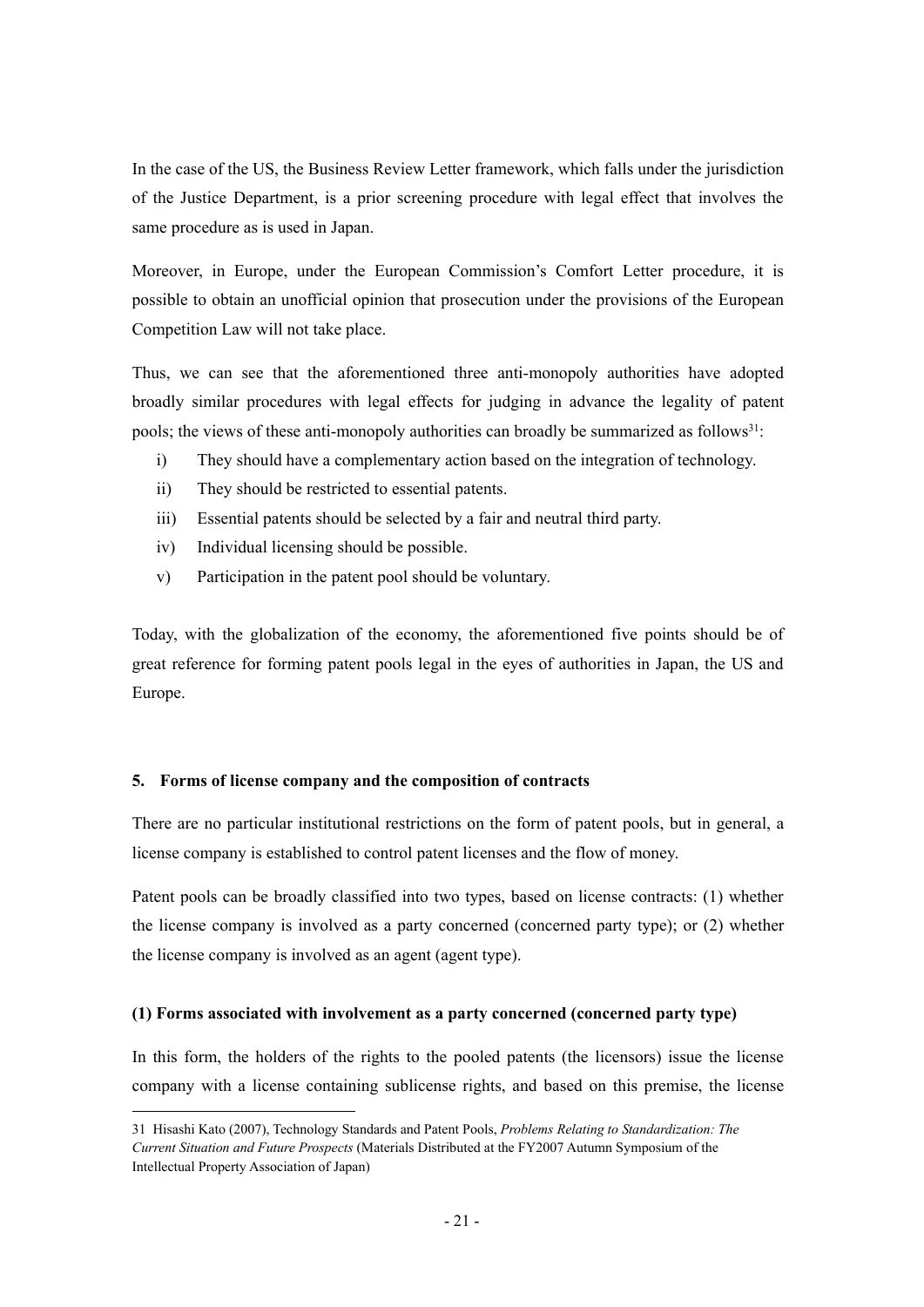company then concludes contracts with licensee companies as a licensor itself. These relationships are shown in Figure 5.



**Figure 5: Patent Pools Formed by Concerned Party Type License Companies** 

#### **(2) Forms associated with involvement as an agent (agent type)**

In this form, the license company acts as an agent for the right holders to the pooled patents, so the licensor companies holding the rights to pooled patents are central to concluding contracts with the licensee companies. These relationships are shown in Figure 6.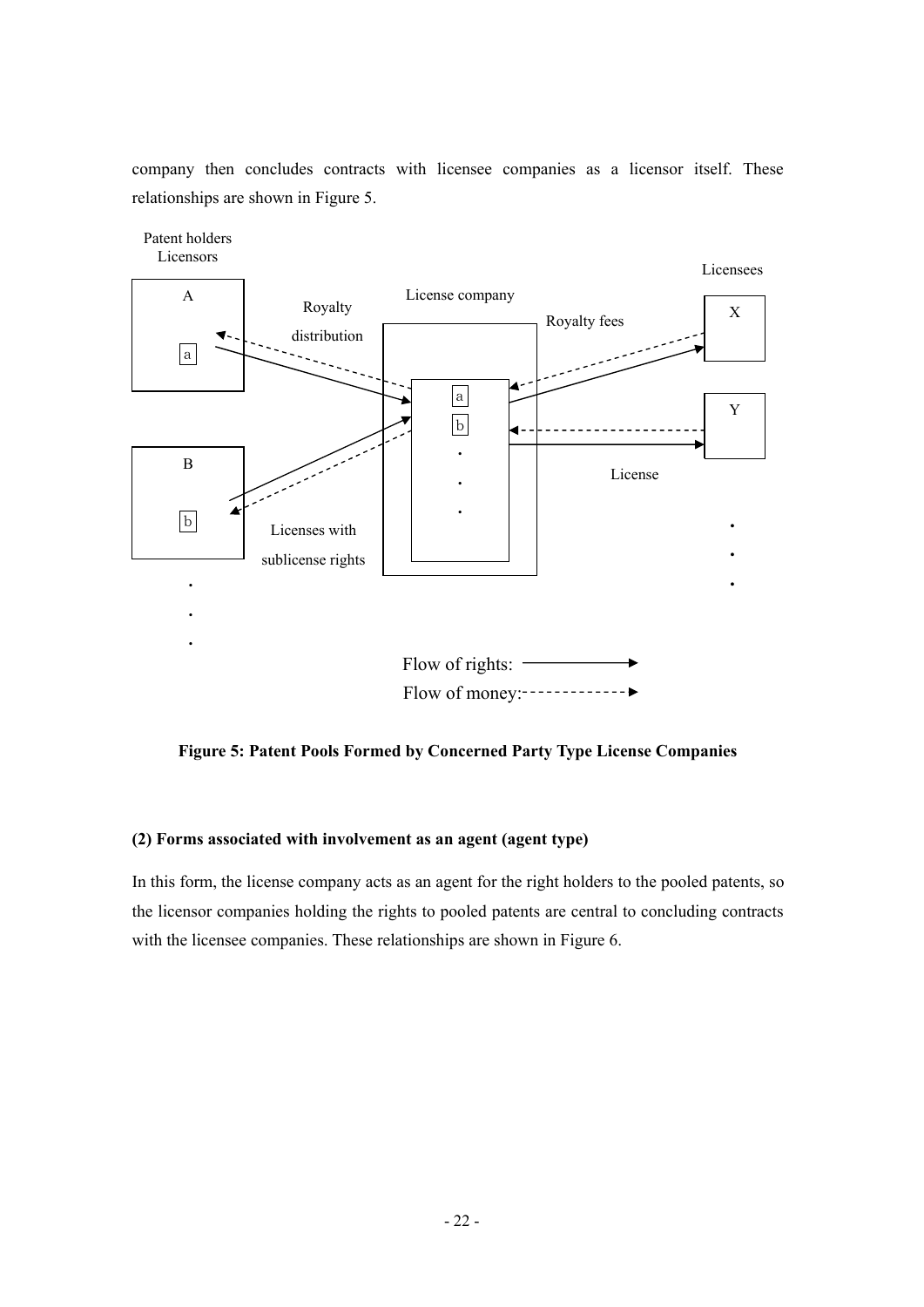



#### **Figure 6: Patent Pools Formed by Agent Type License Companies**

The content of the contracts in these two forms have points in common, as well as points that differ, and the following provides an explanation of these commonalities and differences.

#### **i) Contract content that both have in common**

Contracts agreed to between licensors that hold the pooled patent rights are common to both the "Agent" and "Concerned Party" type of contracts. The content of these contracts includes the following:

- a) Conditions for the grant of working license related to patent pools
- b) Conditions for the distribution of royalties obtained
- c) The involvement and selection of the license company
- d) The method of selecting essential patents and the appraiser
- e) Conditions and procedures for the addition and approval of new licensors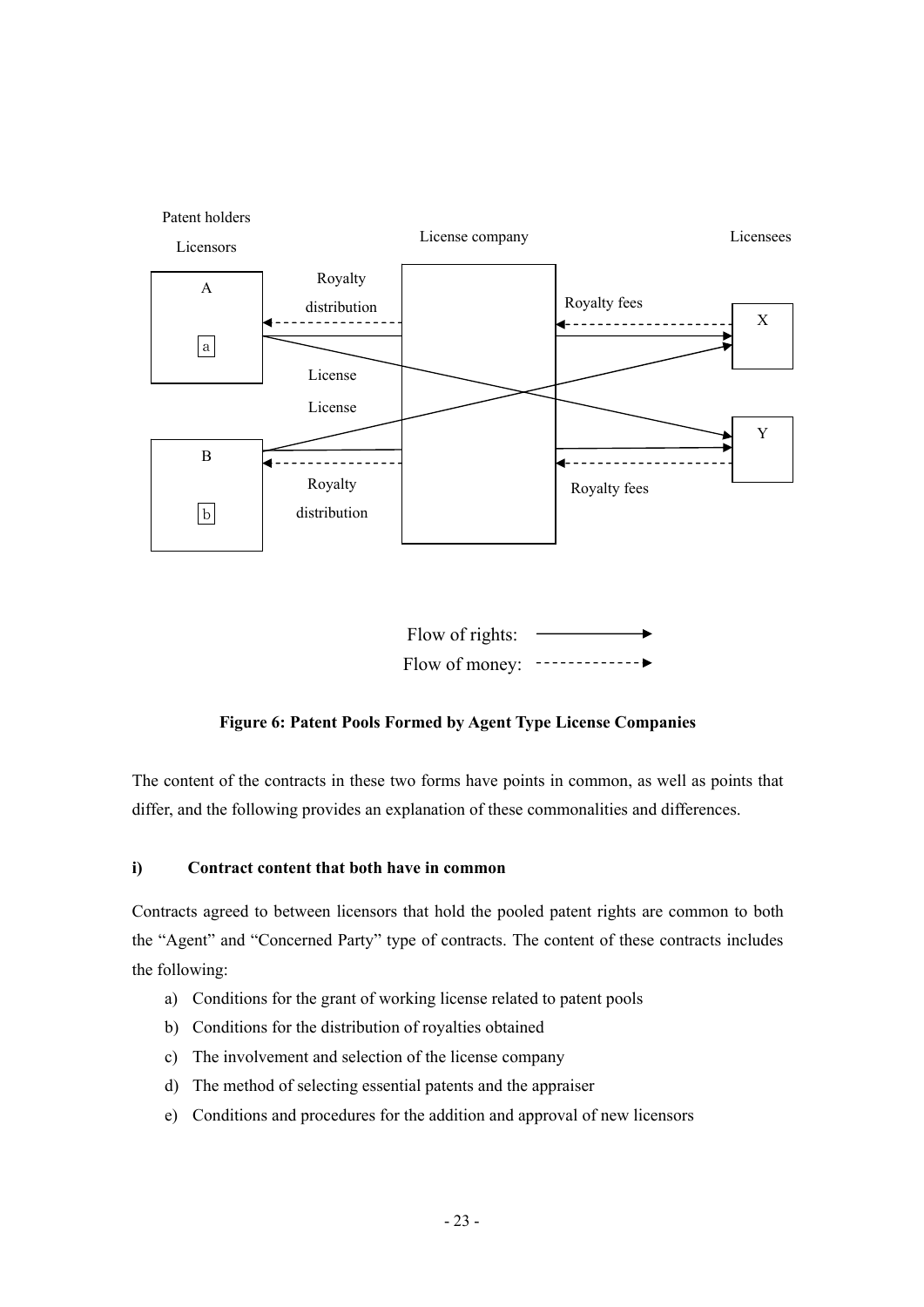The next common contract is the contract between the licensor and the license company:

- a) Commissioning/accepting duties relating to license activities (the specific content of these duties differs according to whether it is a concerned party type or agent type license company)
- b) The specific content and scope of the license activities in question
- c) The amount or method of calculating the handling fee to be paid to the license company.

Furthermore, there is the license contract between the main actor in the licensing activities (the main actor differs according to whether it is a concerned party type or agent type license company) and the licensee company:

- a) Agreement on grant of working license
- b) Scope of the license<sup>32</sup> granted
- c) Conditions for the payment of royalties
- d) Obligation to maintain confidentiality, contract termination conditions, and other matters deemed necessary in relation to a contract regarding the grant of working license

#### **ii) Contract content that differs depending on the contract type**

On the other hand, contracts that differ depending on the contract type include contracts relating to the relationship between the licensor and the license company.

#### **<Concerned party type>**

In the event that the license company is involved as a party concerned (concerned party type), a contract regarding the grant of a working license with sublicensing $33$  rights is concluded between the holder of the patent rights and the license company, and the license company becomes the main party involved in concluding license contracts with licensee companies.

#### **<Agent type>**

-

In contrast, with regard to the form where the license company is involved in license contracts as an agent (agent type), the contract concluded between the licensor company and the license company is an outsourcing/consignment contract where the license company is just a negotiating agent. Consequently, in this form, the main party concluding the license contract with the licensee company remains the licensor company.

<sup>32</sup> The right to work a patented invention.

<sup>33</sup> This is where a party who has obtained the right (license) to work an invention then grants the right to work that invention to a third party. It is also called re-licensing rights.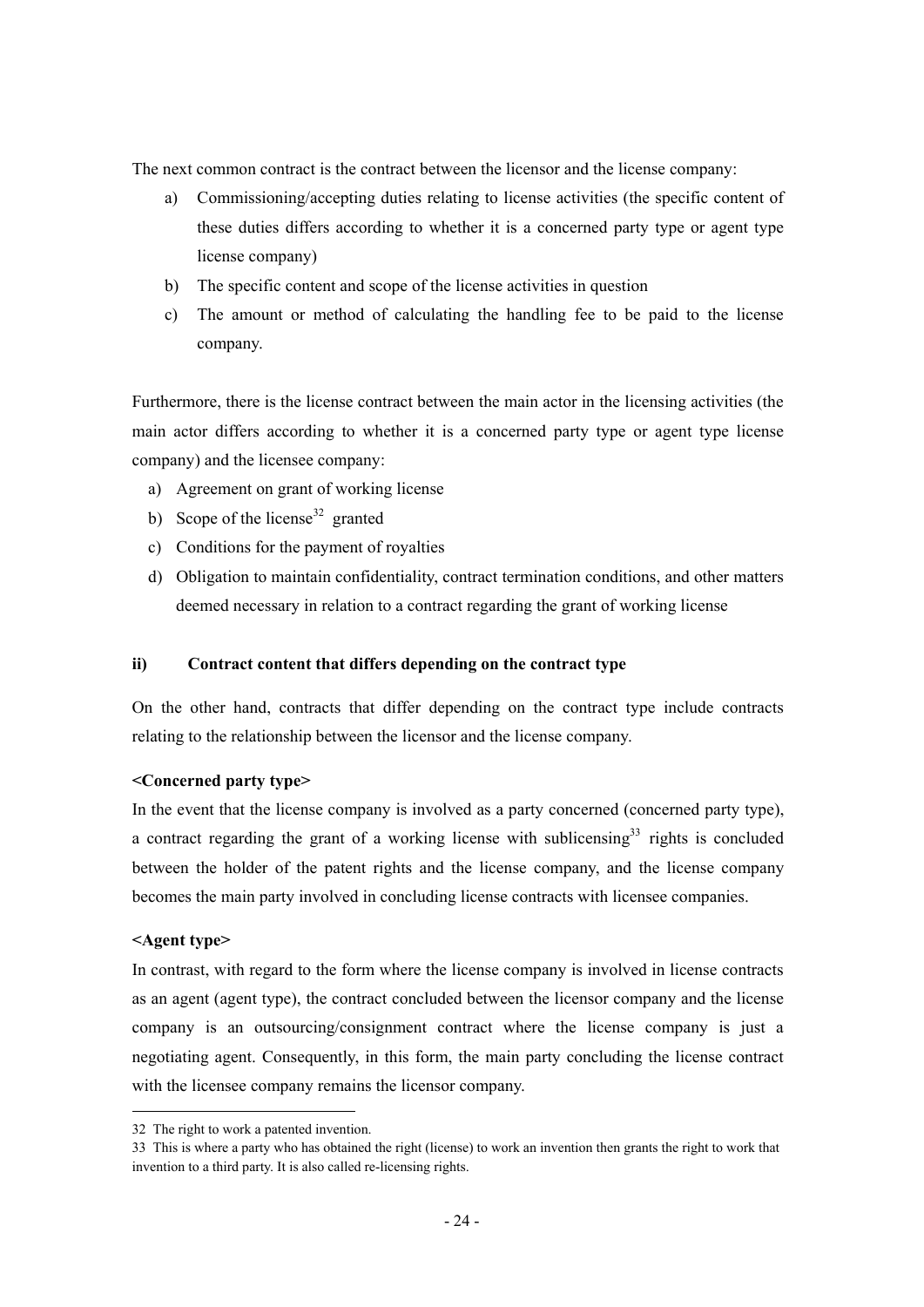Due to this situation, from the perspective of the licensee company, the partner from which it receives the license differs depending on the form.

#### **<Concerned party type>**

In the case of the concerned party type, the licensee company's partner in the license contract (that is to say, the licensor in the contract) is the license company. To state this in greater detail, each licensee company concludes the license contract with the license company, which has obtained sublicensing rights from the licensor company.

#### **<Agent type>**

On the other hand, in the case of the agent type, the licensee company's partner in the contract is the licensor company. In practice, the partner in the administration of the contract is the license company, but this company is just an agent and the actual partner in the contract is the licensor company.

#### **6. The roles of license companies**

The legal position of license companies depends on whether the company is involved in the license contract as a concerned party or as an agent, but the administrative role of license companies does not differ greatly between the two. The roles expected of license companies can be broadly classified into the following four categories: (1) Negotiation; (2) Royalty management; (3) Marketing; and (4) Providing solutions.

#### **(1) Negotiation**

Negotiation involves duties relating to identifying potential licensee companies, and negotiating and convincing the parties involved with regard to participation in patent pools. The negotiation ability of a license company is one major factor determining the success or failure of patent pool operations. Consequently, it is necessary that the specific structure of the license company be determined with extreme caution. In the case of technologies that will be used internationally, it is necessary to consider the matter from the perspective of whether the company has a network or branch office (or can establish one) that will enable it to approach potential licensee companies around the world.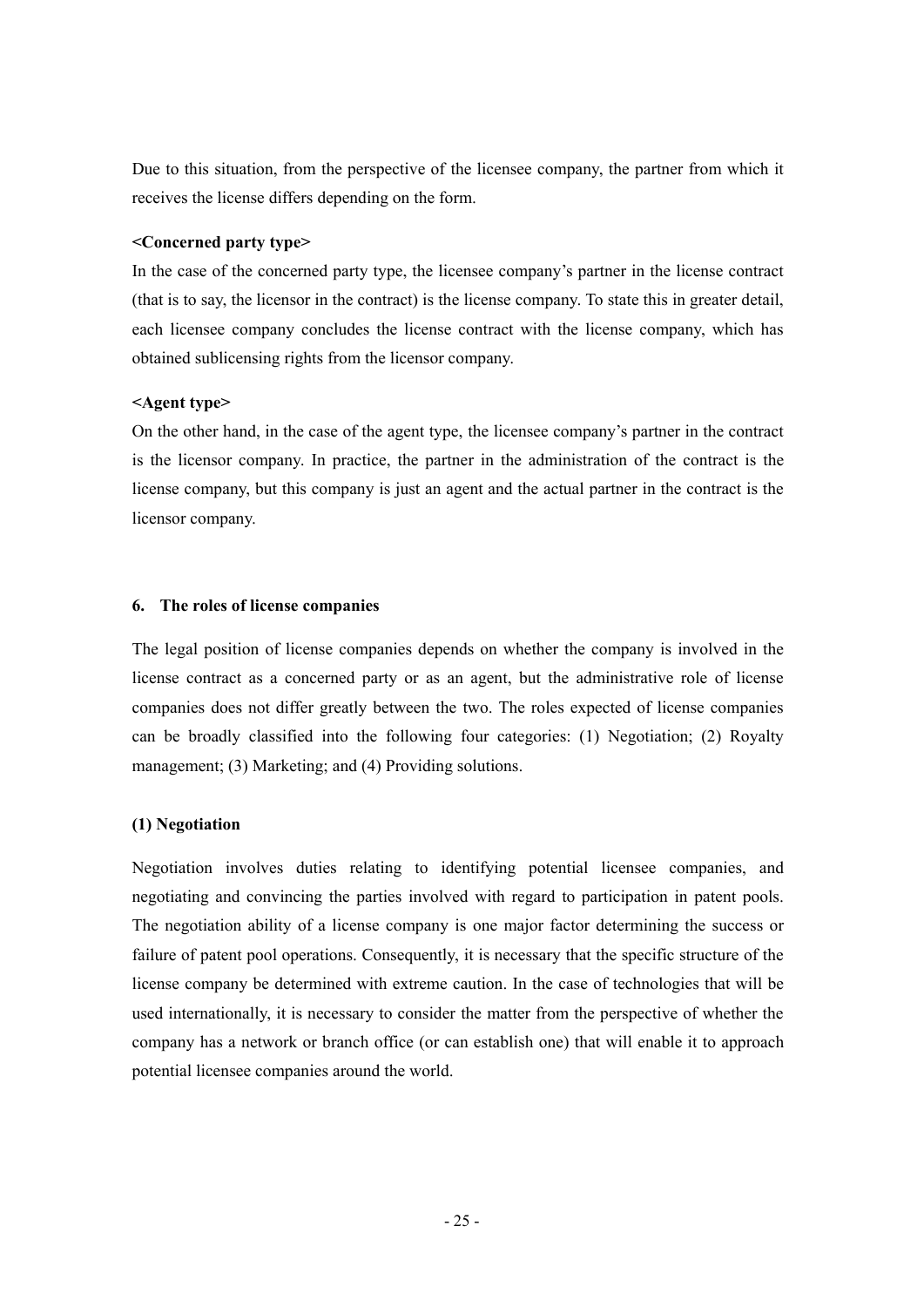#### **(2) Royalty management**

Royalty management refers to duties involving the collection and distribution of royalty fees within the patent pool.

With regard to collection, it is necessary to check the royalty report compiled by each licensee company regarding the status of the working of the invention, and to manage the situation with regard to the payment of royalty fees according to the contract conditions.

At the same time, the royalty fees collected have to be allocated to the licensor companies according to conditions determined by them in advance. More will be said about the allocation conditions below, but where there are many parties involved, there are a number of factors that need to be taken into consideration with regard to the specific allocation, such as the number of patent rights provided and whether the working of the invention is taking place domestically or internationally, so a great deal of work is involved.

#### **(3) Marketing**

License companies are required to take on duties focused on maximizing the payment of royalty fees to the pool, so that the patent pool can operate successfully. In order to do this, it is important that they identify potential licensee companies, and, in conducting efficient negotiations and concluding the contract, develop an understanding through independent routes of what products will be manufactured and sold on what kind of scale, without relying merely on the information provided by the licensee company. Moreover, in identifying potential licensee companies, it is vital that the license company forecast the degree to which the technologies involved in the patent pool (mainly standard technologies) and the pooled patent rights will be utilized in the future.

#### **(4) Providing solutions**

Patent pools are a bundle of contracts concluded between multiple parties with differing interests, and are established through a very delicate balance. Consequently, if a change in circumstances occurs from the outset after their formation, friction can arise regarding changes to the contract conditions. Above all, with regard to royalty fee rates, the interests of license companies and licensee companies naturally conflict with each other. Furthermore, even in the case of license companies, the effects of changes in license conditions differ depending on whether the company is an implementing company (manufacturer) that is itself in the position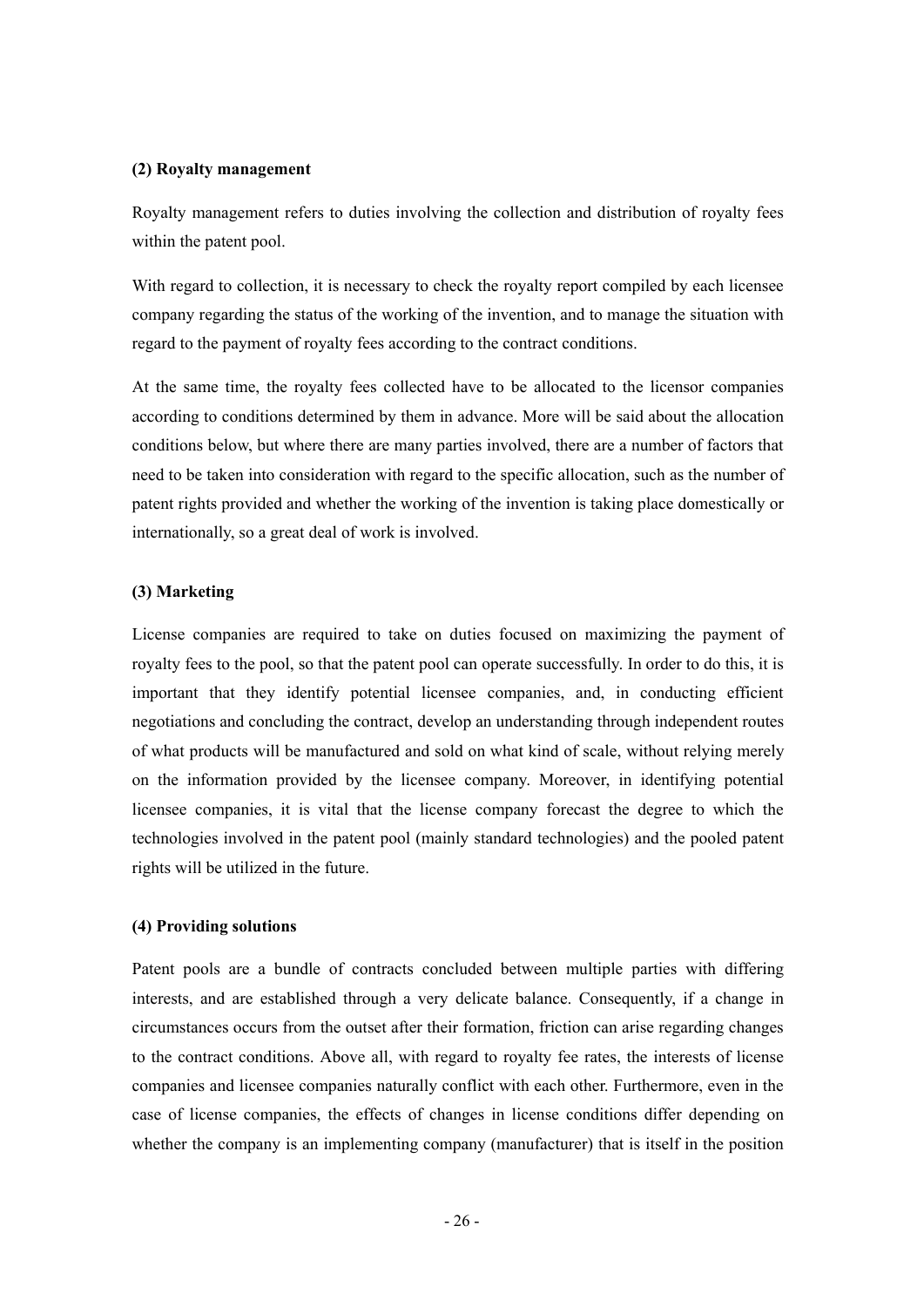of a licensee company, or whether it is a company focused solely on research (just providing patent rights, without actually manufacturing and selling products itself), so reactions to proposals for changes in conditions differ as well.

With this situation as the basic premise, if a problem does arise, it is expected that the license company will propose solutions from a neutral standpoint that will be acceptable to all parties, and which will resolve the problem.

From this perspective as well, the effective operators of the license company need to be neutral, have the ability to provide solutions, and be trusted by the other companies involved.

#### **7. Selecting target patents**

The pooled patents are essential patents for related technological standards. This is because, in the event that non-essential patents are also pooled and a scheme involving the licensing of these as a single bundle were adopted, there would be a risk that they would be eliminated by the Anti-monopoly Law authorities as a so-called "tie-in sale"  $34$ . Incidentally, there are two concepts within essential patents: Technically Essential Patents and Commercially Essential Patents.

Technically Essential Patents are patents for technology that will inevitably be worked when implementing a technological standard. This relationship can be judged in the same way as that between the defendant articles in normal infringement lawsuits and the scope of claims. In contrast, Commercially Essential Patents are patents that effectively have to be worked from a commercial perspective, such as securing the specifications or from a cost perspective, even if there are ways of circumventing them technologically when working the technological standard.

There are also patents that are selectively included in essential patents; these are a somewhat atypical genre. If there is remarkable technological progress after the patent pool is formed and patents for achieving the technological standard are filed, it will become necessary to consider selective action if existing essential patents can no longer necessarily be described as essential. An example of such selective essential patents is the W-CDMA patent platform.

In a situation like the one at present, where the economy has become globalized, patents across the globe can become the focus of patent pools. Consequently, when determining essential

-

<sup>34</sup> Anti-monopoly Law Clause 2 Paragraph 9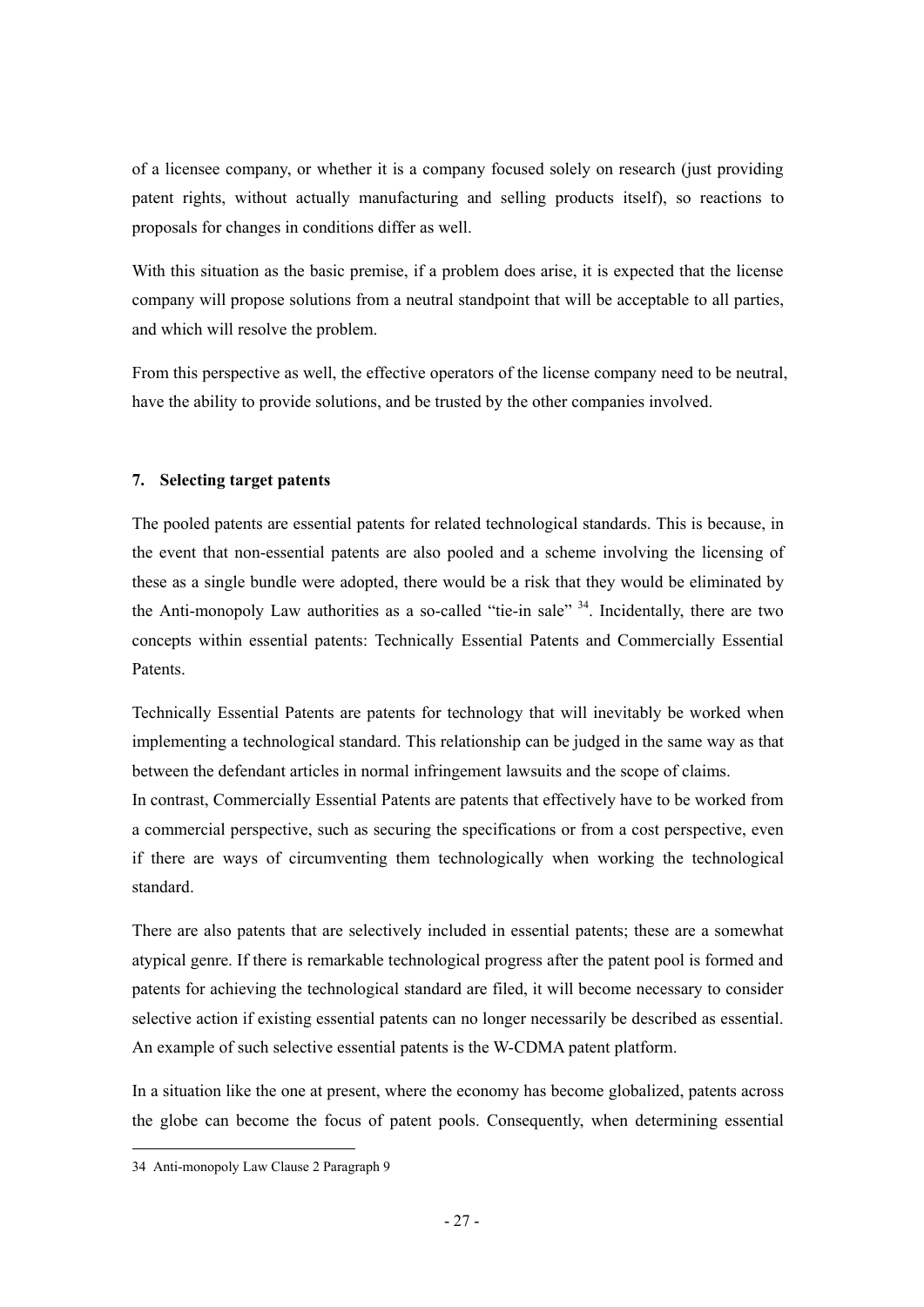patents in the patent pool, it is necessary to consider not only patents in the specified country, but also the handling of patent families that contain foreign patents that relate to these.

Under normal circumstances, the patent families pooled as essential patents consist of essential patents that have already been internationally registered and patents that have been registered or applied for in another country with the same priority date as these essential patents and which essentially have the same content in terms of rights.

#### **8. Determining and allocating royalties**

#### **(1) Determining royalties**

In almost all patent pools, royalties are not a percentage of the price, but are determined as a fixed value (amount per unit). The background to this is that there is a philosophy that the value of the patent in question (that is to say, the royalty that should be paid) when working essential patents as a package remains constant, irrespective of the sales price. Moreover, one actual issue faced is that it is easy to grasp the number of items sold of an individual product, but it is comparatively difficult to gain an idea of the retail price.

Table 1 shows the application royalties of leading patent pools.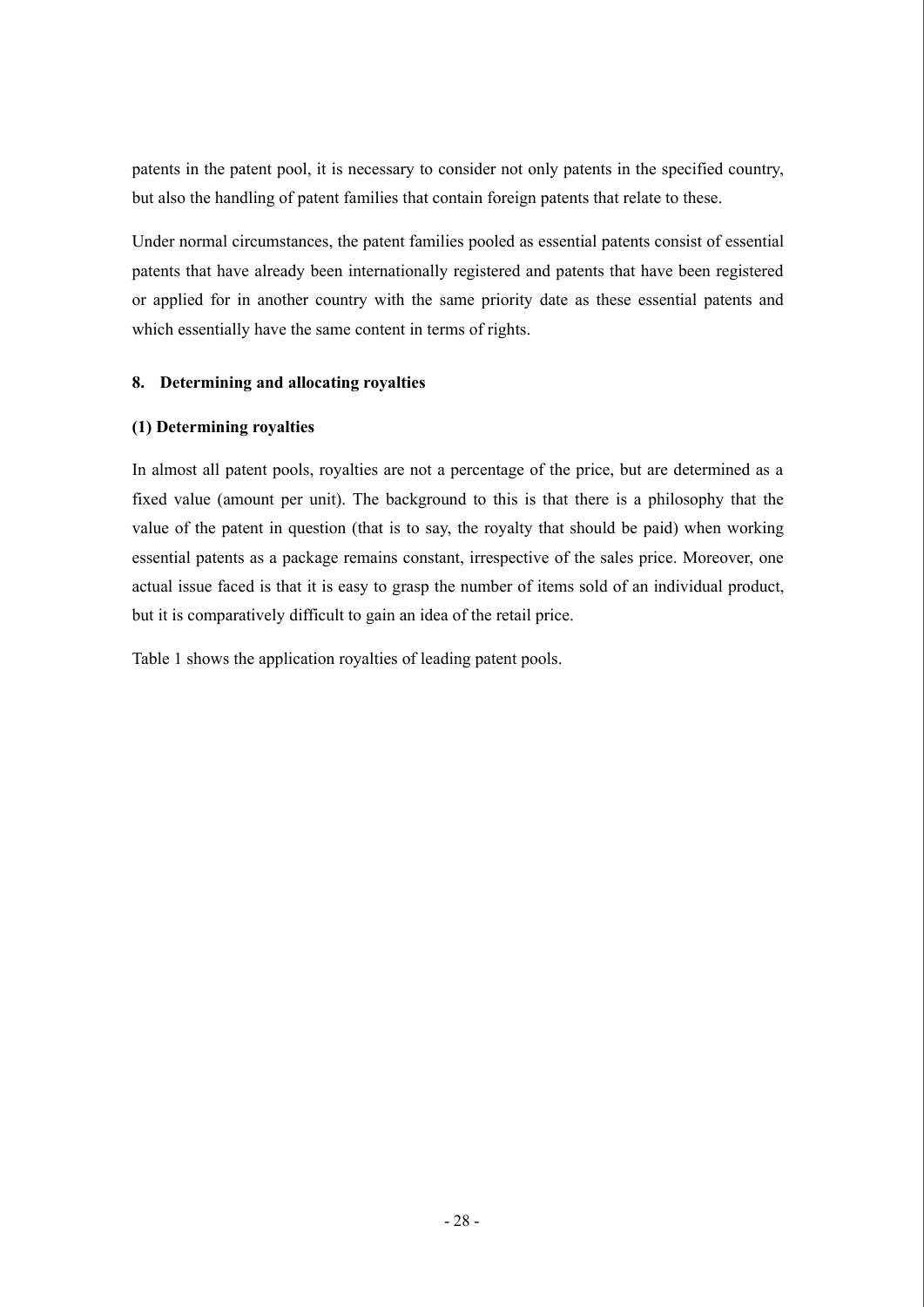| Importance of<br>the<br>Technology                          | Name of<br>the Patent<br>Pool | Leading Model<br>(Shipping Price)                                      | Application<br>Royalty                                                                    | Converted<br>Royalty<br>Rate |
|-------------------------------------------------------------|-------------------------------|------------------------------------------------------------------------|-------------------------------------------------------------------------------------------|------------------------------|
|                                                             | MPEG <sub>2</sub>             | <b>DVD</b><br>$(\$100$ $USD)$                                          | \$2.5 USD / unit                                                                          | 2.5%                         |
| Fundamental                                                 | DVD-6C                        | As above                                                               | \$3.0 USD / unit                                                                          | 3.0%                         |
|                                                             | DVD-3C                        | As above                                                               | \$3.5 USD / unit                                                                          | 3.5%                         |
| Technology                                                  | 3G Patent<br>Platform         | 3 <sup>rd</sup> Generation Mobile<br>Phones<br>$(\$250$ USD)           | \$2-4 USD / unit                                                                          | 1.2%                         |
| Improvement<br>Technology                                   | G.729                         | 2 <sup>nd</sup> Generation Mobile<br>Phones<br>(\$200 USD)             | \$1.5-0.3 USD /<br>unit                                                                   | 0.4%                         |
| Value-added<br>Technology<br>Make The straighter and of the | MPEG4<br>Visual               | $3^{\text{rd}}$<br><b>Generation Mobile</b><br>Phones<br>$(\$250$ USD) | \$0.25 USD / unit                                                                         | 0.1%                         |
|                                                             | <b>AVC/H.264</b>              | $3^{\text{rd}}$<br><b>Generation Mobile</b><br>Phones<br>$(\$250$ USD) | \$0.25 USD / unit                                                                         | 0.1%                         |
|                                                             | <b>IEEE1394</b>               | PC (\$500 USD)                                                         | \$0.25 USD / unit                                                                         | 0.05%                        |
|                                                             | MPEG4<br>Audio                | 3 <sup>rd</sup> Generation Mobile<br>Phones<br>$(\$250$ USD)           | \$0.5-0.12 USD /<br>unit<br>$\mathbf{C}$ and $\mathbf{C}$ are all the set of $\mathbf{C}$ | 0.12%<br>TVT                 |

**Table 1: Application Royalties of Leading Patent Pools** 

Note: The shipping price is a reference value that undergoes major fluctuations. Where a range of values is given for the application royalty, the median value has been used.

Source: Hisashi Kato (2006), *An Introduction to Patent Pools*, Japan Institute of Invention and Innovation, p.63

According to Hisashi Kato's table, the converted royalty rate shown in the right-hand column is around 1-3% in the case of fundamental technology, which "more or less corresponds to the average application license fee rate in individual patent license contracts for ordinary mass-produced items (such as radios, televisions and other telecommunications and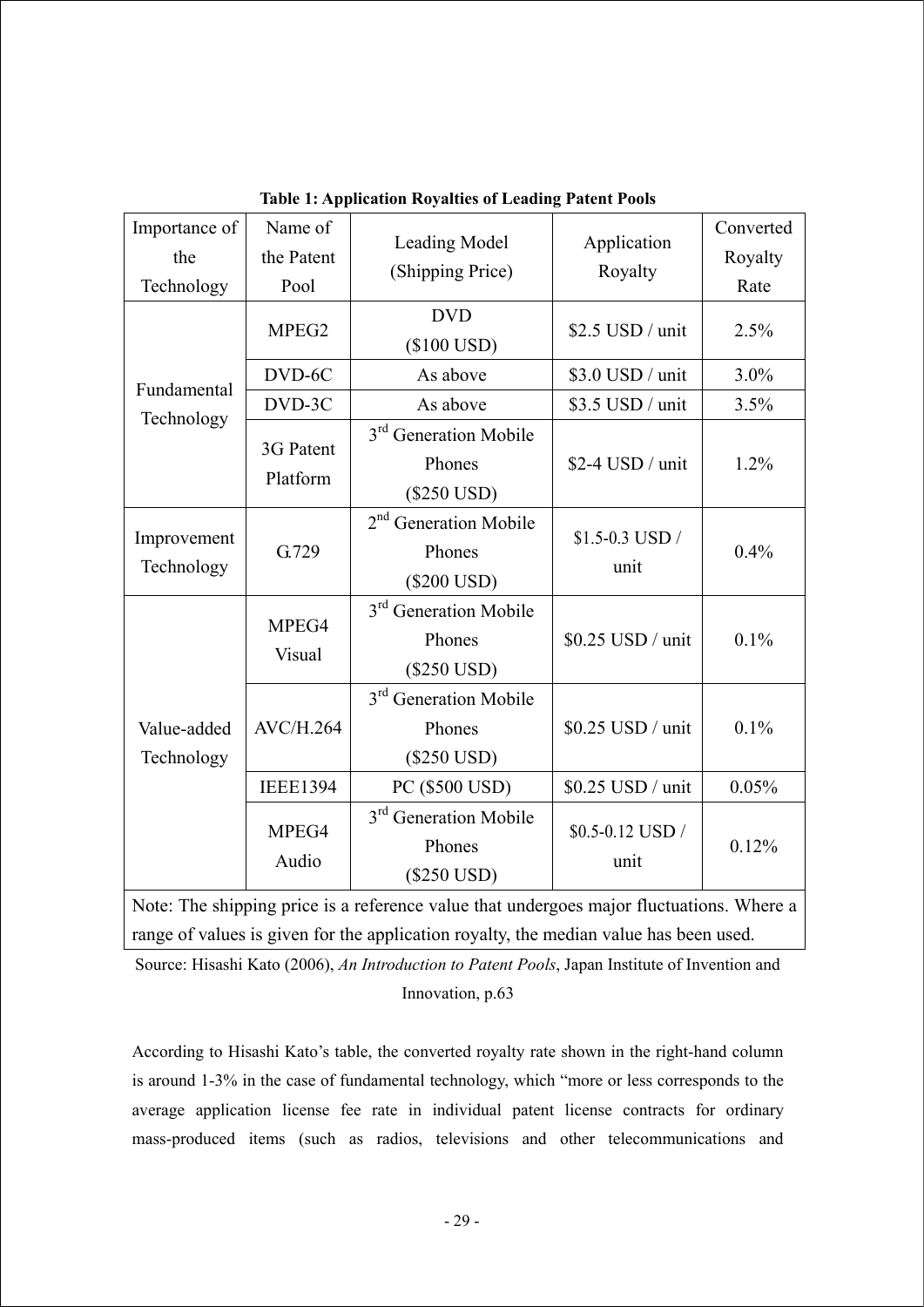audiovisual equipment)". Moreover, in the case of value-added technology, most have a rate of around 0.1%, which shows that they have been designed at a level that will not impose an extreme cost burden even if, in addition to working essential patents, other licenses are required in order to adopt and work these technologies.

As a result, existing patent pools can be designed with an adequate awareness of the "RAND condition for essential patents as a whole" to which Mr. Kato habitually refers.

#### **(2) Allocating royalties**

Broadly speaking, there are three techniques for royalty allocation. To be more specific, the basis for allocation is either i) the number of essential patents; ii) whether or not the patent has been worked in the area in question; or iii) the market share.

i) Allocation method based on number of essential patents

As the name suggests, this method involves the holders of the rights to the essential patents allocating royalties (usually as a proportion) based on the number of patents selected as essential patents. In general, the degree of contribution to the working of a patent differs according to the quality of the patent rights, so there is a school of thought that is uncertain about using numbers as the basis for allocating royalties, but this technique is appropriate in situations where the focus is on allocating royalties based on simple, objective criteria, rather than incurring financial and time costs in auditing the quality of the rights, thereby reducing the total amount allocated.

ii) Allocation methods based on whether or not the patent has been worked in the area in question

This is a technique whereby the proportion of royalties allocated is determined on the basis of whether or not the essential patents were worked (through manufacture or sale) in the market of the country to which those patents are attributed, and is called the country-by-country principle. This technique can be adopted in situations where there is an awareness of explaining a given level of rationality with regard to financial transactions among tax authorities in each country, in order for patent rights and economic activities to be distributed globally. To be more specific:

a) In the event that the essential patent is worked within a country to which it is attributed, the holders of the essential patent rights in the country in question will allocate the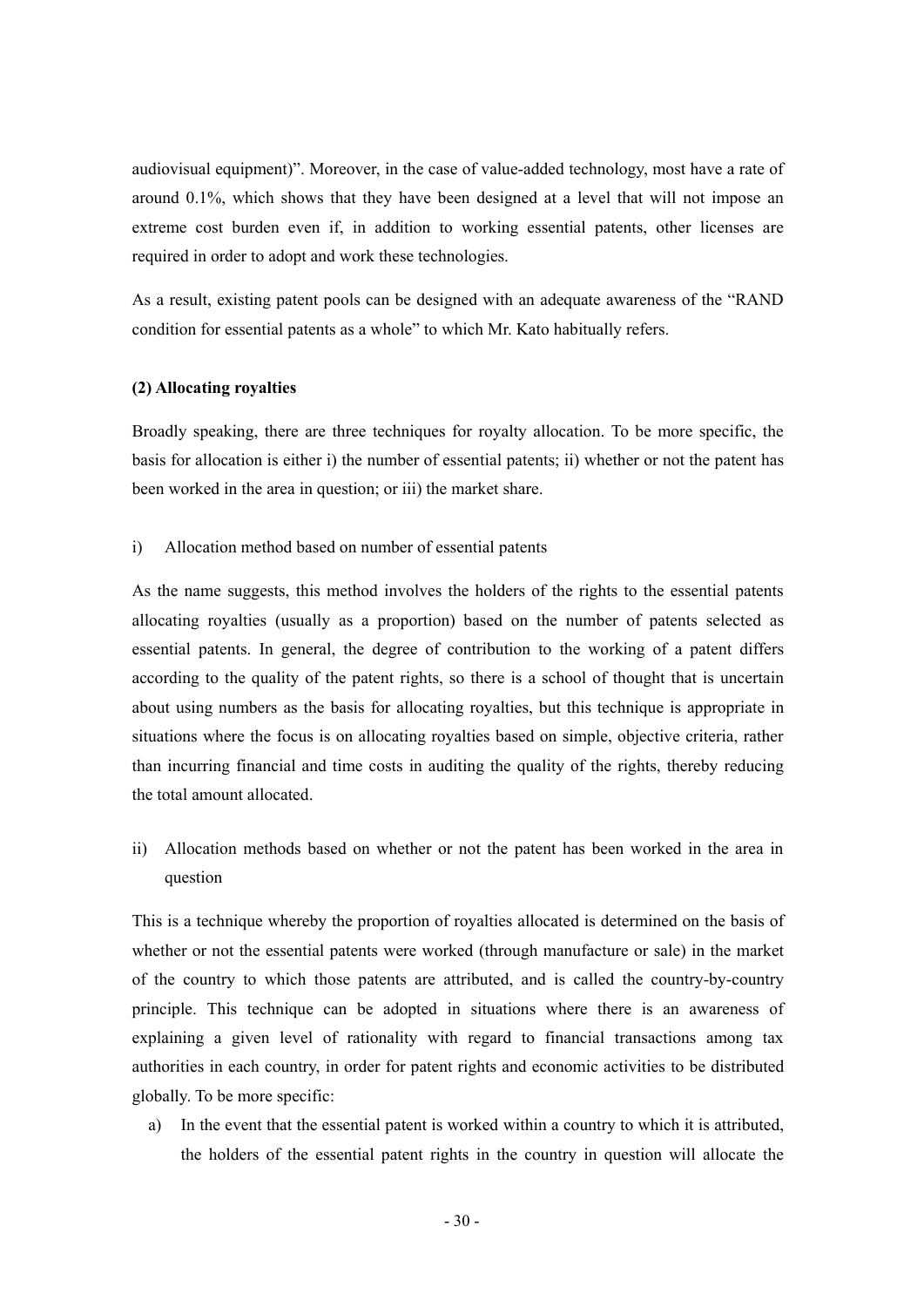royalties relating to the patent working in question.

- b) In the event that the essential patent is worked in two countries to which it is attributed (for example, where it is manufactured in Country A and sold in Country B), 50% of the royalties are distributed by the holders of the essential patent rights in Country A and 50% by the holders of the essential patent rights in Country B (and are then allocated in each country).
- c) In the event that the essential patent is worked in a country to which the rights are attributed and a country to which the rights are not attributed, the holders of the patent in the country to which the essential patent rights are attributed allocate the royalties relating to the patent working in question.

The MPEG2 Patent Pool adopted this technique.

iii) Allocation method based on market share

This technique involves the allocation of royalties based on the market share of each company as determined through surveys conducted by the license company, multiplied by the number of essential patents held by each company in each country. Compared with the technique in ii) above, while it has the advantage that burdens associated with filing declarations concerning manufacture and sale by those working the patent rights, there is a possibility that problems could arise with regard to the need to conduct surveys of market share and the reliability of such surveys. The 3G Patent Platform adopted this technique.

#### **9. Deductions from royalties**

Royalties paid by licensees participating in the patent pool are not all allocated to the licensors, with some items being deducted.

The first item is the handling fee of the license company; this depends on the scale of the patent pool, but in most cases is set at somewhere between 5% and 20% of license income. This item is a deduction that inevitably arises when duties are outsourced to license companies.

The second item is the payment of incentives to founder members of the patent pool. Establishing a patent pool entails a burden in terms of time and financial costs, so there are occasions where remuneration is deducted to be paid as an incentive to those members who were members at the time the pool was initially established, in order to compensate them for this burden. This is not an essential deduction, but it is an item that is important for the formation of patent pools.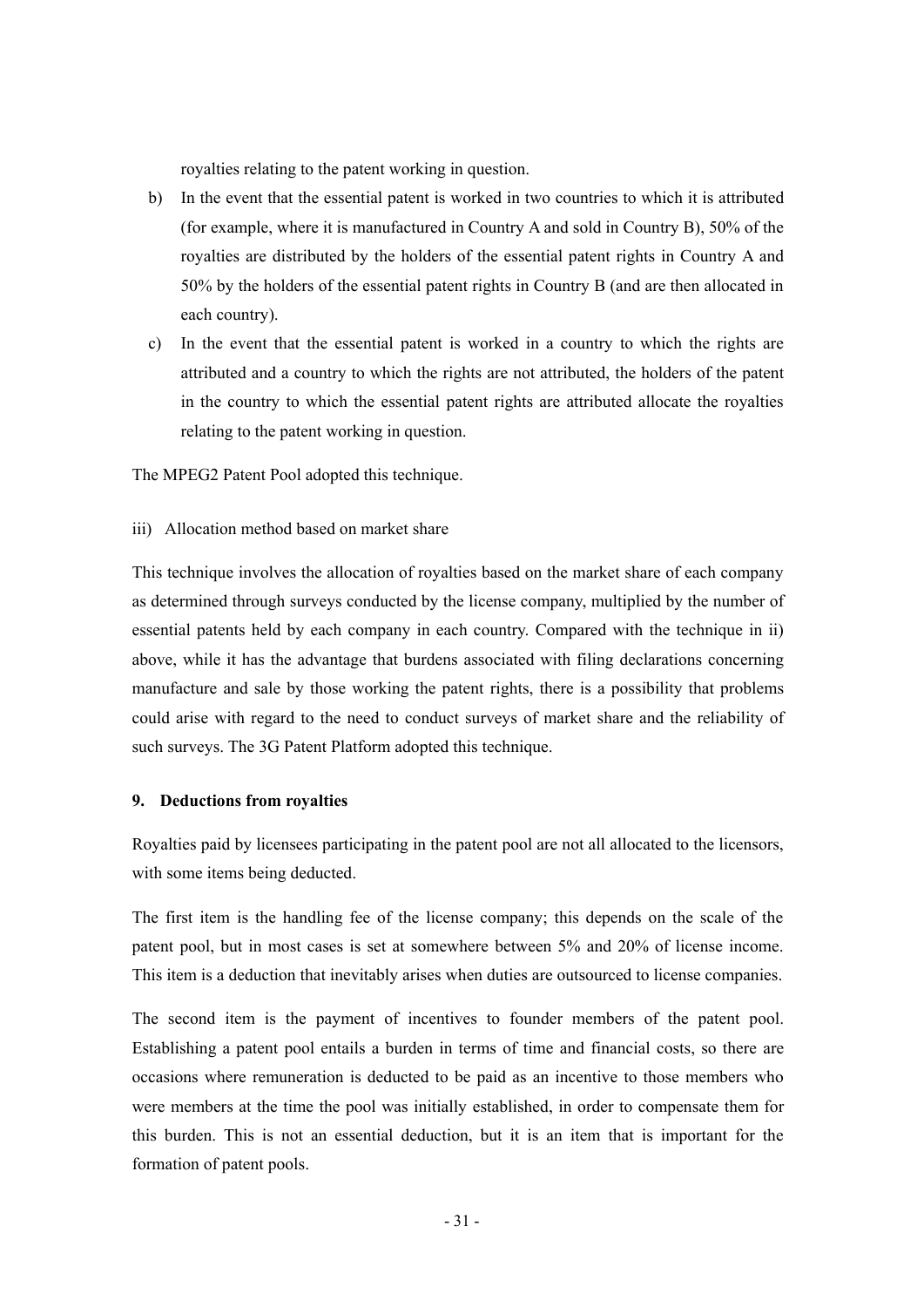The third item is a reserve fund to cover any lawsuits that may arise. In the event that a third party who is not a participant in the patent pool infringes the pooled essential patent rights, a collective-action lawsuit is usually launched, as it is a problem that affects the interests of all holders of essential patent rights. The costs of such lawsuits are deducted in advance.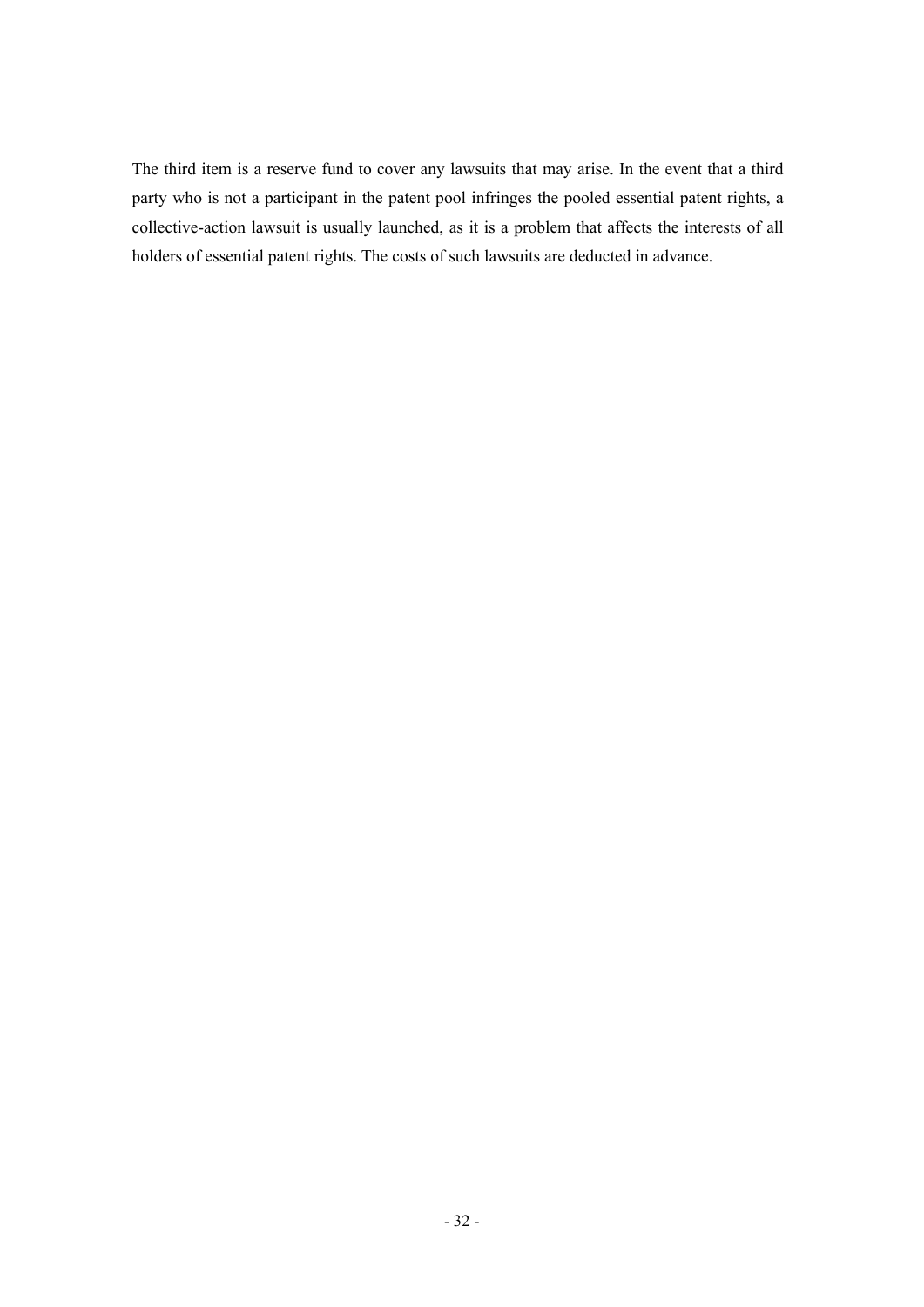#### **II. Specific Examples of Patent Pools**

This chapter provides an introduction to representative patent pools currently effective, focusing on leading cases of large, successful patent pools, namely the MPEG2 Patent Pool and the 3G Patent Platform.

#### **<The MPEG2 Patent Pool>**

#### **1. Background to the establishment of the license company**

MPEG was originally the name of a joint expert committee formed by the ISO and the IEC, called the Moving Picture Experts Group. In 1990, this committee determined the required specifications for MPEG2, and the standard on video and audio used for transmission for television broadcasts was formulated in 1994 as the MPEG2 Recommendation on S-13818. The MPEG2 standard was stipulated on the basis of free discussions, as a result of which, while it was technically ideal, problems relating to patents had been put to one side, so responses to the matter of patents were discussed intensively during the final stages.

As of 1993, the MPEG committee had stipulated a stance that it was desirable to consider measures that would enable essential patents to be worked by means of one-stop licenses. Based on this stance, the MPEG IPR WG was convened and began holding meetings as a voluntary organization for considering patent-related problems. Through the efforts of Dr Kenneth Rubenstein, a patent practitioner from the US, who became a supervisor of the patent survey at the recommendation of the working group chairman, Baryn S. Futa, more than 20 patents essential to MPEG2 were selected. The holders of these essential patents [Sony, Fujitsu, Matsushita Electric Industrial, Mitsubishi Electric, Columbia University, AT&T Corporation (now known as Lucent Technologies Inc.), General Instrument Corporation, Scientific Atlanta Inc., and Philips Electronics NV] were asked to state whether or not they were willing to license their patents and participate in the working group. As a result of deliberations by these nine groups with the rights to the essential patents, it was agreed that, i) a structure that pooled the patents would be adopted; ii) it was necessary to establish an independent license company in order to do this; iii) each holder of an essential patent would grant the license company sublicensing rights, with all third parties who desire a license being granted a worldwide license under fair and uniform conditions; and iv) the pooled patents would be restricted to essential patents.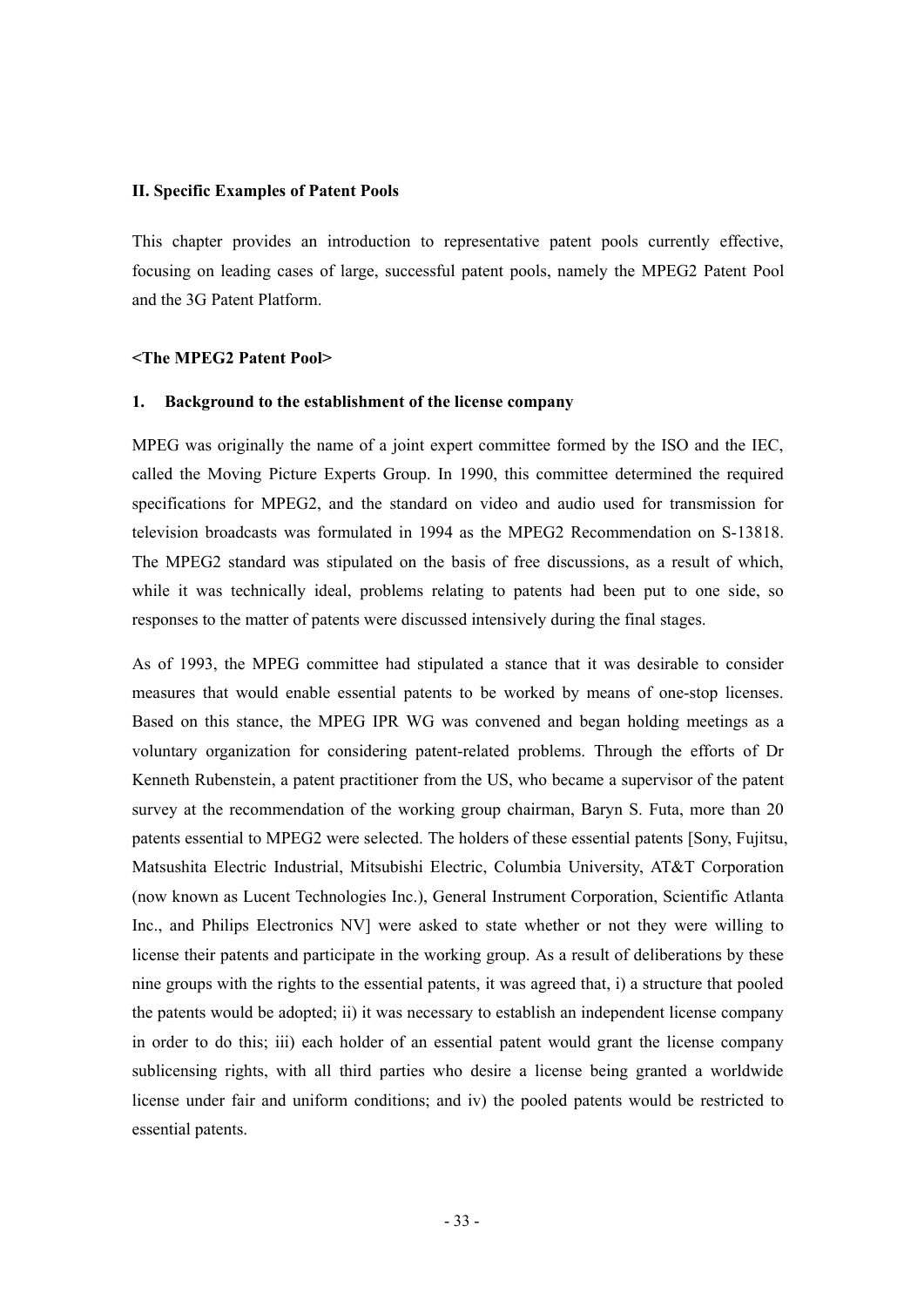As a result, the license company MPEG-LA (MPEG Licensing Administrator, LLC) was established in May 1996 with equity participation by eight of the nine companies (AT&T was the exception) that comprised the MPEG IPR WG (AT&T did not participate in the patent pool as a licensor either, due to concerns about the Antitrust Act). This working group began licensing activities in July 1997, having received advance confirmation from various anti-monopoly authorities in Japan, the USA and Europe to the effect that formation of the patent pool did not contravene anti-monopoly laws in those countries.

At this point in time, MPEG-LA has sublicensing rights for 33 patents relating to MPEG-2, and uses these as the cornerstone of one-stop license contracts. It has been decided that, if the licensors participating in the patent pool acquire essential patents in the future, they will pool these other essential patents in the same way and will include them in this one-stop license.

#### **2. Structure and conditions of the licenses**

Figure 7 shows an overview of the license structure. With regard to the license company forms referred to in Chapter I, MPEG-LA is a concerned party type license company, so it is possible for the license company to operate flexibly, as it has sublicensing rights.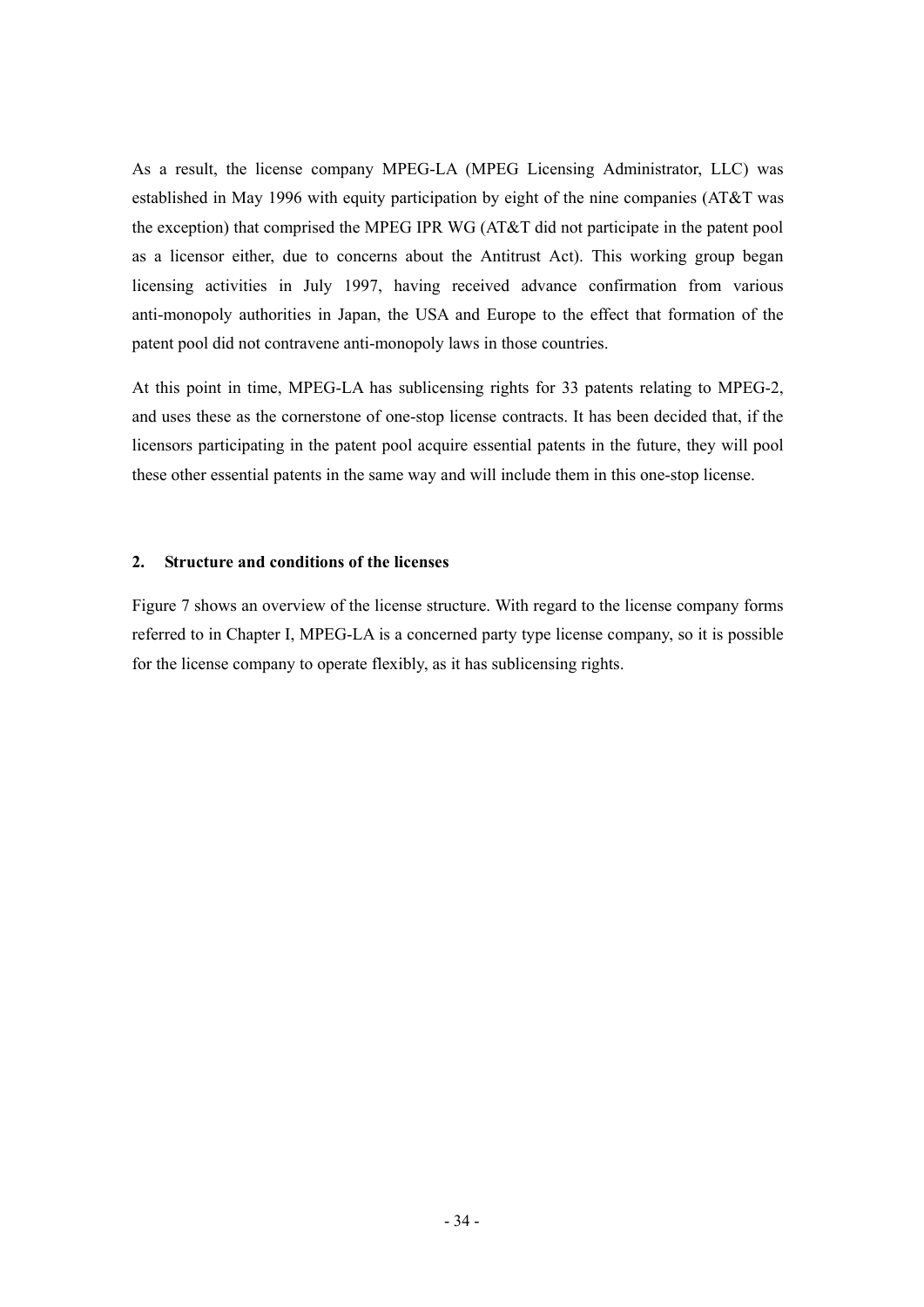

**Figure 7: License Structure of the MPEG2 Patent Pool** 

Regulations stipulated at the time of the patent pool was established stated that the period for the one-stop license ran from June 1, 1994 to January 1, 2000, with the license to be renewed every five years after that. It was stipulated that, at the time of the license renewal, even if the license conditions had changed, the royalty would not be increased by more than 25%.

One of the items in the agreement at the time of establishment, when the license began, stipulated that the royalty fee per unit of equipment would be \$4 USD, but this was subsequently reduced to \$2.50 USD.

Source: Wataru Kato (2006), *An Introduction to Patent Pools*, Japan Institute of Invention and Innovation, p.117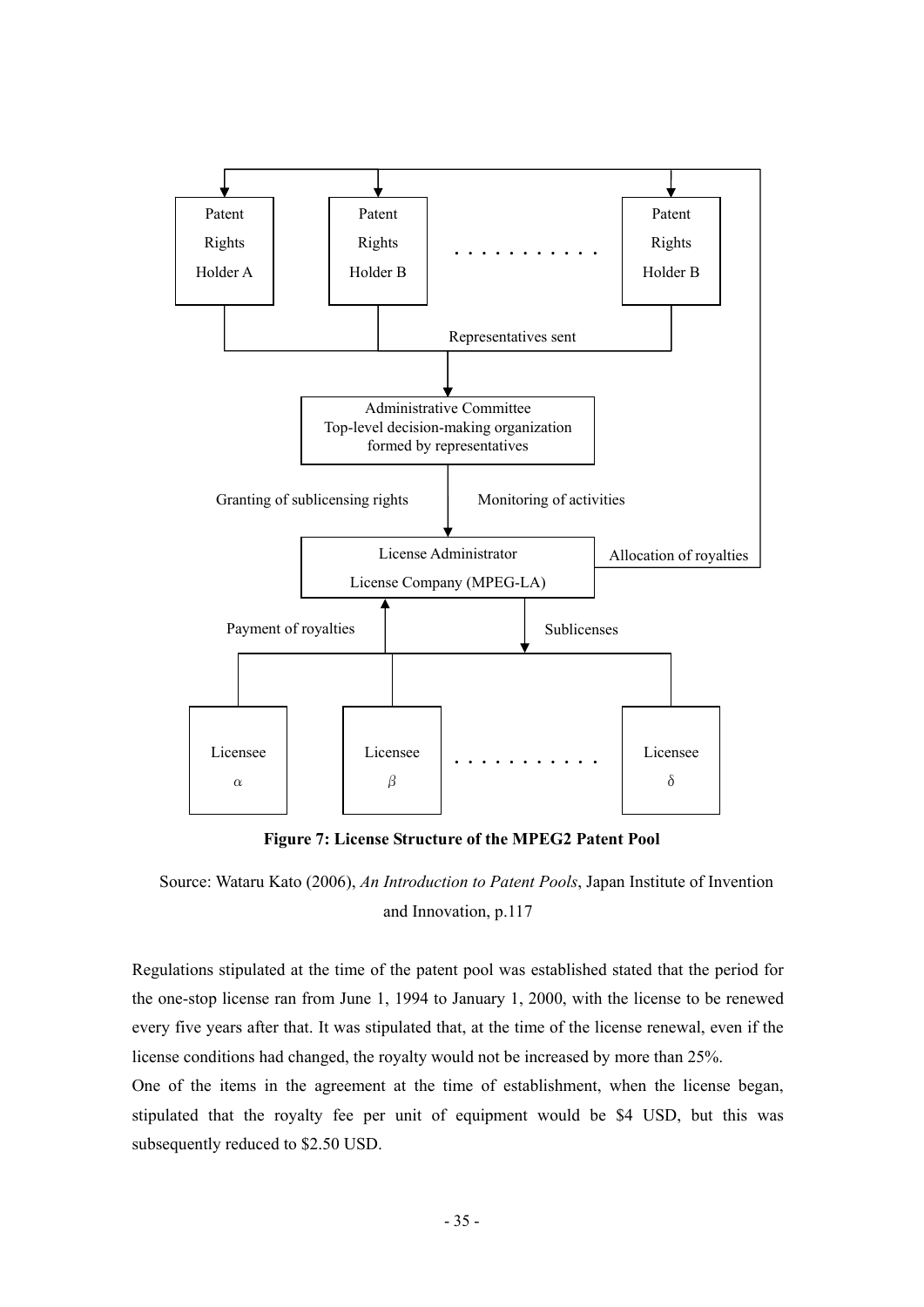Moreover, there are stipulations to protect existing licensors that are vulnerable due to their provision of essential patents.

One of these stipulates that, in the event that a party participating in the patent pool as a licensee has an essential patent, that party can enter that essential patent into the pool and become a licensor, or can grant it back to the licensors on condition of the payment of a basic license fee rate per essential patent.

Furthermore, it is stipulated that, in the event that a licensee exercises patent rights (concerning a patent that relates to MPEG2 but which is not an essential patent) in relation to a licensor, the licensor that is the focus of the lawsuit can terminate the license for the pooled essential patent, but only in regard to that particular licensee.

#### **3. Allocation of royalties**

In the MPEG2 Patent Pool, royalties are allocated based on whether or not the patent has been worked in the area in question, which is detailed in Chapter I above. Consequently, the licensees have to provide a royalty report to MPEG-LA, concerning countries where the product in question has been manufactured and/or sold, and the quantities thereof.

#### **4. Current situation**

As of January 2009, the MPEG2 Patent Pool has expanded to encompass a total of 25 licensors and 1,414 licensee companies.

In addition, MPEG-LA also operates a patent pool as the license company for the MPEG4 standard that was subsequently developed (standard for the digitalization of moving pictures and sound).

#### **<The 3G Patent Platform>**

#### **(a) Background to the formation of the patent platform**

3G refers to the third generation of mobile telecommunication systems, and the draft plan agreed by the International Telecommunication Union (ITU) as IMT-2000 (International Mobile Telecommunication 2000) marks the beginning of the 3G common worldwide standard.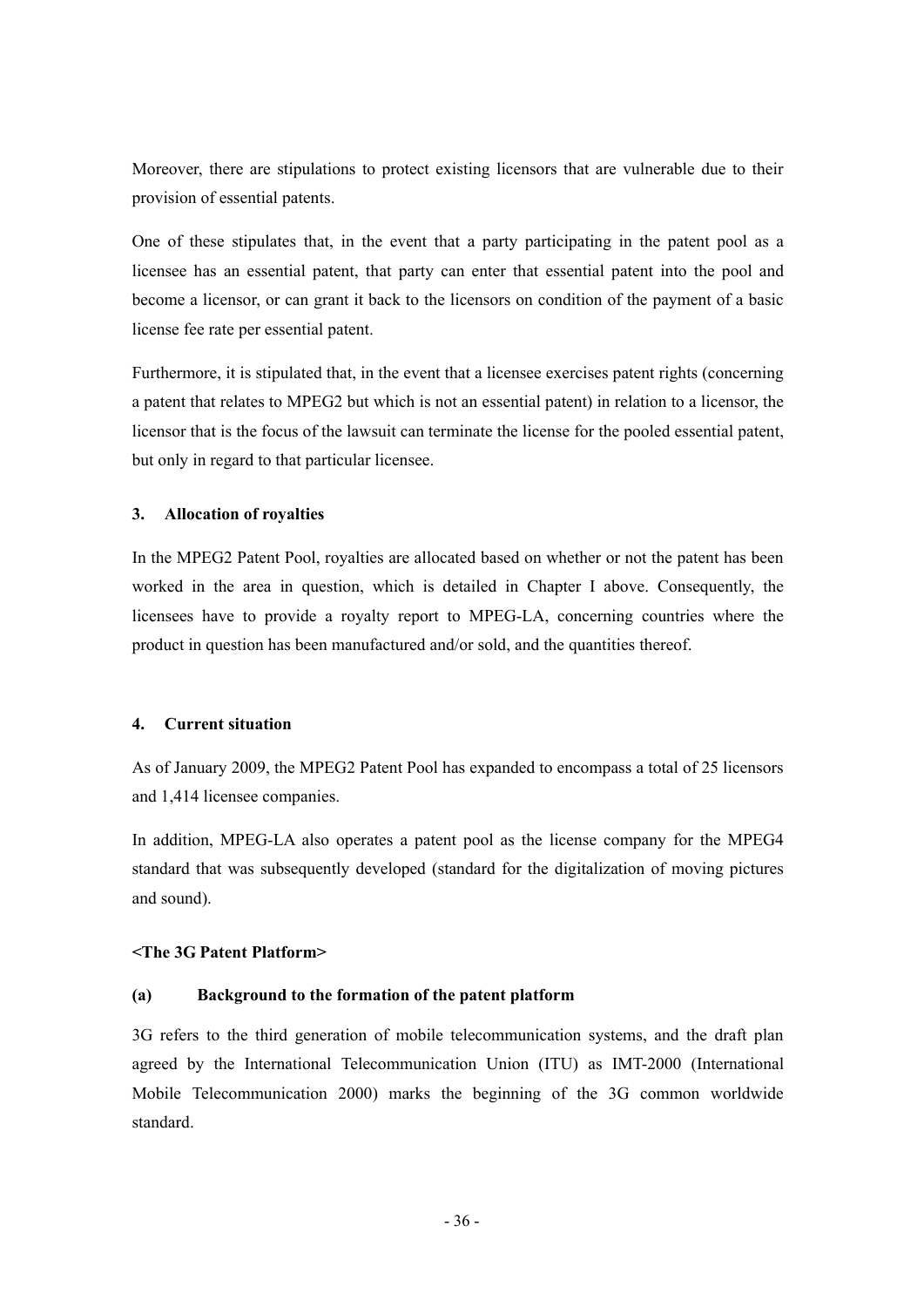The standard for second-generation mobile telecommunications differed in each of Japan, the US and Europe. In addition, there was conflict and rapprochement between Ericsson, which was promoting the W-CDMA method, and Qualcom, which was promoting the cdma2000 method, during the deliberation process for third-generation standardization, meaning that this may be an example of significant reference with regard to mechanisms for resolving issues concerning standardization and patents in the event that a multiplicity of essential patents exist, since this field is one in which technological innovation takes place at a rapid pace.

#### **(b) Course of the formation of the patent platform**

It was anticipated that there would be numerous essential patents, so the handling of essential patents was considered in the UMTS (Universal Mobile Telecommunication System) IPR Working Group, which was formed voluntarily in 1998 by approximately 30 companies manufacturing mobile telecommunications equipment to the 3G standard.

In this working group, various response measures were considered and it was decided that the results of an expert survey should be adopted, concluding that maximum royalties commercially rational for a business is 5%.

Furthermore, an open structure called a patent platform was also adopted. This is a mechanism whereby a patent evaluation organization selected by means of an agreement between licensees and patent rights holders wishing to participate certifies essential patents, with participants concluding a contract based on a set of standard license conditions. In addition, it was deemed that the total royalties paid by licensees should not exceed the aforementioned 5%. However, it was stipulated that, in the event that the relevant parties were in agreement, it was possible to conclude cross-license contracts that were not bound by the standard license conditions.

This patent evaluation organization consists of a panel of three lawyers and patent attorneys who are knowledgeable in the field of mobile telecommunications and who have been selected in advance from among lawyers and patent attorneys affiliated with specified offices in Japan, the US, Europe, the Korea and China. This panel determines whether or not the patent for which an application has been submitted is essential to the 3G standard.

The patent platform is a system that differs from the patent pool, but since it involves licensing multiple patent rights as a package, it is still necessary to overcome problems relating to anti-monopoly laws. After conducting prior screening with anti-monopoly law authorities in Japan, the US and Europe, two concerns were voiced by the US Justice Department. These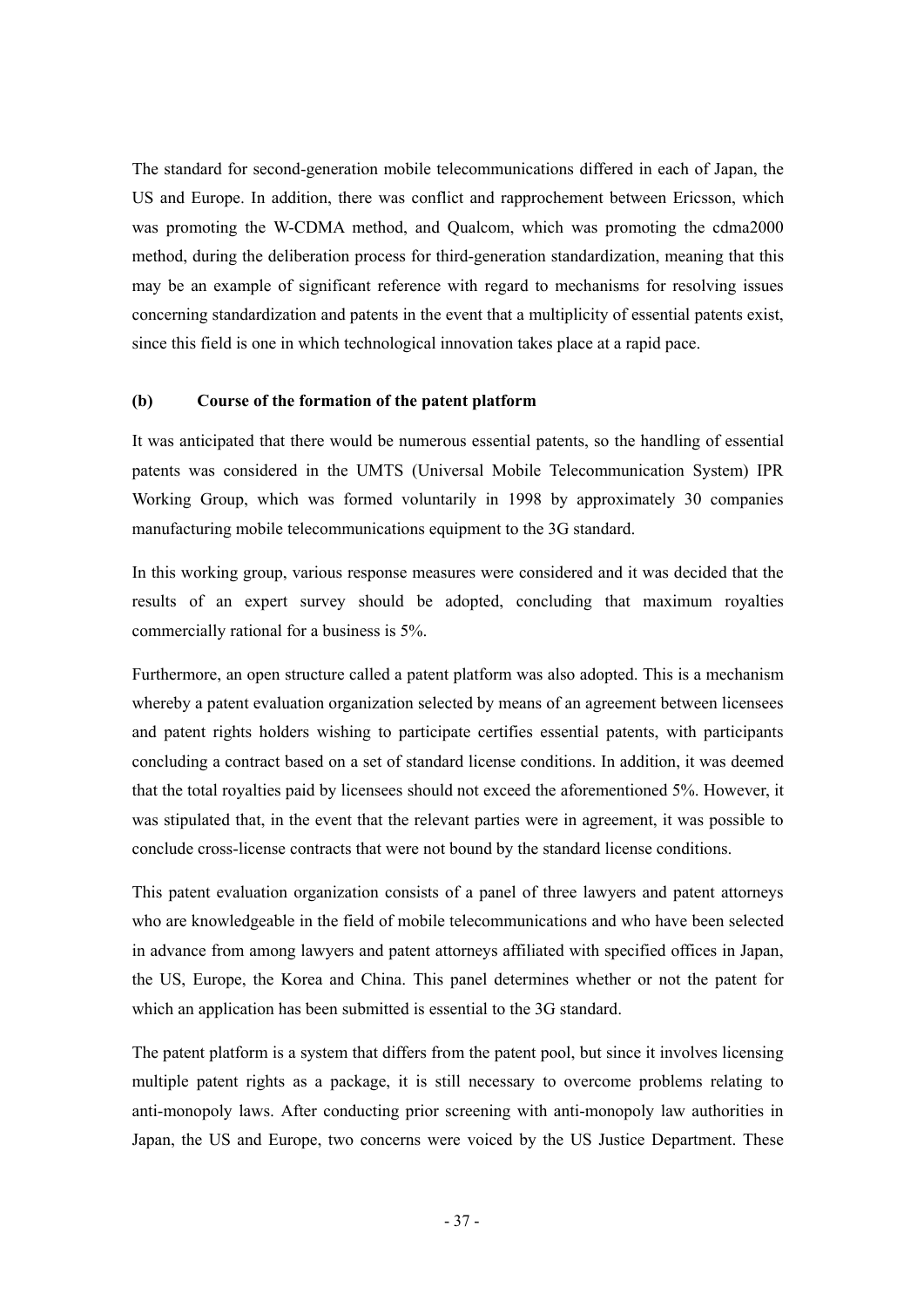were: i) the risk that the involvement of licensees in determining license conditions could unfairly lower the value of the patents; and ii) the possibility that, although the five sub-standards contained in IMT-2000 each have essential patents particular to them, having all of these included in a single package could inhibit technological competition. As a result, it was decided to adopt a structure for the 3G Patent Platform with changes that responded to these concerns, with the five sub-standards separated out from the main standard (Figure 8).



**Figure 8: The Structure of the 3G Patent Platform** 

Source: Wataru Kato (2006), *An Introduction to Patent Pools*, Japan Institute of Invention and Innovation, p.131

#### **(c) Composition of the patent platform**

Of the five sub-standards, the W-CDMA platform was the first to be established. At that time, rather than having the licensee conclude a standard license contract with each individual essential patent rights holder, it was also possible for the licensee to select a one-stop joint license system for essential patents held by multiple patent rights holders (Figure 9).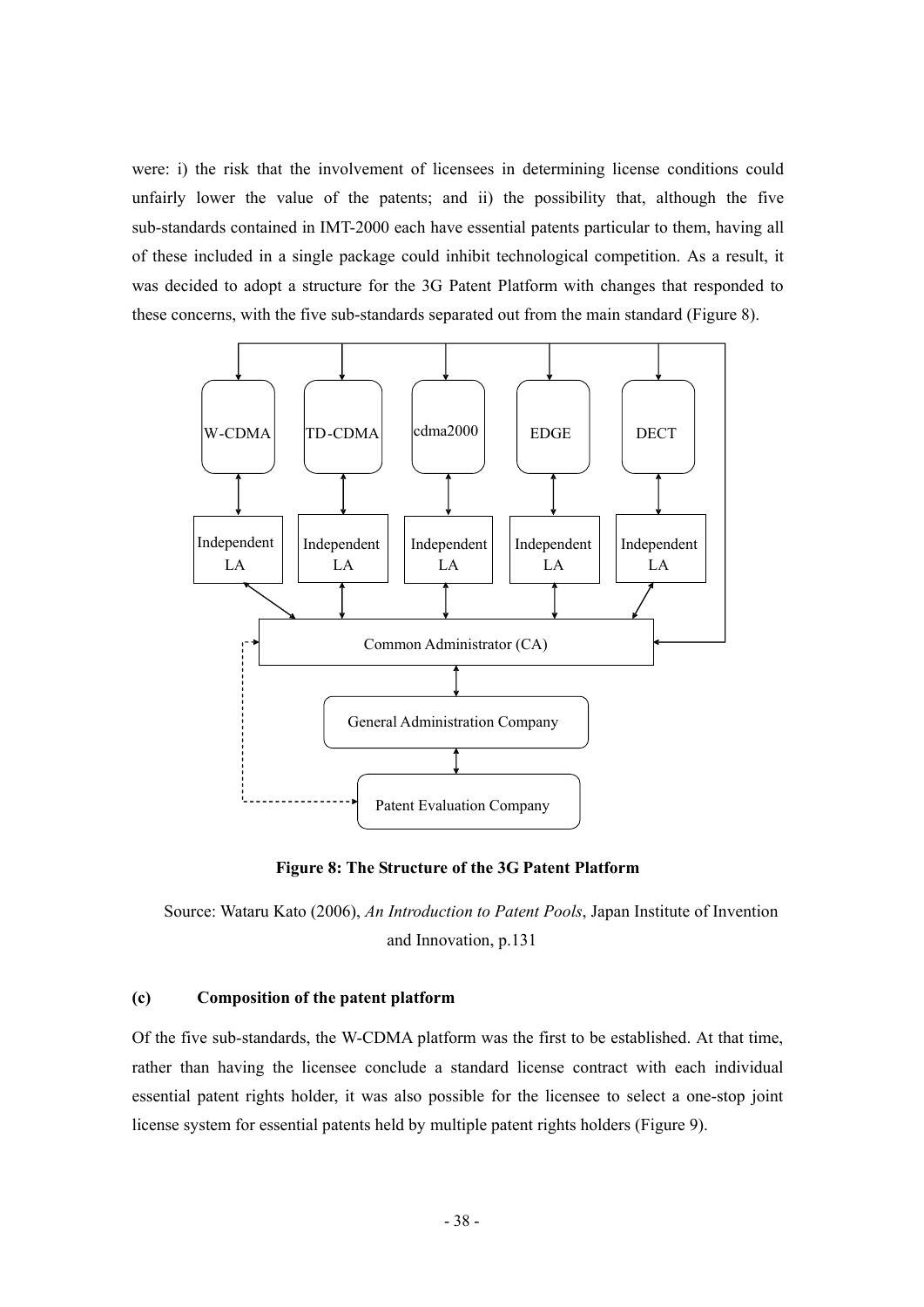In the standard license contract, the royalty rate per essential patent (the standard royalty rate, or SRR) was set at 0.1% of the value of products shipped from factories. However, if both participants hold essential patents, the royalty received from the participant with fewer patents should offset this.

Furthermore, as the maximum amount to be paid is set at 5%, the concept of the maximum cumulative royalty (MCR) is set forth, as detailed above, so if the simply cumulative royalties are in excess of 5% when working multiple essential patents, these are considered as 5% across the board, with the holders of the essential patents receiving a proportion commensurate with the number of patents concerned.



**Figure 9: License Structure of the 3G Patent Platform** 

Source: Wataru Kato (2006), *An Introduction to Patent Pools*, Japan Institute of Invention

and Innovation, p.133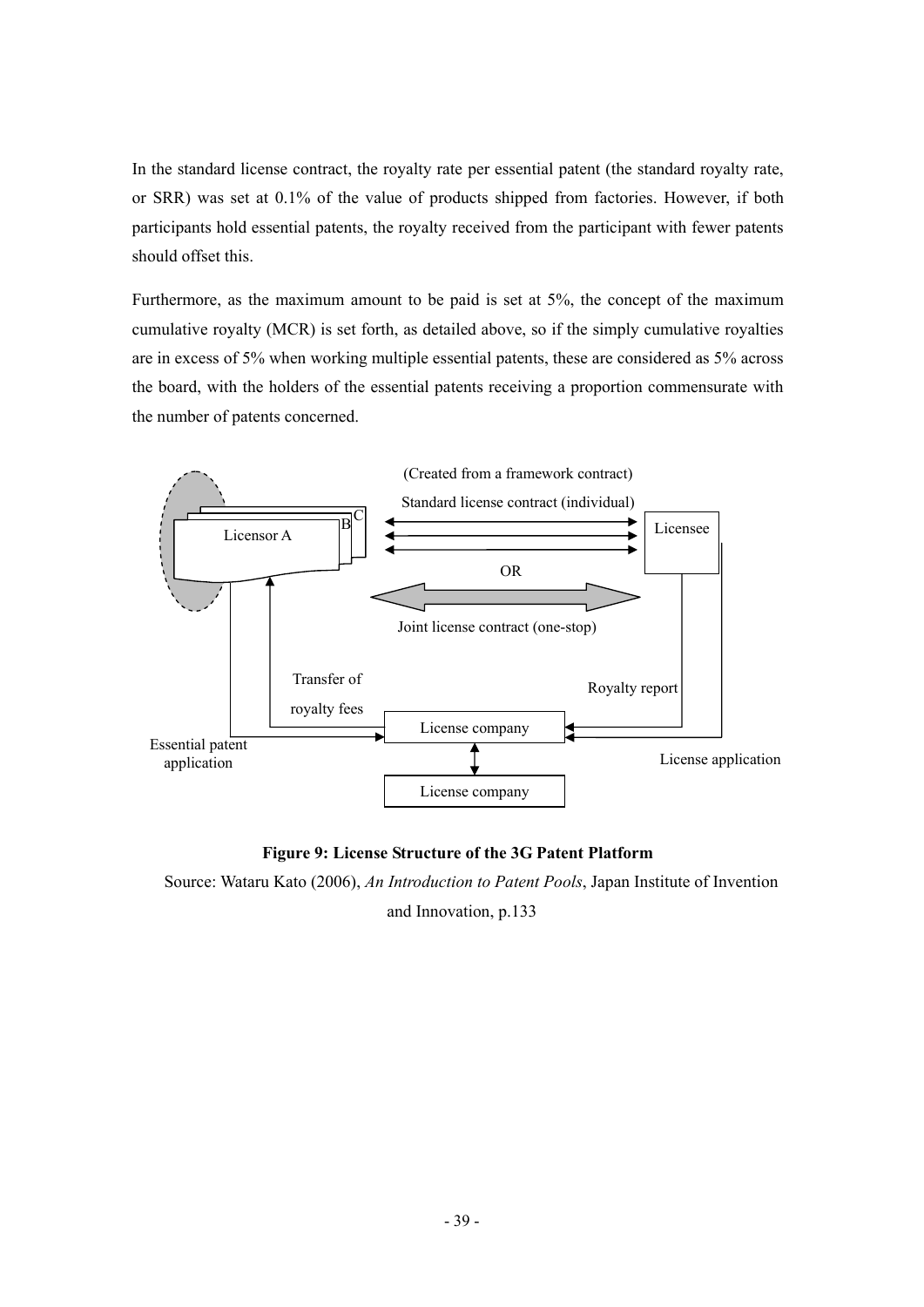#### **III. Issues Concerning Patent Pools**

As has been explained above, patent pools are a system that have a number of advantages for participants, but there do remain a number of issues that are yet to be resolved. This chapter introduces the main issues.

#### **1. Outsider problems**

Outsiders are holders of essential patents who do not participate in patent pools at the time of their establishment. Specific examples include Lucent and IBM in MPEG2, Thomson in DVD-3C and 6C, and Qualcom, Motorola, Ericsson and Nokia in 3G.

Lucent and IBM are not participating in the MPEG2 Patent Pool, but have adopted a stance of concluding individual license contracts with each member of the pool. Consequently, those who wish to work the standards can do so but are faced with the burden of individual royalties and contracts for the particular things.

With regard to Thomson, although the company participated in discussions regarding the standardization of DVD, it did not participate in the patent pool.

In this situation, outsiders can conclude licenses for essential patents with more advantageous conditions than the essential patent holders participating in the patent pool, so problems arise with regard to the loss of incentives to form and take part in patent pools.

In addition, if there is a party who conceals the fact that they have an essential patent or are applying for one, hold-up problems, which will be explained in the next section, can arise.

#### **2. Hold-up problems**

The term hold-up refers to the act in which a party that initially participates in discussions concerning the formulation of technological standards, while intentionally concealing the fact that it held an essential patent, or reconfiguring a patent application currently being filed, or filing a continuation application, but then declines to participate in the patent pool and exercises their patent rights in relation to the parties working the patent after the technological standard has been established. Specific examples of this include the Dell Computer consent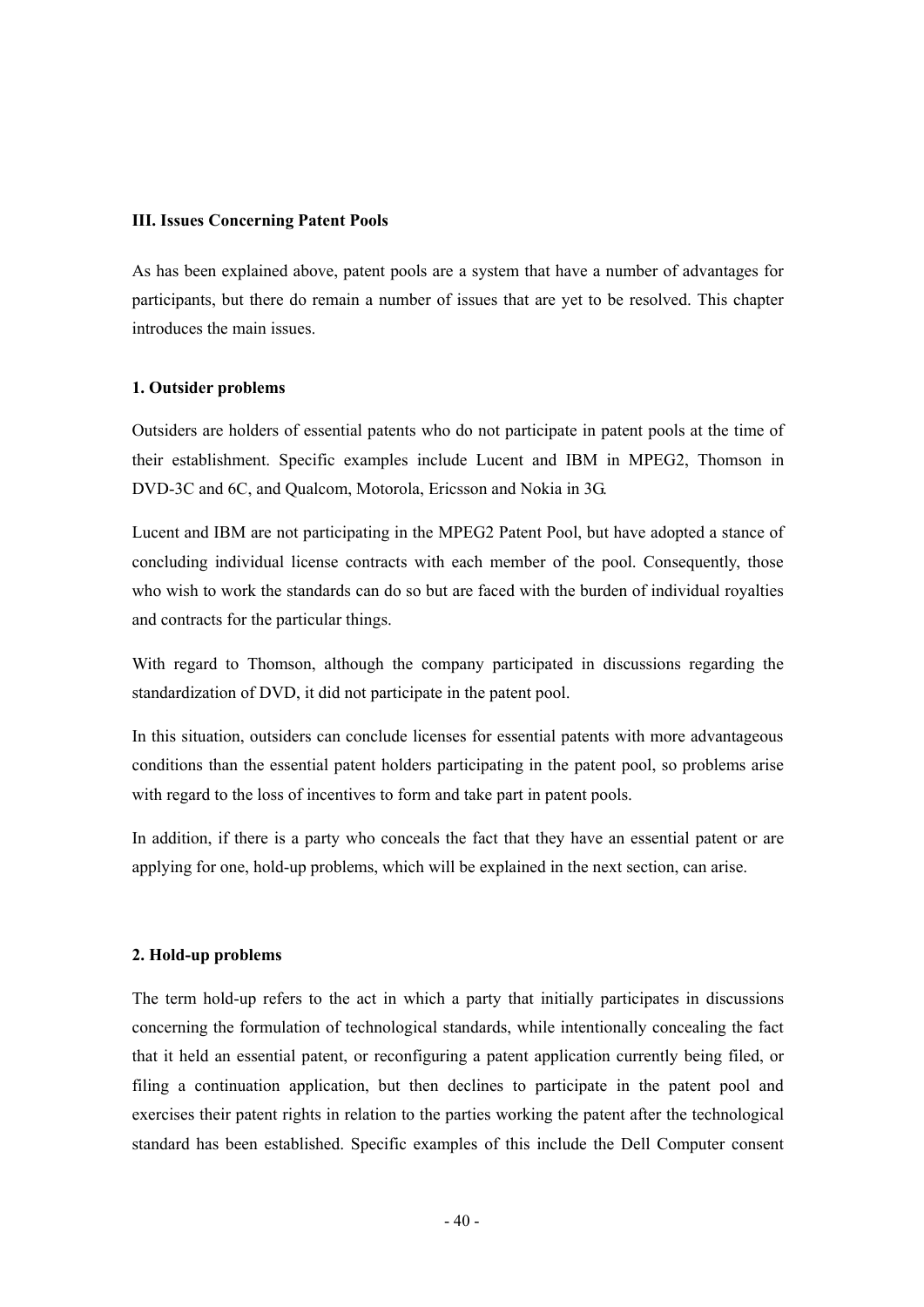decree case, the JPEG case and the Rambus case.

#### **<The Dell Computer consent decree case>**

After Dell joined VESA (Video Electronics Standards Association), a standardization group in which many computer hardware and software manufacturers participated, VESA selected the VL-bus standard for video aggregation software. VESA obliged its member companies to disclose the patents that they held relating to the standard, but during the procedures for adopting the VL-bus standard, the Dell representative stated in writing that, to the best of the representative's knowledge, the standard did not encroach on the patents that Dell held. After the companies concerned had sold a large volume of products using this standard, Dell requested that the other companies in VESA pay a license fee, on the grounds that working the VL-bus card infringed its related patents (481 patents). When the Federal Trade Commission (FTC) began investigating on the grounds that this was suspected to be a violation of Clause 5 of the FTC Law (unfair restrictions on competition), Dell agreed to a settlement by means of a consent decree, based on the premise that it did not acknowledge the violation.

The essential features of the consent decree were as follows: i) Dell would not exercise its rights in relation to the 481 patents for the next 10 years; ii) Dell would not engage in hold-up actions for the next 10 years, including in relation to the 481 patents; iii) a copy of the consent order would be distributed to the VESA members, counterpart companies that had received warnings, and standardization members that participated subsequently, and the details of the order would be made public within Dell; and iv) the FTC would monitor all of these.

#### **<The JPEG case>**

In standardization activities conducted by ISO/IEC in relation to the JPEG (Joint Photographic Experts Group) image compression method, the participating companies agreed verbally that the relevant patents would be license-free, so image compression technology (according to the ISO/IEC standards) was widely disseminated.

Against the background of the purchase of related patents (672 patents) by Vtel, a subsidiary of Forgent Networks, from Compression Labs, which had been participating in standardization activities from the outset, Forgent Networks requested in July 2002 that more than 30 companies using JPEG pay license fees, as they were infringing its 672 patents.

There is no legal basis for directly prohibiting hold-up actions, so the validity of the patent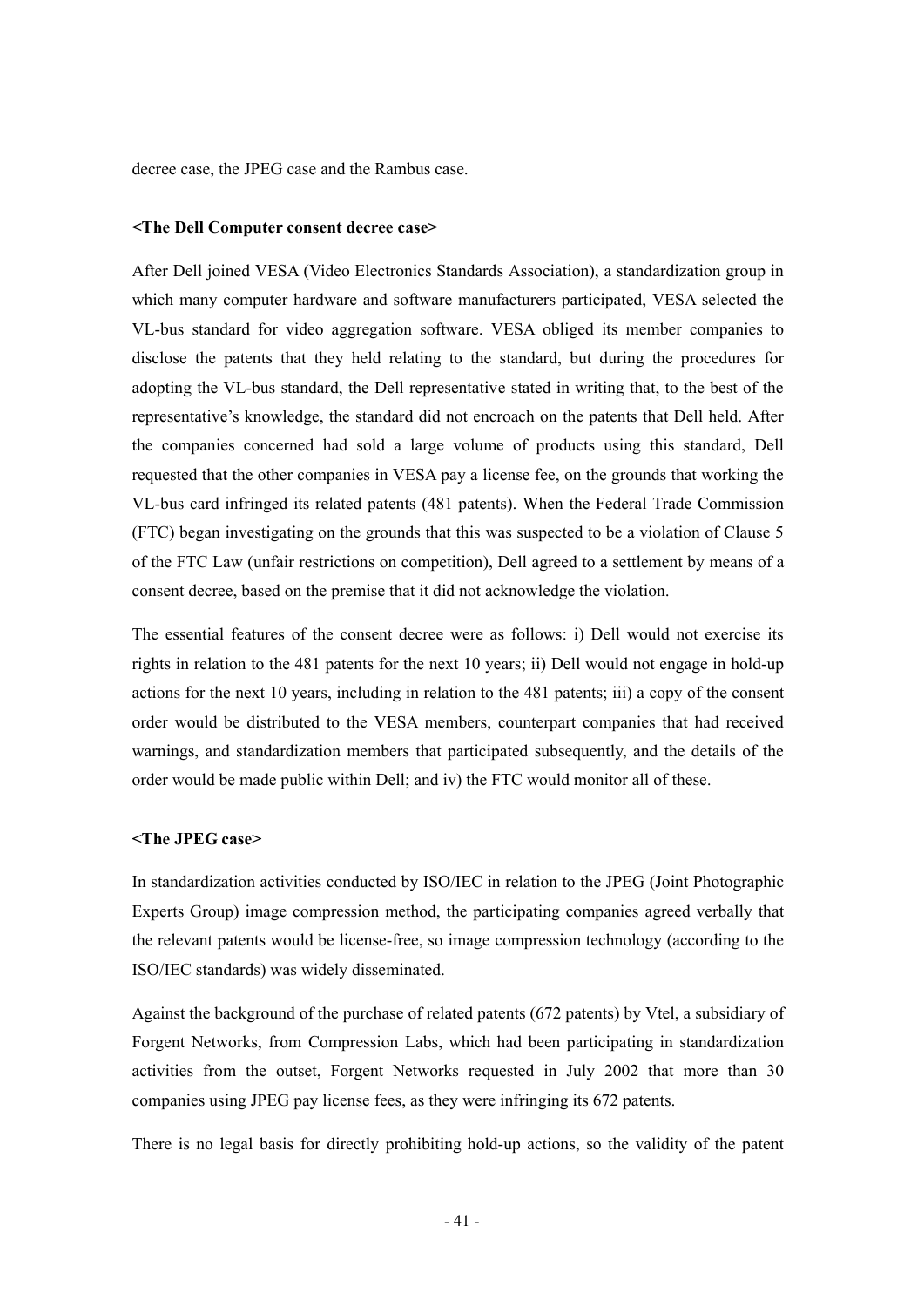rights became a point of contention, and an expert opinion was provided in a written statement of opinion submitted by the JPEG Committee and Ruedi Seiler, Professor at the Technical University of Berlin, stating that the relevant patents were not essential to the JPEG standard. However, a number of leading companies agreed to pay license fees.

#### **<The Rambus case>**

Rambus was a member of the Joint Electron Device Engineering Council (JEDEC), a standardization group focusing on memory technology. The fundamental principle of JEDEC was that the companies participating in standardization meetings would publish not only their established patents, but also those for which member companies were currently filing applications; however, this was not clearly stipulated, but was, so to speak, a gentleman's agreement.

When Rambus launched a lawsuit against a number of companies using this standard, based on the patents secured after the establishment of the JEDEC standard, a trial took place on the grounds that this contravened Clause 5 of the FTC Law (unfair restrictions on competition). But as a result of the fact that deficiencies in JEDEC rules had an impact on the judgment concerning illegality behavior by the company, the direction of the trial changed over and over again. Ultimately, in 2006, the FTC issued the unanimous ruling that Rambus was in breach of the law.

The foregoing problems arise due to the fact that patent policies as stipulated by standardization groups have no binding power in relation to the pooling of essential patent rights.

Parties engaging in hold-ups are, in many cases, companies that specialize in development or patent management companies, and do not manufacture products, and those using standards struggle with their response, because they cannot respond by means of cross-licensing even if they are holders of essential patent rights in the patent pool.

The problems of outsiders and hold-ups are problems that impact upon the success or failure of standardization activities, so in *Approaches to the Formation of Patent Pools as a Result of Standardization Under the Anti-monopoly Law*, which was published in 2005 (revised in 2007), the Japan Fair Trade Commission indicated to a certain extent its thinking about approaches to patent pools, based on the premise of the existence of outsiders.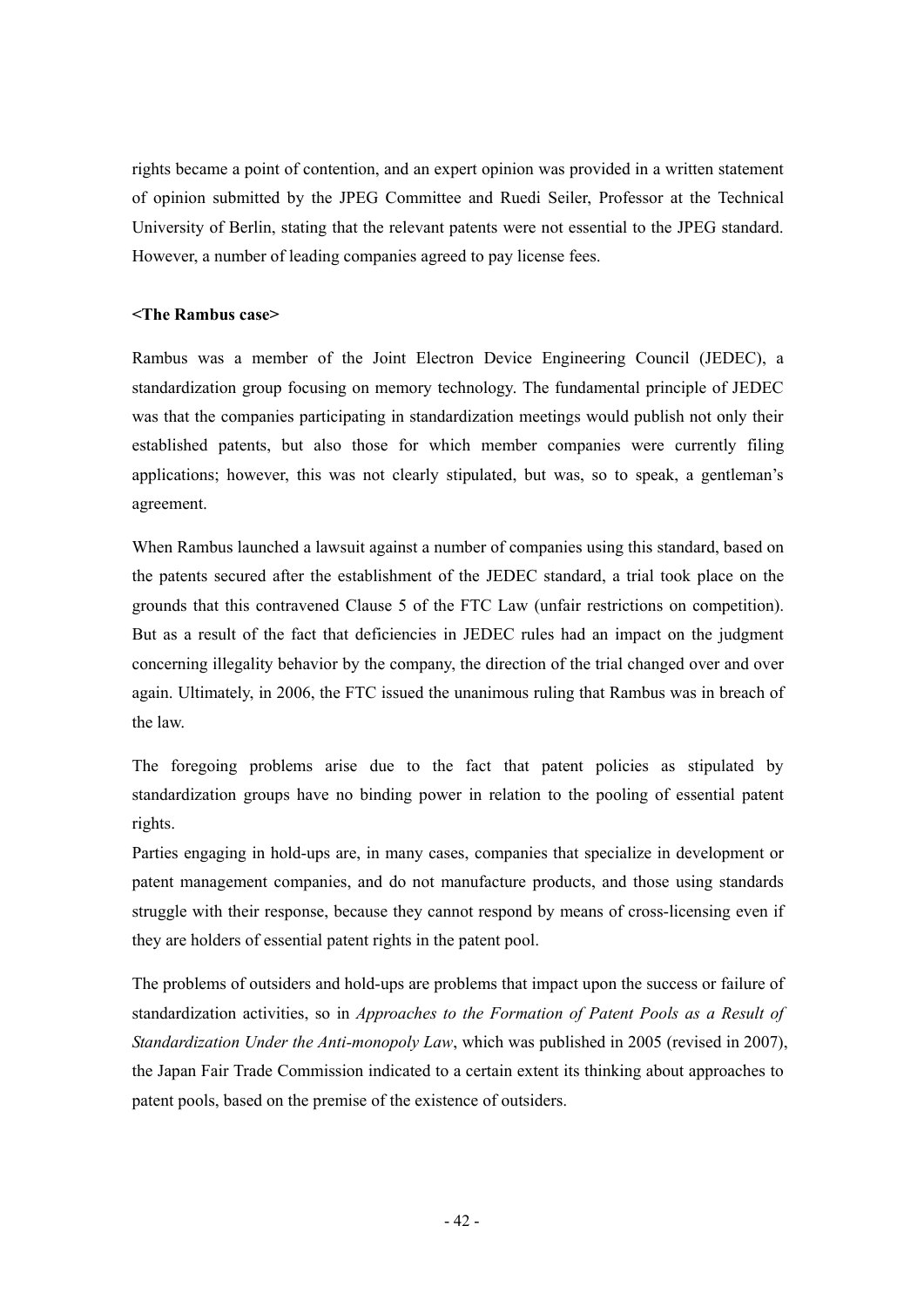#### **IV. Basic Knowledge for Understanding Patent Pools**

#### **The Intellectual Property Promotion Plan**

This is an action plan determined by the Japanese government's Intellectual Property Strategy Headquarters on the basis of Clause 23 of the Basic Law on Intellectual Property. Since its publication in July 2003 under the formal title *Plan for the Promotion of the Creation, Protection and Utilization of Intellectual Property*, it has been revised annually.

#### **The Young Report**

A report on the competitiveness of the United States, published in 1985 by the President's Commission on Industrial Competitiveness, a council of special advisors to the President of the United States. The official title of the report was *Global Competition: The New Reality*, but it became known as the Young Report, after the chairman of the commission, J.A. Young. It advocated the creation, practical application and protection of new technologies, so it is looked upon as the turning point when the US shifted towards a pro-patent policy.

#### **Patent Law**

This is a law that was enacted in order to grant patent rights to inventors for a set period in order to protect them, therefore promoting the development of industry. The objective of this law is to encourage invention by protecting and promoting the use of inventions, thereby ultimately contributing to the development of industry.

Source: http://www.jpo.go.jp/dictionary/

#### **Patent Rights**

These are exclusive rights granted to those who have created novel inventions, in order to compensate them for publishing their invention. In order to acquire patent rights, a patent application must be submitted to the Japan Patent Office and the establishment of the patent registered after examination. The main requirements for registration are novelty and inventive steps. The invention that has had the establishment of its patent registered is called a patented invention. The technological scope of patented inventions is set on the basis of the scope of the patent claim.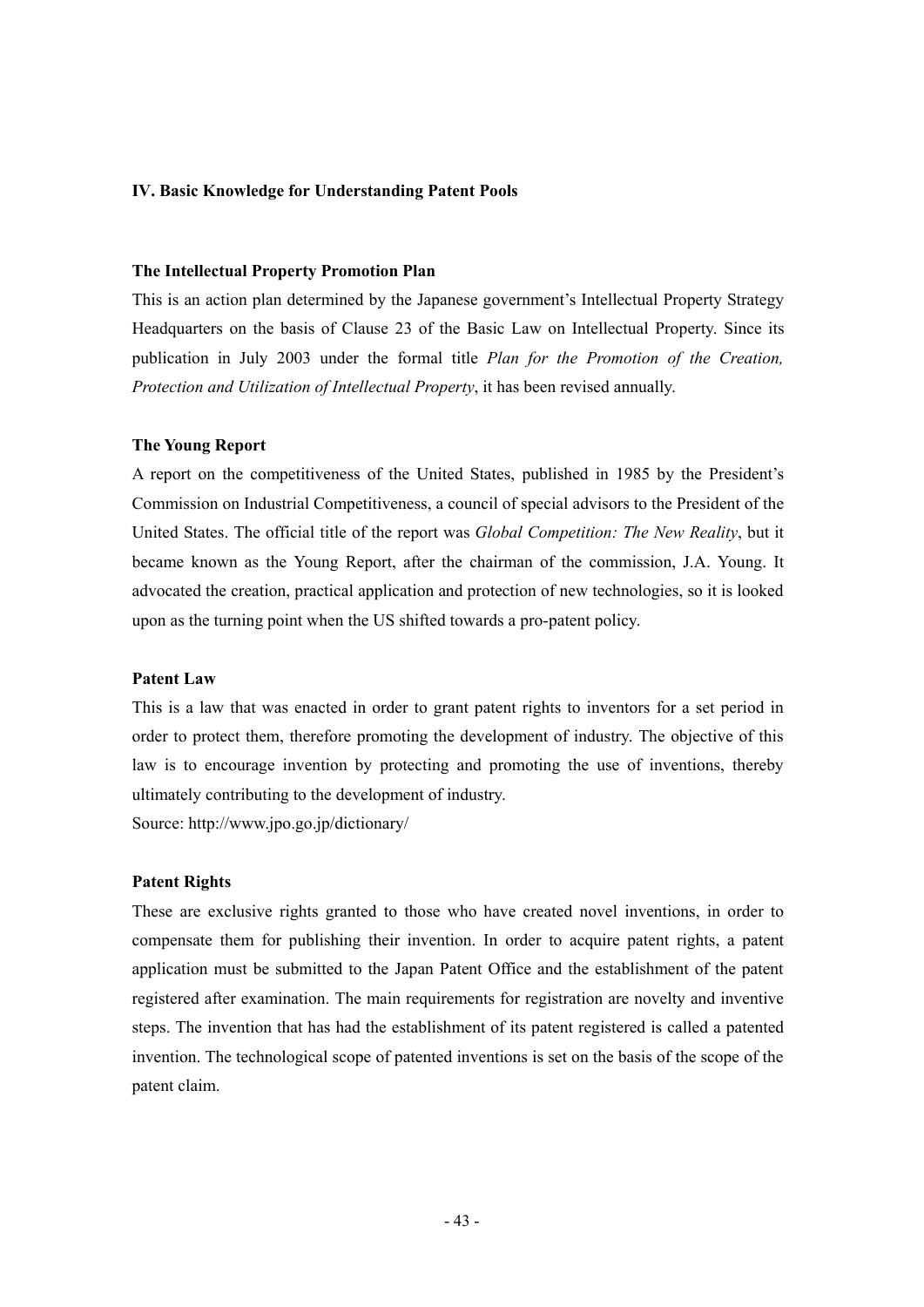#### **Infringement of Patent Rights**

This is the act of working a technology included in the technological scope of a patented invention, as stipulated on the basis of the scope detailed in the patent claim, without authority or consent from the holder of the patent rights.

#### **Indirect Infringement**

This indicates an act which does not constitute a literal infringement of patent rights, but which can be treated as an effective infringement of patent rights. To be more specific, this can be, for example, the production and/or sale of an item that another party is using solely for the production of a patented product (Clause 101, Paragraph 1 of Patent Law), the production and/or sale of a component constituting the essential part of a patented product while knowing that it can be used to infringe patent rights (Paragraph 2 of the same clause), or the production and/or sale of an item used only in a patented method (Paragraph 4 of the same clause).

#### **Licenses**

This is the right to work a patented invention.

#### **Sublicenses**

This refers to where a party has obtained a license awarding the right to sub-license (grant a license to a third party to work a patented invention).

#### **Grant-back**

This refers to where a licensee who has obtained a license acquires a patent for an improvement technique for a patented technology and grants the right to work that improvement technique to the original licensor.

#### **Royalty**

This is remuneration for obtaining a license for a patented invention. It is also called a license fee. Usually it is set as a percentage of the product price or an amount per unit of the product.

#### **Arbitrary Licenses (Compulsory Licenses)**

These are normal licenses that are set in a compulsory fashion by means of legal procedures. There are two types: (1) those set by means of a ruling from the Commissioner of the Patent Office for inventions that have been unworked and unused for more than three years; and (2) those set by means of a ruling from the Minister for Economy, Trade and Industry for the sake of the public interest. According to the ministerial declaration made at the WTO Ministerial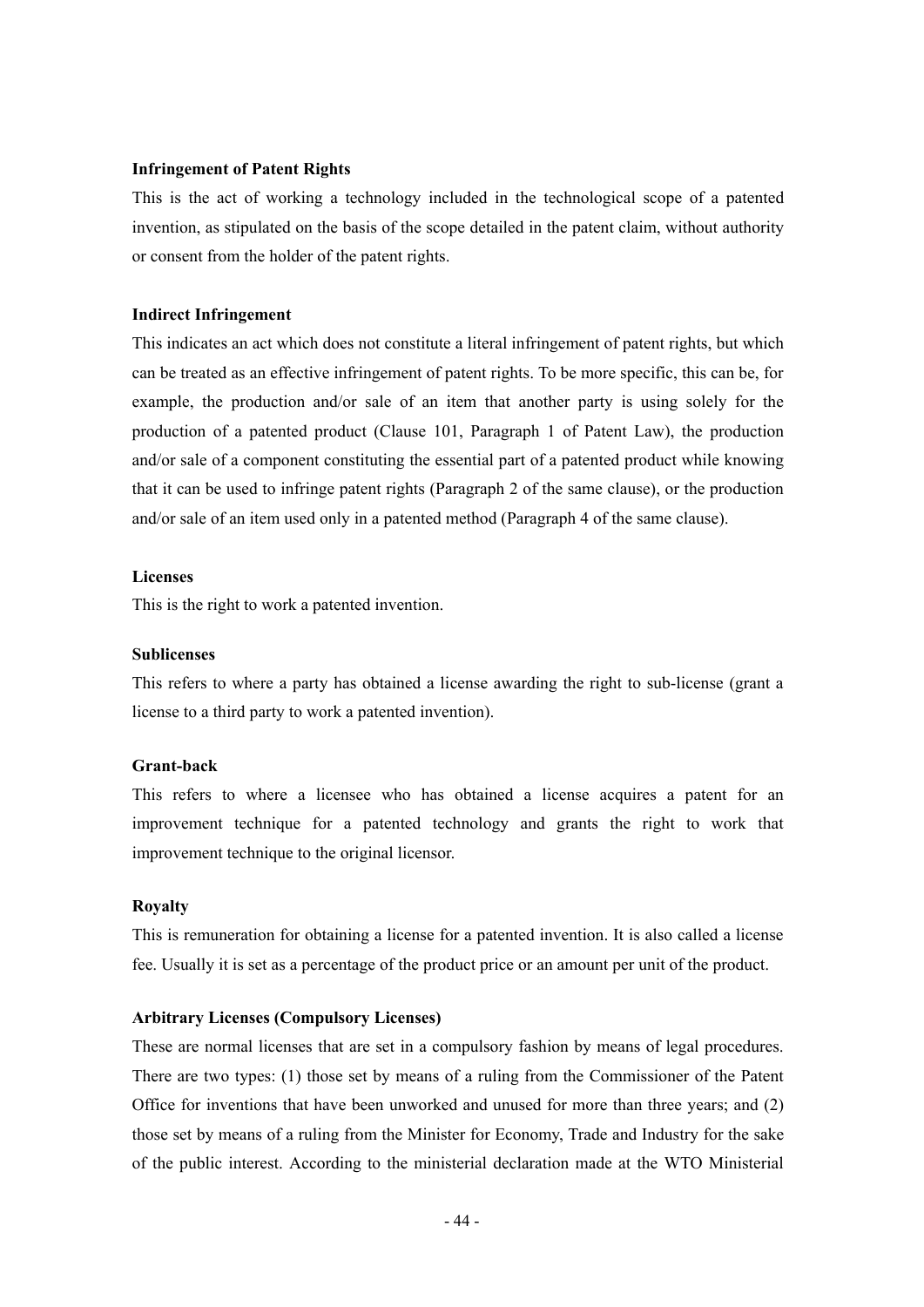Conference in Doha, diseases such as HIV/AIDS can become a condition for recognizing a compulsory license.

Source: http://www.jpo.go.jp/dictionary/

#### **Anti-monopoly Law**

This is a law that prohibits private monopolies, unjust trade restrictions and unfair trading practices; prevents excessive consolidations of business power; and eliminates unreasonable restrictions on production, sale, price and technology through such methods as mergers and agreements, or any other kind of unfair obligations in relation to business activity, thereby aiming to promote free and fair competition, enable businesspeople to exercise their originality, ensure that business activity flourishes, and increase the level of employment and national income, in order to secure the interests of ordinary consumers and promote the sound, democratic growth of the national economy. In order to work harmoniously with Patent Law, which gives rise to exclusive rights, it has a provision that stipulates that the exercise of rights based on industrial property rights, such as Patent Law, is not governed by Anti-monopoly Law (Clause 23).

#### **Japan Fair Trade Commission**

An administrative commission established to manage Anti-monopoly Law. It is run under a council system, with a chairman and four committee members, and conducts its duties independently, without any direction or supervision from any other body. It is an extra-ministerial bureau of the Cabinet Office.

#### **TRIPs Agreement (Agreement on Trade Related Aspects of Intellectual Property Rights)**

This is an agreement prescribed in Annex 1C of the Marrakesh Agreement Establishing the World Trade Organization. It prescribes the scope of protection, establishes protection standards for a wide range of intellectual property rights, including patents, design rights, trademarks, copyright, the layout of integrated circuits, and the protection of unpublished information, as well as stipulates rules for the exercise of intellectual property rights. Source: http://www.tokugikon.jp/dic/index.html

#### **WTO/TBT Agreement (World Trade Organization Agreement on Technical Barriers to Trade)**

This is an international framework relating to standards certification systems, including standardization. It aims to ensure that the standards certification systems of each country [compulsory laws (technological standards in compulsory laws), voluntary standards and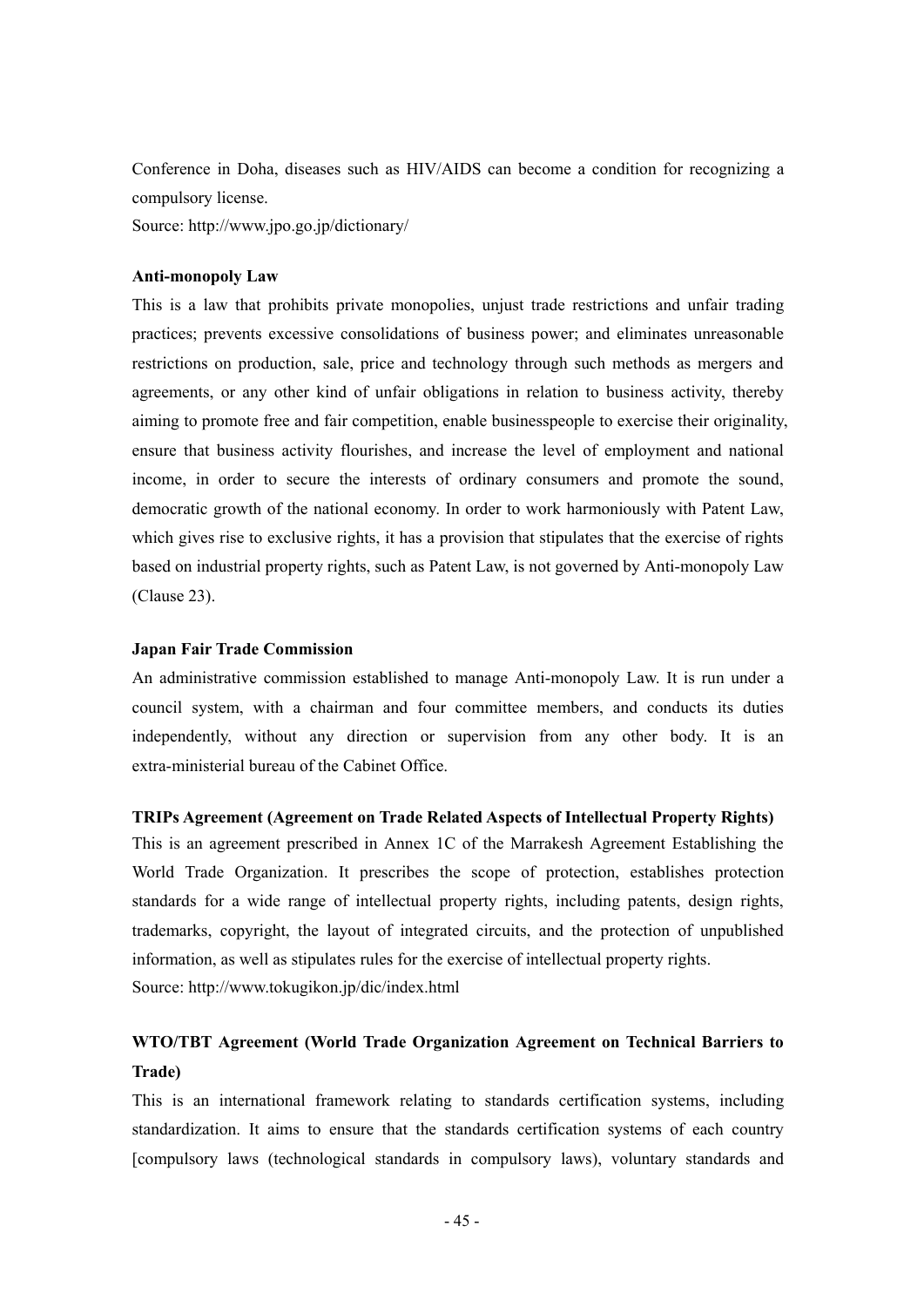compatibility evaluation systems] are not more restrictive from a trade perspective than is necessary to achieve legitimate objectives (safety, health protection, etc.). Accordingly, this framework obliges member countries to ensure transparency when formulating specifications, to use international standards, and to respect the principle of non-discrimination between domestic and international companies when utilizing international specifications and applying systems.

Source: http://www.jisc.go.jp/dictionary/index.html

#### **ADR (Alternative Dispute Resolution)**

This refers to a method of resolving disputes that does not depend on court proceedings, such as judicial verdicts, but rather focuses on civil conciliation or family affairs conciliation, procedural compromise, arbitration or conciliation by government or private sector organizations, or mediation. While dispute resolution by means of judicial verdicts takes place on the basis of legal criteria, ADR is characterized by the fact that it is not necessarily constrained by law and aims to achieve a reasonable resolution in the context of the facts of the conflict.

Source: http://www.jisc.go.jp/dictionary/index.html

#### **Japan Intellectual Property Arbitration Center**

This alternative dispute resolution (ADR) organization was established by the Japan Patent Attorneys Association and the Japan Federation of Bar Associations in March 1998 under the name Industrial Property Rights Arbitration Center, with the aim of dealing with conflicts in the field of industrial property rights, and began operating on April 1, 1998.

In August 2000, it concluded a contract with the Japan Network Information Center (JPNIC) and became the JP Domain Name Approval Dispute Resolution Organization, which focused on resolving conflicts regarding JP domain names used on the Internet that were registered with the JPNIC; then, in April 2001, its name was changed to the Japan Intellectual Property Arbitration Center and its scope of operations broadened from industrial rights (industrial property rights) to intellectual property rights.

Source: http://www.ip-adr.gr.jp/enkaku/index.html

#### **Japan Federation of Bar Associations**

This is a federation that was established on September 1, 1949 on the basis of the Practicing Attorney Law, amidst a situation in which the judicial system was being revised after the Second World War, as a result of the enactment of the Constitution. It consists of 52 bar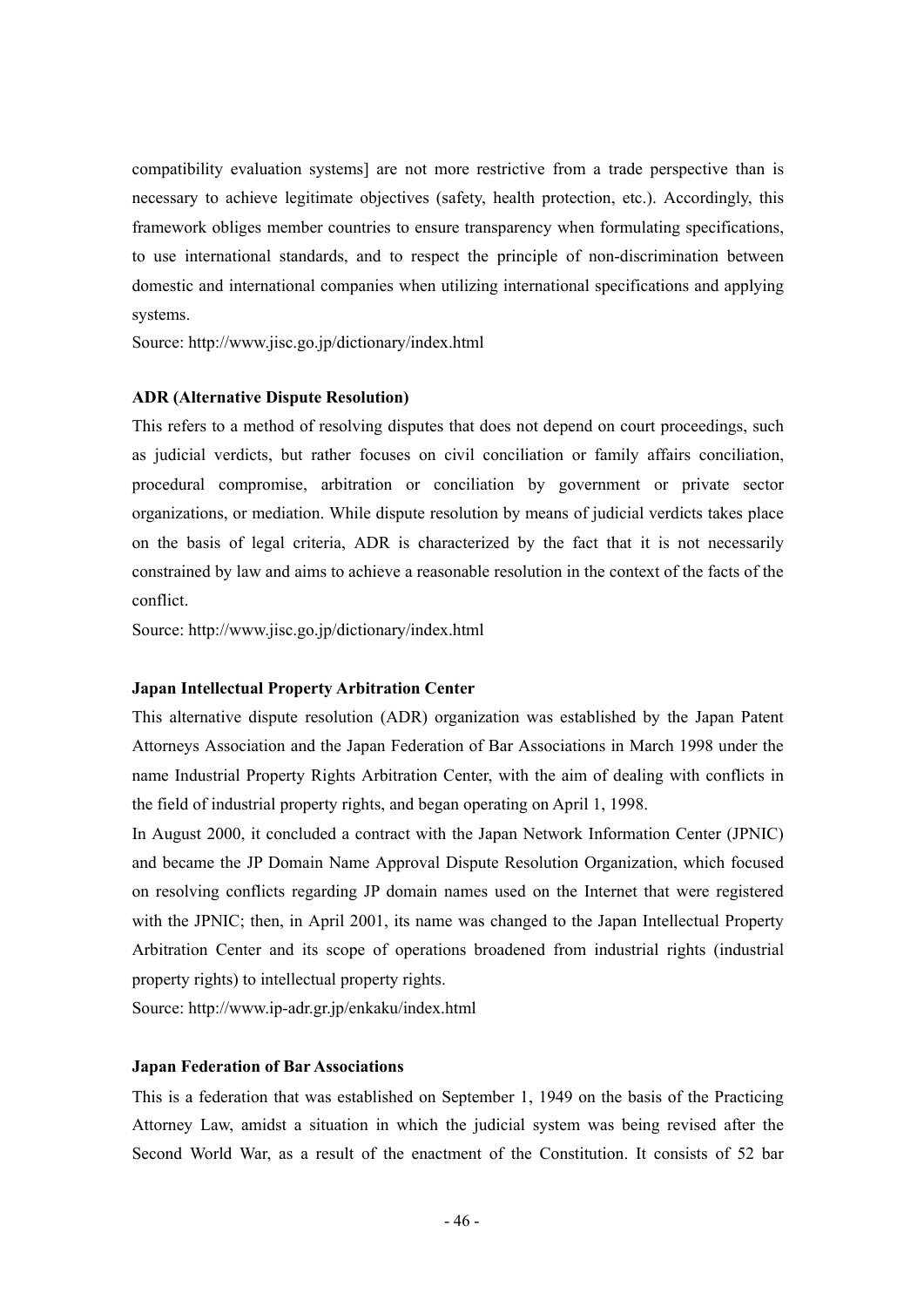associations throughout the country, individual lawyers as well as lawyers specializing in matters relating to the laws of other countries.

Source: http://www.nichibenren.or.jp/ja/jfba\_info/organization/nichibenren.html

#### **Japan Patent Attorneys Association**

The Japan Patent Attorneys Association aims to provide guidance, liaison and supervision for its members, in order to promote positive progress in the duties of patent attorneys and maintain the quality in such attorneys, in view of their mission and responsibilities (Clause 56 of the Patent Attorneys Law); it conducts a diverse range of activities, such as the development and improvement of members through training courses, and research and dissemination activities focused on the industrial property rights system. Moreover, it carries out administrative duties relating to the registration of patent attorneys. Source: http://www.jpaa.or.jp/about\_us/about/

#### **Standards (Benchmarks)**

These are agreements formulated through standardization. They are also called specifications. There are compulsory and voluntary standards, and generally benchmark standards indicating voluntary standards.

Source: http://www.jisc.go.jp/dictionary/index.html

#### **Standardization**

This is the act of establishing agreements for common, repeated use, so that the maximum order can be achieved under the given circumstances, with regard to actual or potential problems (ISO/IEC Guide 2).

It reduces, simplifies and creates order with regard to things that could become diverse, complex and disordered if left to develop freely. More specifically, it involves setting certain standards with regard to various tangible and/or intangible things, with such objectives as "ensuring quality or performance", "ensuring safety", "ensuring compatibility" and "integrating testing and evaluation methods".

Source: http://www.jisc.go.jp/dictionary/index.html

#### **De Facto Standards**

De facto standards are used by individual companies or groups of companies that have become dominant in the market through selection and culling in the market. (For example, video recorder systems (Betamax vs. VHS), computer operating systems (Windows vs. MacOS).) Source: http://www.jisc.go.jp/dictionary/index.html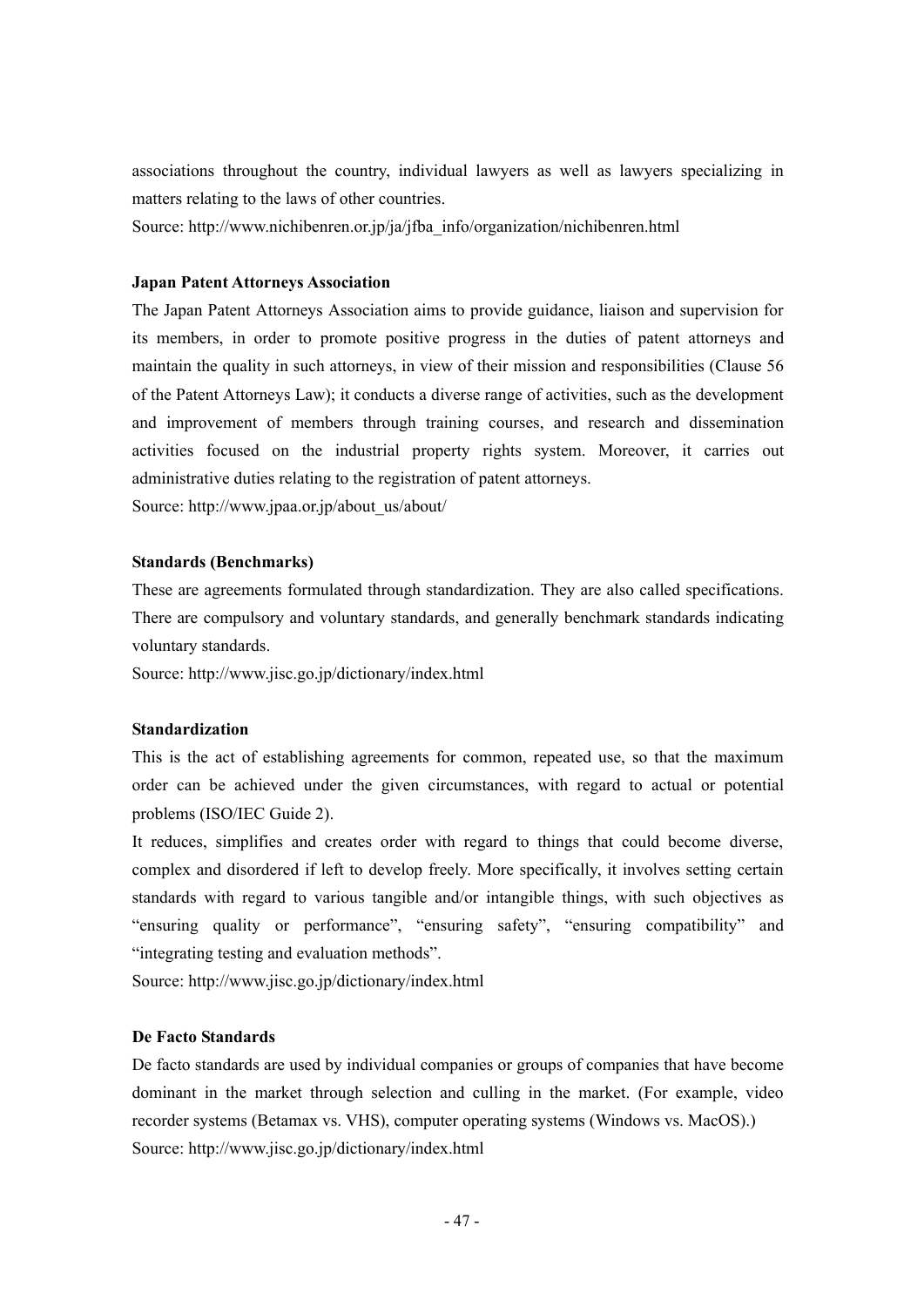#### **De Jure Standards**

These are official standards, formulated by means of procedures that are public and clearly documented. Japanese standards and international standards fit into this category. Source: http://www.jisc.go.jp/dictionary/index.html

#### **Forum Standards**

These are standards established and formulated by a forum that brings together a number of interested companies. They are not official, but have procedures that are open like de jure standards. In particular, they are often used when formulating standards in the field of cutting-edge technology. (For example, in the field of DVD-ROM.) Source: http://www.jisc.go.jp/dictionary/index.html

#### **Standards (Specifications)**

These are documents that stipulate the regulations, policies or characteristics of various activities or their results in relation to their common, repeated use, with the aim of achieving the maximum degree of order under the given circumstances. They are established by means of agreements and are approved by accredited organizations (definition in ISO/IEC 17000).

They are documents that have been approved by a recognized institution and which stipulate the regulations, policies or characteristics of products, related production processes or related production methods, in relation to ordinary, repeated use, but there is no obligation to comply with them. Voluntary standards can be requirements concerning indications such as specialist terminology, symbols, packaging, certificates or labels, and can include things applied to products, related production processes or related production methods; in addition, they can be created in relation to only one of the foregoing items. (Voluntary standard: WTO/TBT definition)

Source: http://www.jisc.go.jp/dictionary/index.html

#### **JIS (Japanese Industrial Standards)**

These are standards that were formulated on the basis of the Industrial Standards Law. They prescribe regulations concerning elements of industrial products such as their types, forms, dimensions, structures and quality, as well as methods relating to industrial products, such as production methods, design methods and usage methods, in addition to testing and inspection methods, with the aim of improving the quality of industrial products, increasing production efficiency, rationalizing production, making trade simpler and more equitable, and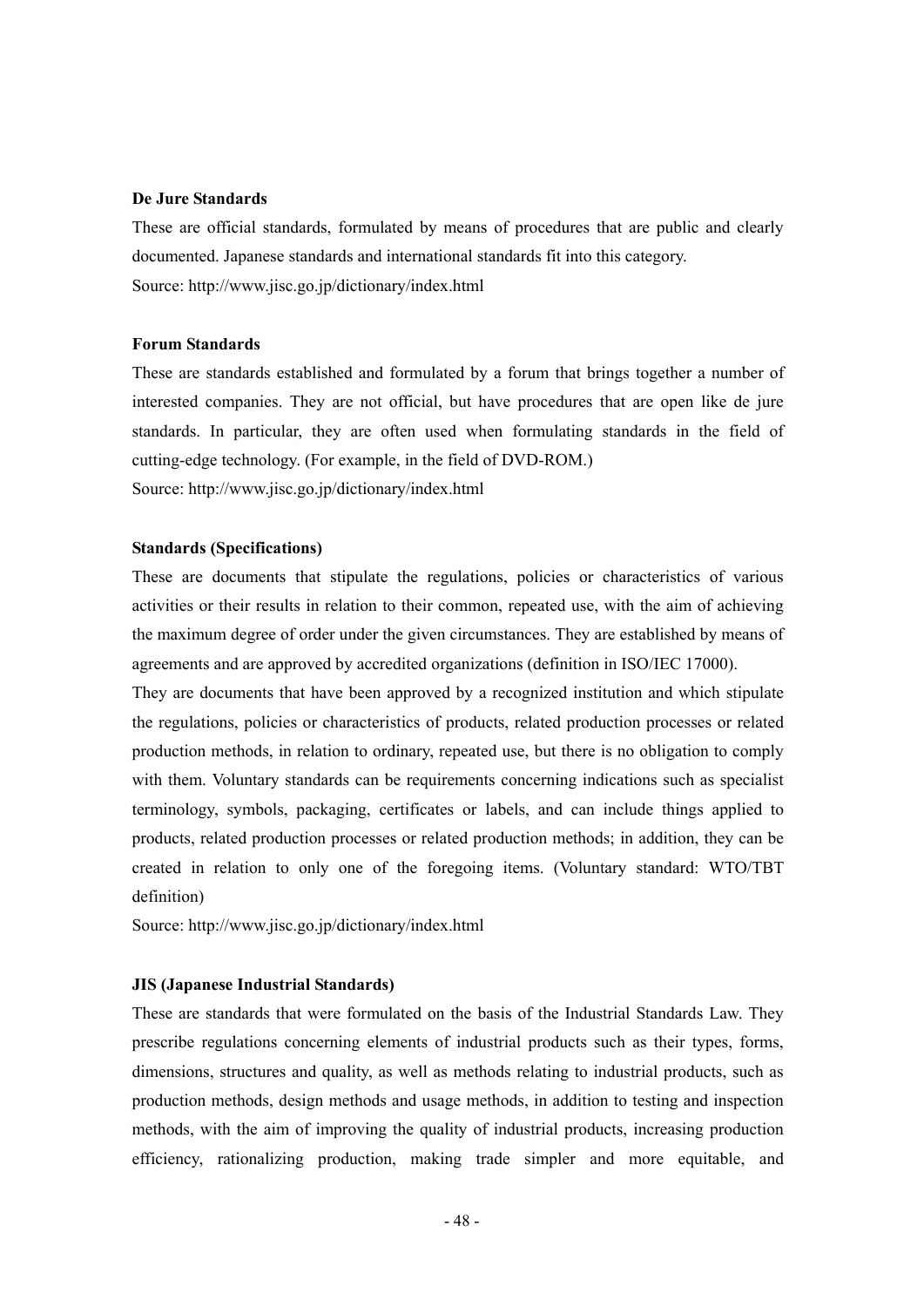rationalizing usage and consumption.

Source: http://www.jisc.go.jp/dictionary/index.html

#### **IEC (International Electrotechnical Commission)**

This is one of the leading international standardization organizations, which is involved in standardization relating to the fields of electrical and electronic technology. Each country can participate as a single member. The IEC, which has its Central Secretariat in the Swiss city of Geneva, aims to promote international cooperation relating to all issues concerning standardization in technological fields connected with electricity and electronics, as well as associated matters, thereby promoting international communication.

Moreover, as well as the development of international standards, it implements accreditation systems using these standards, such as the CB scheme.

Source: http://www.jisc.go.jp/dictionary/index.html

#### **ISO (International Organization for Standardization)**

This is one of the leading international standardization organizations. It is a worldwide federation of national standards organizations in which each country can participate as a single member. The Central Secretariat is located in the Swiss city of Geneva. The objective of the ISO is to facilitate international cooperation in goods and services, and to promote worldwide standardization and the development of related activities, in order to foster international cooperation in fields of intellectual, scientific, technological and economic activity. The scope of activity includes all fields except electrical and electronic technology standards, which are dealt with by the International Electrotechnical Commission (IEC) and telecommunications technology standards, which are dealt with by the International Telecommunication Union (ITU).

Source: http://www.jisc.go.jp/dictionary/index.html

#### **ITU (International Telecommunication Union)**

This is an international institution established by the United Nations to handle matters relating to telecommunications. The Telecommunication Standardization Sector (ITU-T), part of the ITU, mainly deals with standardization.

Source: http://www.jisc.go.jp/dictionary/index.html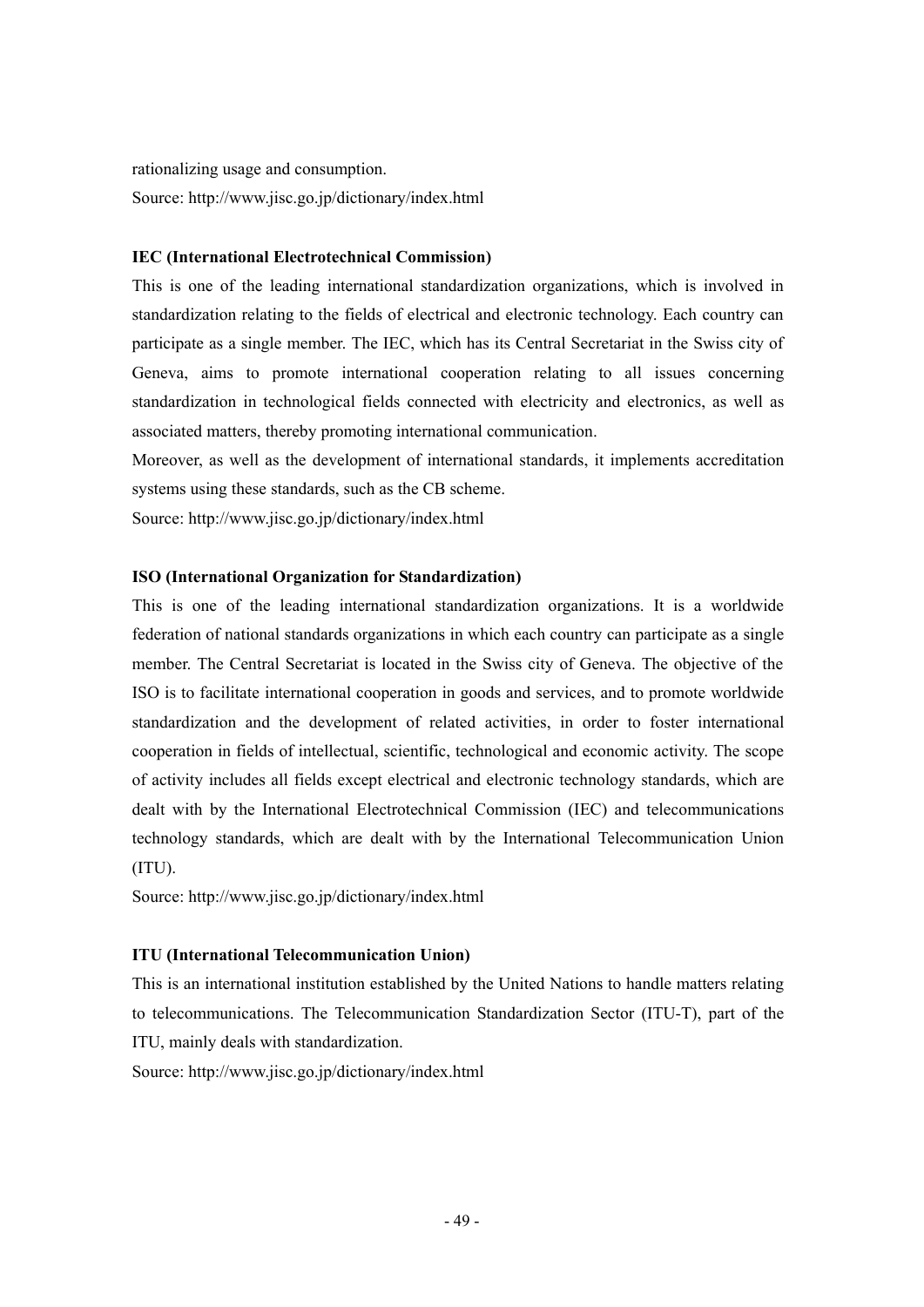#### **References**

Wataru KATO, *An Introduction to Patent Pools*, Japan Institute of Invention and Innovation (2006)

Junjiro SHINTAKU, Manabu ETO, *Consensus Standard Strategy: All About its Utilization in Business*, Nikkei Publishing (2008)

Jinzo FUJINO, *Patents and Technological Standards*, Hassakusha (1998)

Wataru KATO, *Technology Standards and Patent Pools,* "*Problems Relating to Standardization: The Current Situation and Future Prospects"* (Materials Distributed at the FY2007 Autumn Symposium of the Intellectual Property Association of Japan) (2007)

Manabu ETO, *The Role of Patents Incorporated into Standards*, Annual Report of the Japan Academy of International Business Studies Vol.14 (2008)

Takashi ITO, *The Exercise of Intellectual Property Rights in the Technology Standardization Process and Competition Policy*, Bulletin of the Institute of Intellectual Property, 2007-24 (2007)

Katsunori SHIMIZU, *New Collective Licenses and Systems That Overcome the Rigidity of Patent Pools: The 3G Patent Platform Has Begun Full-scale Operations*, Chizai-kanri (Journal of Intellectual Property Management) Vol.55 No.12, p.1721-1732 (2005)

Junghoon KIM, *Technology Standardization, Patent Pools and Competition Policy*, Bulletin of the Institute of Intellectual Property, 2004-11 (2004)

Wataru KATO, *Patent Platform Licenses for Third-Generation Mobile Telecommunications: A Solution to IPR Problems Relating to Essential Patents for Technology Standards*, Chizai-kanri (Journal of Intellectual Property Management) Vol.51 No.4, p.559-569 (2001)

Koichi SUMIKURA, *Intellectual Property Management at Universities and Technology Standards: From the Example of the MPEG-2 Patent Pool,* FY1999 Report on Research into Standardization and Intellectual Property Rights, Japan Machinery Federation and the Institute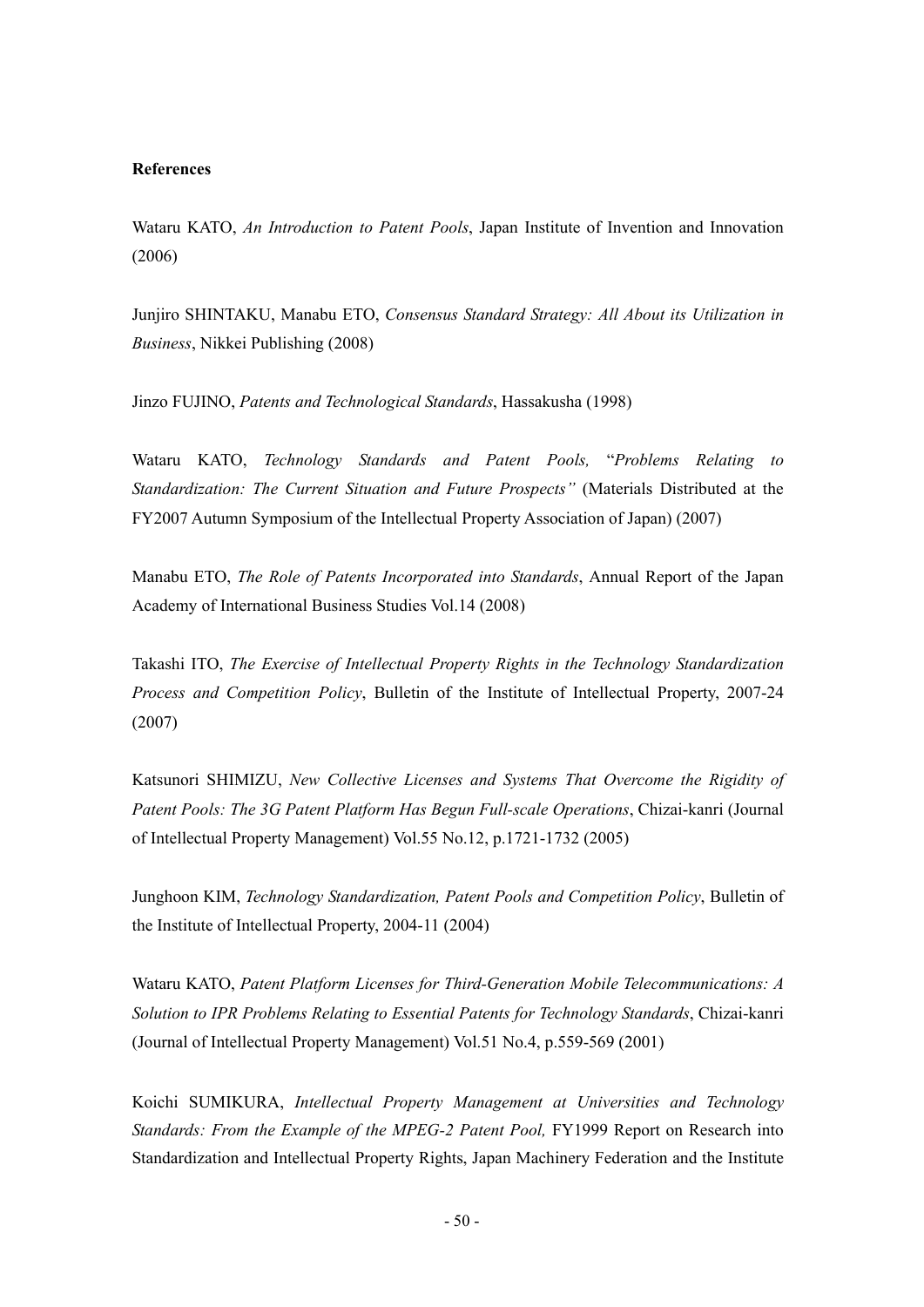of Intellectual Property, p.51-57 (2000)

Koichi SUMIKURA, *The Handling of Intellectual Property Rights in the Standardization of Information and Communications Technology* (FY2000 research grant from the Telecommunications Advancement Foundation) (1999)

Hideo OZAKI, Wataru KATO, *MPEG2 Patent Portfolio Licenses: Experiments in Patent Pools Relating to Image Compression Standardization Technology*, Chizai-kanri (Journal of Intellectual Property Management) Vol.48 No.3, p.329-337 (1998)

Japan Fair Trade Commission, *Approaches to the Formation of Patent Pools as a Result of Standardization Under the Anti-monopoly Law* (2005)

Japan Fair Trade Commission, *Guidelines on Anti-monopoly Law in Relation to Patents and Know-how License Agreements* (1999)

*Concerning the Introduction of Prior Verification Procedures by Government Institutions Relating to the Application of Laws* (Cabinet Decision dated March 27, 2001)

Japanese Industrial Standards Committee, *Concerning the Effect of the ITU/ISO/IEC Common Patent Policy and Implementation Guidelines* (2007)

U.S. Department of Justice and the Federal Trade Commission, *Antitrust Guidelines for the Licensing of Intellectual Property* (1995) http://www.usdoj.gov/atr/public/guidelines/0558.htm

In the Matter of *Dell* Computer Corporation, 121 F.T.C. 616 (1996) http://www.ftc.gov/os/decisions/docs/vol121/FTC\_VOLUME\_DECISION\_121\_(JANUARY\_ - JUNE 1996)PAGES 561-655.pdf#page=56

In the Matter of *Rambus*, Inc., FTC Docket No. 9302 (August 2, 2006) http://www.ftc.gov/os/adjpro/d9302/060802commissionopinion.pdf